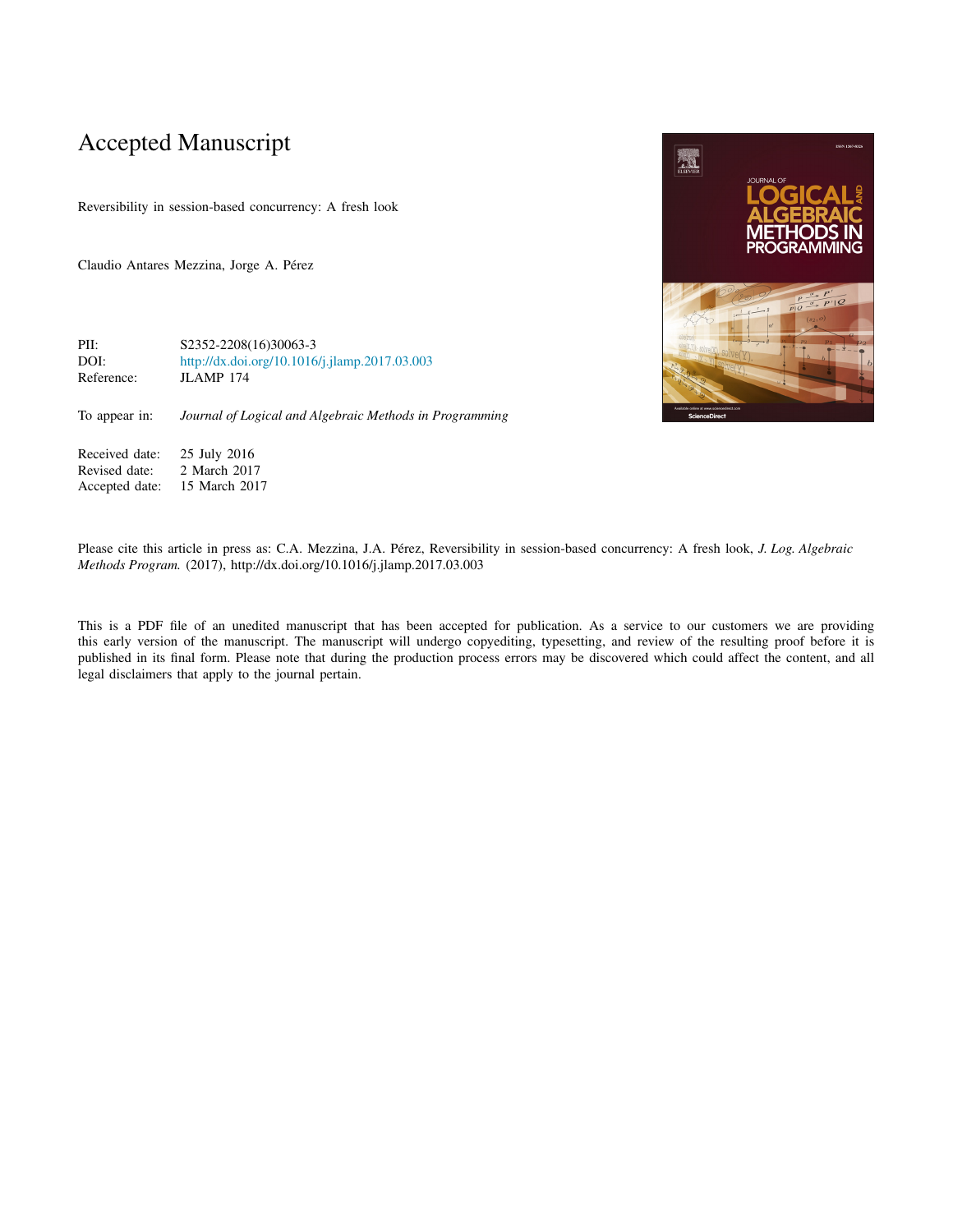## CEPTED MANU

## Reversibility in Session-Based Concurrency: A Fresh Look

Claudio Antares Mezzina<sup>a</sup>, Jorge A. Pérez<sup>b</sup>

*a IMT, School for Advanced Studies Lucca, Italy b University of Groningen & CWI, Amsterdam, The Netherlands*

### Abstract

Much research has studied foundations for correct and reliable *communication-centric software systems*. A salient approach to correctness uses verification based on *session types* to enforce structured communications; a recent approach to reliability uses *reversible actions* as a way of reacting to unanticipated events or failures. In this paper, we develop a simple observation: the semantic machinery required to define asynchronous (queue-based), monitored communications can also support reversible protocols. We propose a framework of session communication in which monitors support reversibility of (untyped) processes. Main novelty in our approach are *session types with present and past*, which allow us to streamline the semantics of reversible actions. We prove that reversibility in our framework is causally consistent, and define ways of using monitors to control reversible actions.

*Keywords:* Concurrency, Reversible Computation, Behavioral Types, Process Calculi

### 1. Introduction

Much research has studied foundations for reliable *communication-centric* software systems, cf. [1, 2, 3, 4]. Our interest is in programming models that support the analysis of message-passing programs building on foundations offered by core calculi for concurrency. While early such models focused on (static) verification of protocol correctness, as enforced by properties such as safety, fidelity, and progress (deadlock-freedom), extensions of the basic models with external mechanisms have been proposed to enforce protocol correctness even in the presence of unanticipated events, such as failures or new requirements. Such mechanisms include, e.g., exceptions, interruptions and compensations [5, 6, 7], adaptation [8], and monitors [9]. They also include *reversible semantics* [10, 11, 12], the main topic of this paper.

Comprehensive approaches to correctness and reliability, which enforce both kinds of requirements, seem indispensable in the principled design of communication-centric software systems. As these systems are typically built using heterogeneous services whose provenance/correctness cannot always be certified in advance, static validation techniques (such as type systems) fall short. Correctness must then be guaranteed by mechanisms that (dynamically) inspect the (visible) behavior of interacting services and take action if they deviate from prescribed communication protocols.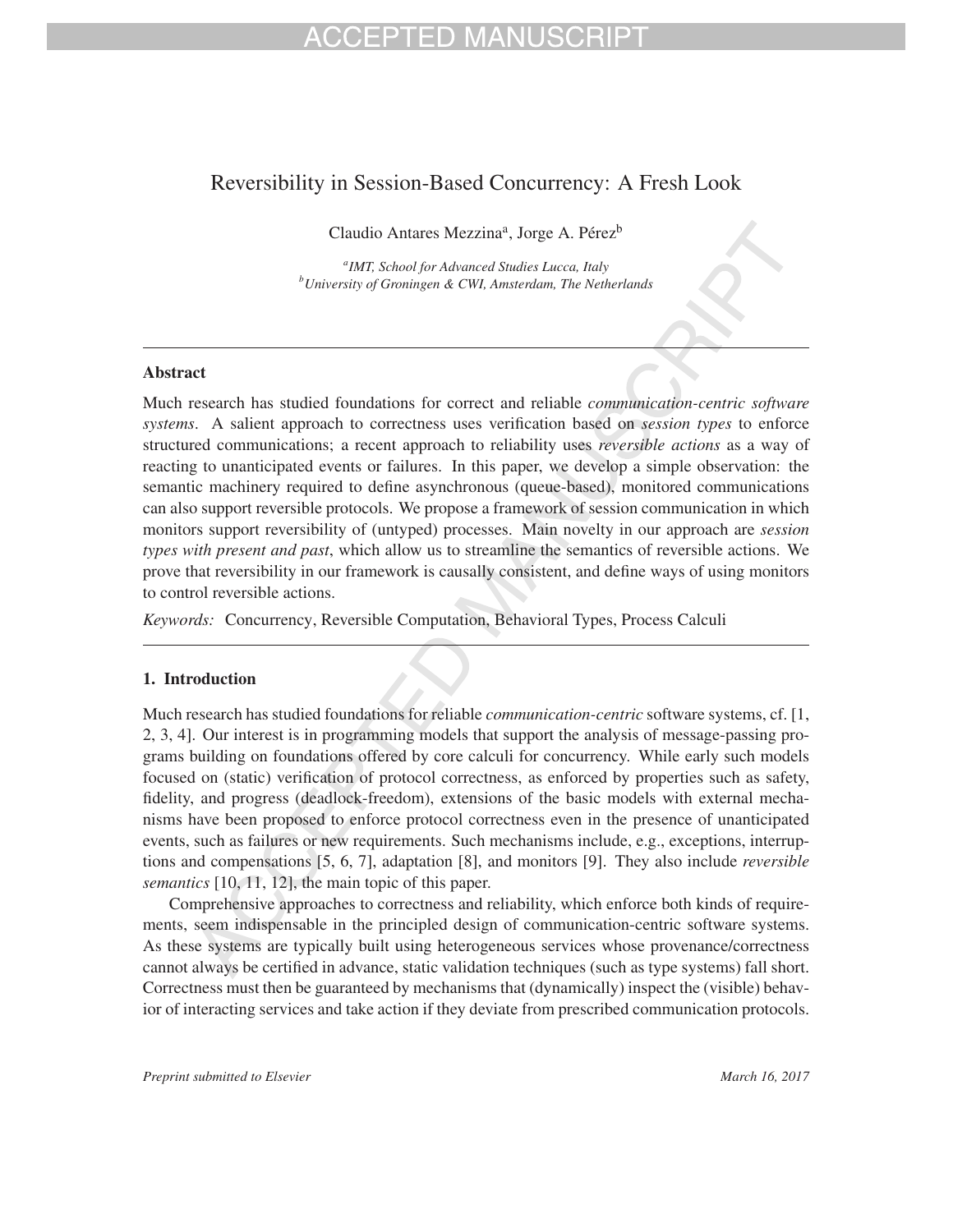In this work, we aim at uniform approaches to correct and reliable communicating systems. We address the interplay between concurrent models of reversible computation [13, 14] and *sessionbased concurrency* [1]. In reversible models of concurrency the usual *forward* semantics is coupled with a *backward* semantics that enable to "undo" process actions. In this setting, a central correctness criterion is *causal consistency*, which ensures that a computational step is reversed only when all its causes (if any) have already been reversed. In this way, causally consistent reversibility leads to states of the system that could have been reached by performing forward steps only. In sessionbased concurrency, concurrent interactions between processes can be conceptually divided in two phases: first, processes requesting/offering protocols seek a compatible partner; subsequently, the (compatible) partners establish a session and interact following the stipulated protocols. Session protocols are *resource-aware*: the first phase defines non-deterministic interactions along unrestricted names; the second one uses deterministic interaction sequences along linear names.

Following the seminal work of Danos and Krivine [13], a key technical device in formalizing reversible semantics are *memories*: these are run-time constructs that make it possible to revert actions. Memories are the bulk of a reversible model; their definition and maintenance requires care, as demonstrated by Tiezzi and Yoshida [10, 12], who were the first to adapt known approaches to reversible semantics [13, 15] into session-based concurrency. Using different kinds of memories (recording events for actions, choices, and forking), their work shows that the standard (untyped) reduction semantics for the session  $\pi$ -calculus satisfies causal consistency.

While insightful, the route to reversibility in session-based concurrency taken in [12] is somewhat unsatisfactory, for session types do not play any role in the underlying (reversible) semantics nor in the proof of causal consistency. If one considers that session types offer a compact abstraction of the communication behavior of the channels/names in a process, then it is natural to think of them as auxiliary mechanisms in the definition of forward and backward reduction semantics. That is, the communication structures given by session types already contain valuable information for enabling causally consistent reversible semantics. If one further considers that once a session is established processes behave deterministically, as dictated by their session protocols, then it is natural to expect that reversibility and causal consistency in session-based concurrency arise more orderly than in untyped models of concurrency, such as those in, e.g., [13, 14].

Following these considerations, in this paper we investigate to what extent session types can streamline the definition of reversible, causally consistent semantics for interacting processes. Our main discovery is that external mechanisms typically used to support asynchronous (queue-based) and monitored semantics in session-based concurrency (cf. [16, 17, 18, 19, 20]) can also effectively support the definition of reversible sessions. In such semantics, monitors are run-time devices that register the current state of the session protocols implemented in and executed by a process. We explore a fresh approach to reversibility by using *monitors as memories*. The key idea is simple: we exploit the type information in monitors to define the reversible semantics of session processes. Since these types enable and guide process behavior, we may uniformly define forward and backward reductions by carefully controlling such types and their associated run-time information.

*Contributions.* The main contributions of this paper are the following: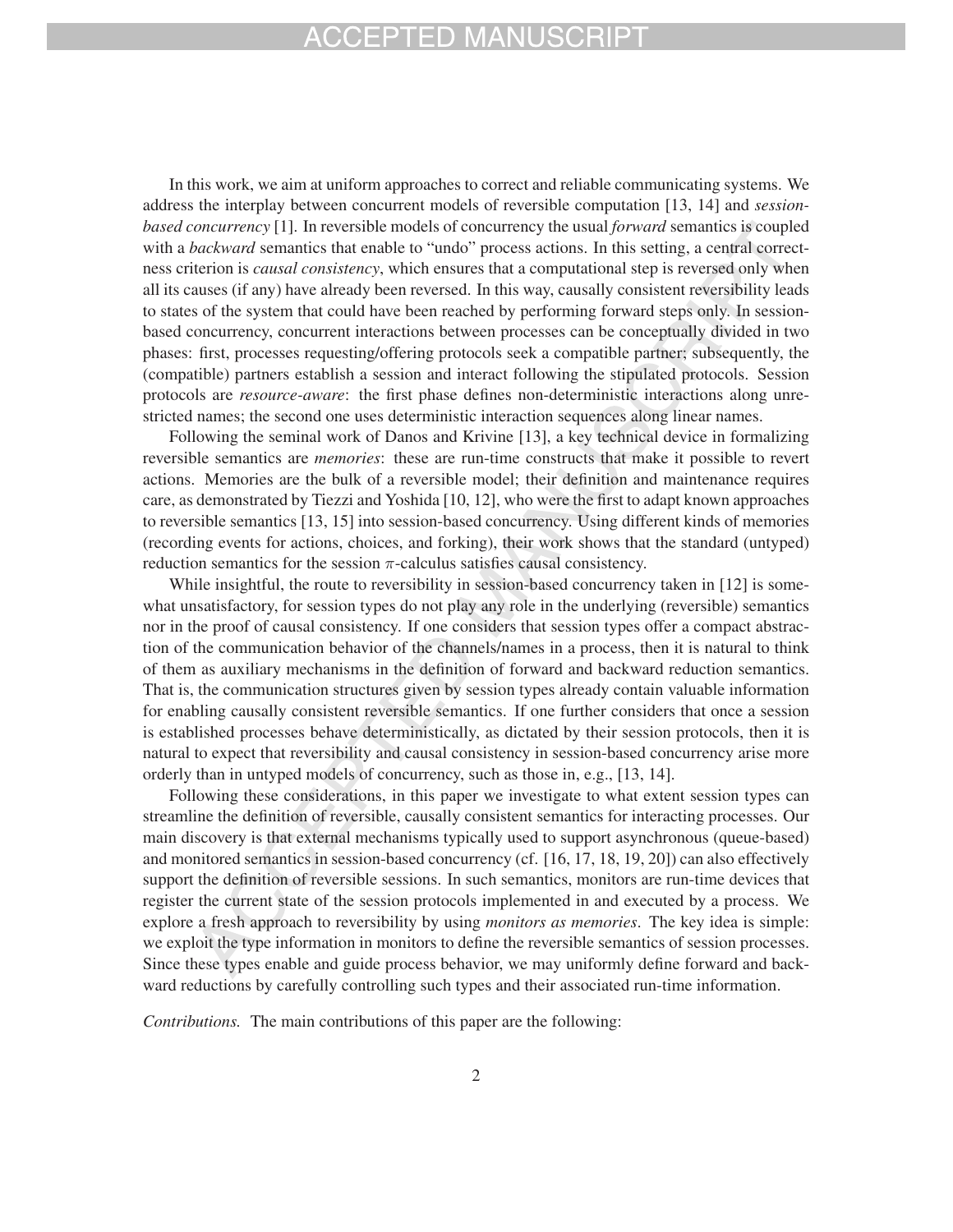- We define a fresh approach to reversible semantics in session-based concurrency by exploiting monitors as uniform memories that enable and support backward communication steps.
- We show that the reversible semantics in our approach is *causally consistent*, directly exploiting the disciplined interaction scenario naturally induced by session-based concurrency.
- We show that our approach can be extended to enforce *controlled reversibility* by using enriched session types (rather than explicit process constructs) for guiding process behavior.

To highlight the merits of our approach, we rely on a core process model without recursion nor asynchrony, which are important in modeling but largely orthogonal to our reversible semantics. These and other features can be accommodated in our approach while retaining its essence.

In our view, the use of monitors for defining reversible semantics has at least two significant implications. First, it is encouraging to discover that monitor-based semantics—introduced in [16, 17, 18] for asynchronous communications with events and used in [19, 20] to define run-time adaptation—may also inform the semantics of reversible protocols. Monitors have also been used for enforcing security properties (such as information flow [21, 22]) and for assigning blame to deviant session processes [9]. Therefore, monitor-based semantics encompass an array of seemingly distinct concerns in structured communications. Second, we see our work as a first step towards validation techniques for communication and reversibility based on run-time verification. Session frameworks with run-time verification have been developed in, e.g., [23, 6]. As these works do not support reversibility, our work may lead to enhancements for their dynamic verification techniques. Indeed, since the framework in [23, 6] introduces constructs for delimiting interruptible sub-protocols, one could re-use such constructs (and their underlying semantic mechanisms, such as type memories) to safely enable reversible actions within distributed protocols.

*Outline.* This paper is structured as follows. In the following section we motivate further the key ideas of our development. Section 3 presents the syntax and operational semantics of our process model with sessions and reversibility, and illustrates it via a running example. The main property of our model, *causal consistency* (Theorem 4.1), is established in Section 4. Section 5 discusses an extension of our framework to enforce controlled reversible actions. Other extensions and enhancements (including asynchrony, delegation, and recursion) are discussed in Section 6. Section 7 elaborates on related works. Section 8 closes the paper by collecting some concluding remarks and highlighting some directions for future work. The appendix (Appendix A) collects omitted proofs.

This paper is a revised and substantially extended version of the workshop paper [24] and the short communication [25]: here we offer full technical details, new examples, and an extended account of related works. In particular, Section 3 has been streamlined and extended to handle reversible labeled choices, not supported in [24]. Moreover, the content of Sections 4, 5, and 6 is new to this paper.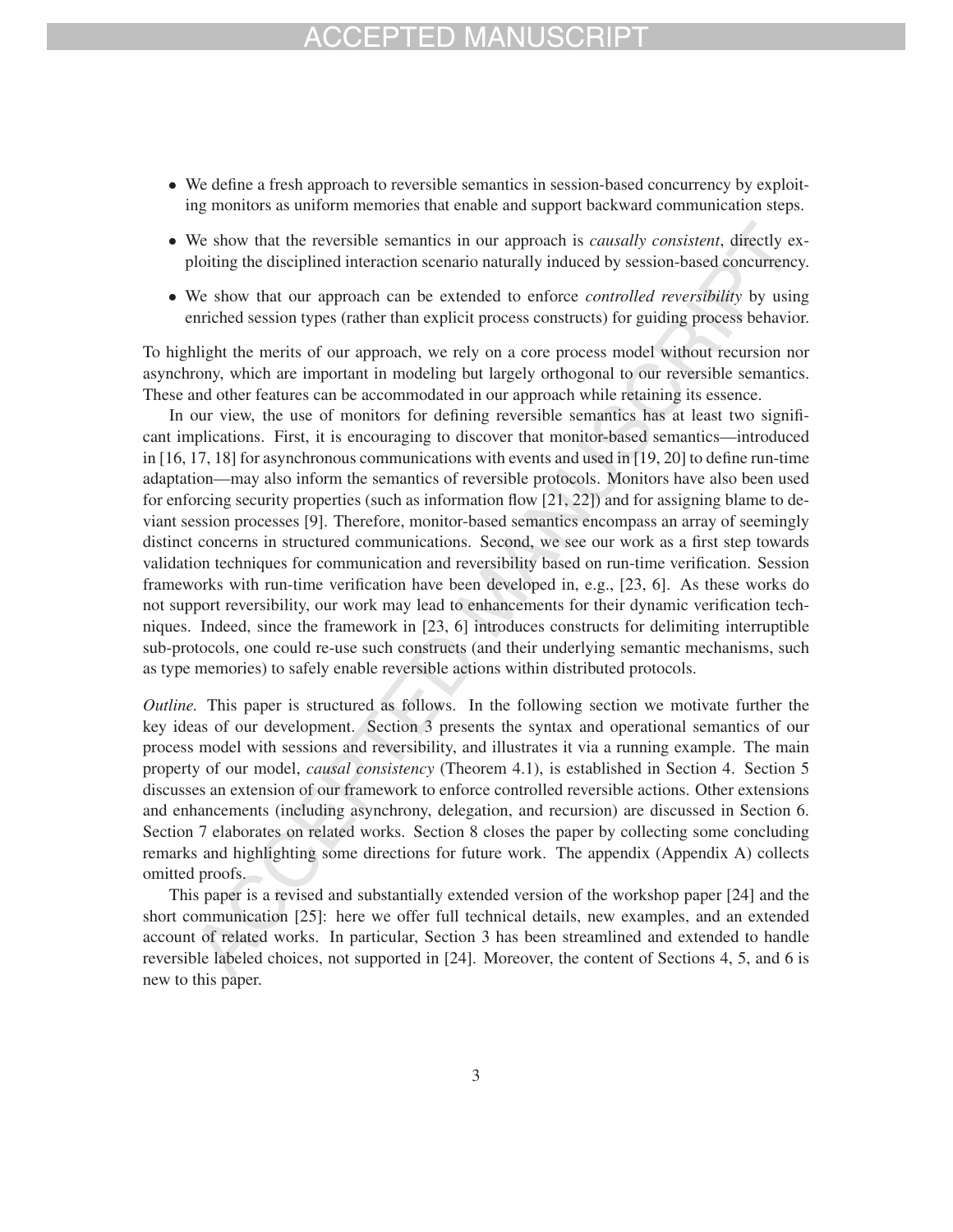## FPTED MAN

#### 2. Overview

Our approach can be seen as an optimization of the reduction semantics for sessions. In this section, we illustrate it via approximate reduction rules, which omit unimportant notational details.

In reduction semantics for session-based concurrency, such as those in [16, 17, 18], the reduction rule for intra-session communication relies on *monitors* containing session types  $(S, T, \ldots)$ and message queues  $(h_1, h_2, \ldots)$ :

$$
\overline{s}\langle v \rangle.P \parallel \overline{s}\lfloor !U.S_1 \cdot \tilde{h}_1 \rfloor \parallel s(x).Q \parallel s\lfloor ?U.S_2 \cdot \tilde{h}_2 \rfloor \longrightarrow P \parallel \overline{s}\lfloor S_1 \cdot \tilde{h}_1 \rfloor \parallel Q \parallel s\lfloor S_2 \cdot \tilde{h}_2, v \rfloor \tag{1}
$$

In (1), processes  $\overline{s}\langle v \rangle$ . P and  $s(x)$ . Q denote output and input along *session endpoints*  $\overline{s}$  and  $s$ , respectively. (Notice that  $\bar{s}$  and s are *dual* endpoints.) Thus, the reduction rule above concerns four elements that interact under parallel composition (denoted by '||'): input and output processes and their associated monitors. Also, the session type  $|U.S_1|$  (resp.  $|U.S_2|$ ) abstracts a protocol that decrees the output (resp. input) of a value of type  $U$  that is followed by a protocol represented by session type  $S_1$  (resp.  $S_2$ ). Given an endpoint s, process  $s|S \cdot h|$  is a *monitor*, where S and h are the session type and *message queue* for s, respectively. Observe how the communicated value v is placed in the queue of endpoint s; a subsequent synchronization between the monitor and Q (not shown) should lead to the expected resulting process (i.e.,  $Q\{v/x\}$ ).

In the approach of [16, 17, 18], reduction rules use session types to enable communication actions: a reduction step can only occur if the actions (in the processes) correspond to the intended protocols (in the monitor types). After the synchronization is realized, portions of both processes and monitor types are consumed. This way, reduction steps have an effect on both processes and the session types in the monitors. Our approach consists in keeping, rather than consuming, these monitor types. For this to work, we need to distinguish the part of the protocol that has been already executed (its past), from the protocol that still needs to execute (its present). We thus introduce session types with *present and past*: the type  $S^T T$  says that the communication actions abstracted by  $S$  are past protocol actions, whereas actions in  $T$  are present steps. Using this insight, we may refine (1) as follows:

$$
\overline{s}\langle v\rangle.P \parallel \overline{s} \parallel T^{\uparrow}U.S_1 \cdot \tilde{h}_1 \parallel s(x).Q \parallel s \parallel T^{\prime \uparrow}U.S_2 \cdot \tilde{h}_2 \parallel \rightarrow
$$
  
\n
$$
P \parallel \overline{s} \parallel T.!U^{\uparrow}S_1 \cdot \tilde{h}_1 \parallel Q \parallel s \parallel T^{\prime}.!U^{\uparrow}S_2 \cdot \tilde{h}_2, v \parallel
$$
 (2)

This is a *forward* reduction rule, denoted in the sequel by  $\rightarrow$ . In monitors  $\bar{s}[T^*!U.S_1 \cdot \tilde{h}_1]$  and  $s[T' \sim \sim 2 \cdot \tilde{h}_2]$ , we write T and T' to denote past protocol actions. The monitors rely on typechecking to enable forward and backward computations; they may also implement asynchronous communication. Observe that we use the cursor  $\hat{ }$  to preserve output and input protocol actions (noted  $!U$  and  $?U$ , respectively). Notice also that considering this enhanced form of session types in monitors does not affect the syntax or semantics of processes.

Based on (2), we may state a corresponding *backward* reduction rule, denoted in the sequel by  $\rightsquigarrow$ , which reverts the synchronization at the level of processes, types, and message queues:

$$
P \parallel \bar{s} \mid T_1 \cdot U \cdot S_1 \cdot \tilde{h}_1 \parallel Q \parallel s \mid T_2 \cdot U \cdot S_2 \cdot \tilde{h}_2, v \mid \rightsquigarrow
$$
  

$$
\bar{s} \langle v \rangle. P \parallel \bar{s} \mid T_1 \cdot U \cdot S_1 \cdot \tilde{h}_1 \parallel s(x). Q \parallel s \mid T_2 \cdot \tilde{U} \cdot S_2 \cdot \tilde{h}_2 \mid
$$
 (3)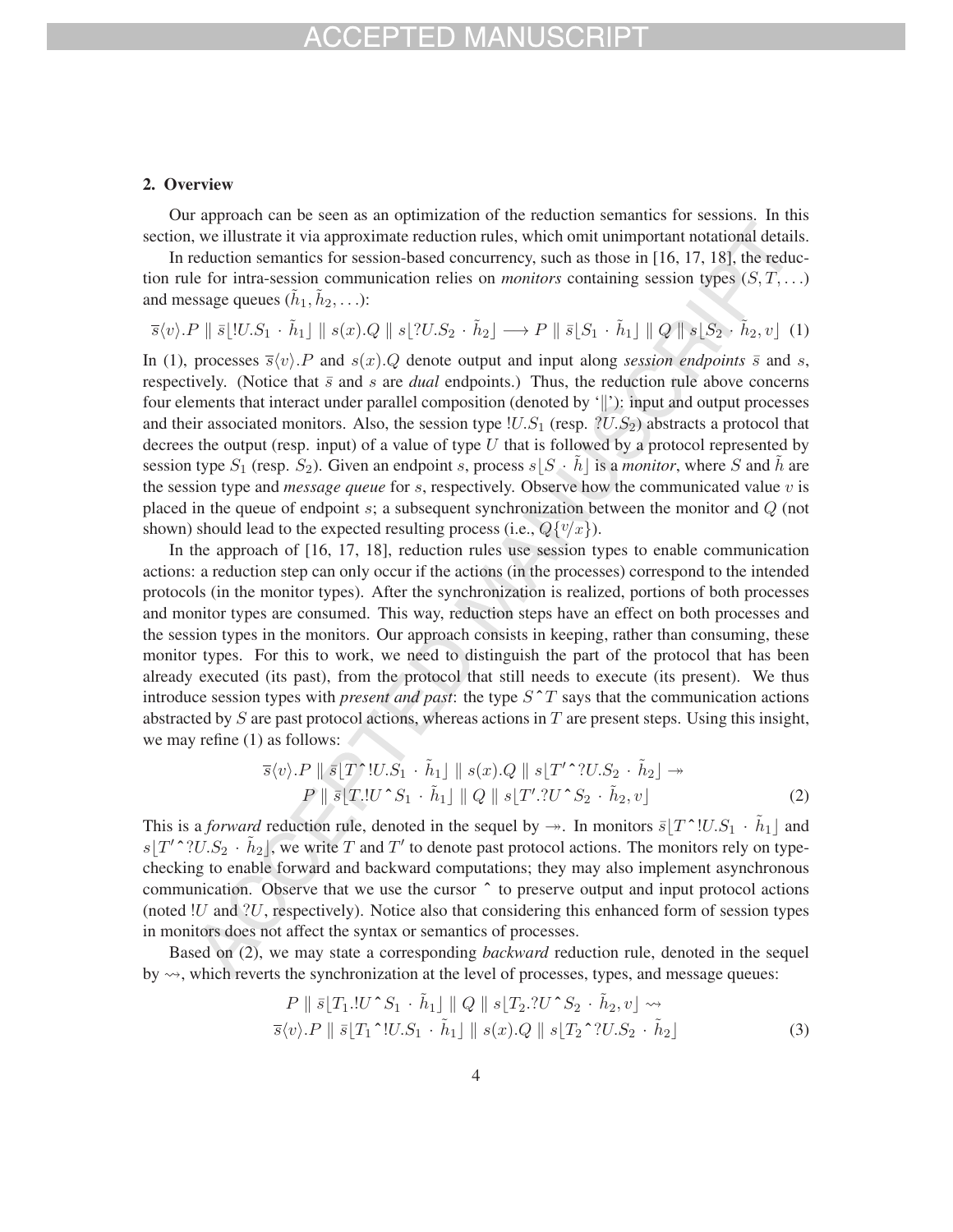## HD MAN

We stress that rules (2) and (3) are an approximate illustration of our approach. For instance, in our reversible operational semantics, the forward reduction rule for communication records also the input parameter  $x$ , which is necessary in the reversible rule to reinstate the original input prefix.

One main technical contribution of this work is a core framework for session communication and reversibility whose monitored semantics follows the spirit of rules (2) and (3). In addition to input-output behaviors, we consider *labeled choices*, typical of session-based concurrency, which are expressed at the level of processes by branching and selection constructs (external and internal choices, respectively): process  $s \triangleright \{l_1: P_1, \cdots, l_n: P_n\}$  offers *n* alternative behaviors (branches)  $P_1, \ldots, P_n$ , identified by pairwise distinct labels  $l_1, \ldots, l_n$ ; this process is expected to synchronize with a process  $s \triangleleft l_i$ . Q (with  $j \in 1..n$ ), which performs a selection. Branching and selection processes are governed by session types  $\&\{l_1: S_1, \cdots, l_n: S_n\}$  and  $\bigoplus\{l_1: S_1, \cdots, l_n: S_n\}$ , respectively.

We illustrate the usual (forward) reduction rule for labeled choice (adapted to a monitored semantics) by means of an example:

$$
\bar{s} \triangleleft l_1.P \parallel \bar{s} \parallel \oplus \{l_1: S_1, l_2: S_2\} \cdot \tilde{h}_1 \parallel s \triangleright \{l_1: Q_1; l_2: Q_2\} \parallel s \downarrow \& \{l_1: T_1; l_2: T_2\} \cdot \tilde{h}_2 \parallel \longrightarrow P \parallel \bar{s} \parallel S_1 \cdot \tilde{h}_1 \parallel Q_1 \parallel s \downarrow T_1 \cdot \tilde{h}_2, l_1 \}
$$
\n(4)

In (4), process  $\bar{s} \triangleleft l_1 \cdot P$  selects the branch labeled by  $l_1$  on session s, while process  $s \triangleright \{l_1 :$  $Q_1$ ;  $l_2$ :  $Q_2$ } waits for a synchronization on s that selects either  $l_1$  or  $l_2$ . One effect of such a synchronization is that the two processes evolve into  $P$  and  $Q_1$ , respectively, and that the message involved (i.e., the label  $l_1$ ) is stored into the queue of the process on the right. Another effect of the synchronization is both label  $l_2$  and process  $P_2$  are discarded. In this case, our approach consists in using the *static choice contexts* and *type contexts*, which we sketch in the following rule:

$$
\bar{s} \triangleleft l_1.P \parallel \bar{s} \parallel \oplus \{l_1: S_1, l_2: S_2\} \cdot \tilde{h}_1 \parallel s \triangleright \{l_1: Q_1; l_2: Q_2\} \parallel s \parallel \& \{l_1: T_1; l_2: T_2\} \cdot \tilde{h}_2 \parallel \rightarrow
$$
\n
$$
P \parallel \bar{s} \parallel \oplus \{l_1: S_1; l_2: S_2\} \cdot \tilde{h}_1 \parallel s \triangleright \{l_1: Q_1; l_2: \langle Q_2 \rangle\} \parallel s \parallel \& \{l_1: T_1; l_2: T_2\} \cdot \tilde{h}_2, l_1 \parallel (5)
$$

Above, process  $s \triangleright \{l_1 : Q_1; l_2 : \langle Q_2 \rangle\}$  uses a static choice context to indicate that the current running process is  $Q_1$ , and that process  $Q_2$  has been discarded by a previous choice. That is,  $Q_2$ in  $\langle Q_2 \rangle$  can be seen as living in an inactive context in which it cannot execute; keeping it is useful just to maintain the state of the process before the choice. The effect of the selection is recorded also at the level of session types, types  $\&\{l_1: \hat{T}_1; l_2: T_2\}$  and  $\oplus\{l_1: \hat{S}_1; l_2: S_2\}$ , respectively; this way, we ensure consistent information between processes and types, useful to rebuild them in a reversible reduction. Since now the cursor ˆ is used within a particular branch of types for labeled choice, the session types with present and past adopt a more general structure, which is captured by type contexts.

Using these new elements, in the backward rule for labeled choice both processes within inactive contexts and its associated session types are restored:

$$
P \parallel \bar{s} \parallel \oplus \{l_1: \hat{S}_1; l_2: S_2\} \cdot \tilde{h}_1 \parallel \{l_1: Q_1; l_2: \langle Q_2 \rangle\} \parallel s \parallel \& \{l_1: \hat{T}_1; l_2: T_2\} \cdot \tilde{h}_2, l_1 \}
$$
  
\n
$$
\rightsquigarrow \bar{s} \triangleleft l_1. P \parallel \bar{s} \parallel \oplus \{l_1: S_1, l_2: S_2\} \cdot \tilde{h}_1 \parallel s \triangleright \{l_1: Q_1; l_2: Q_2\} \parallel s \parallel \& \{l_1: T_1; l_2: T_2\} \cdot \tilde{h}_2 \parallel (6)
$$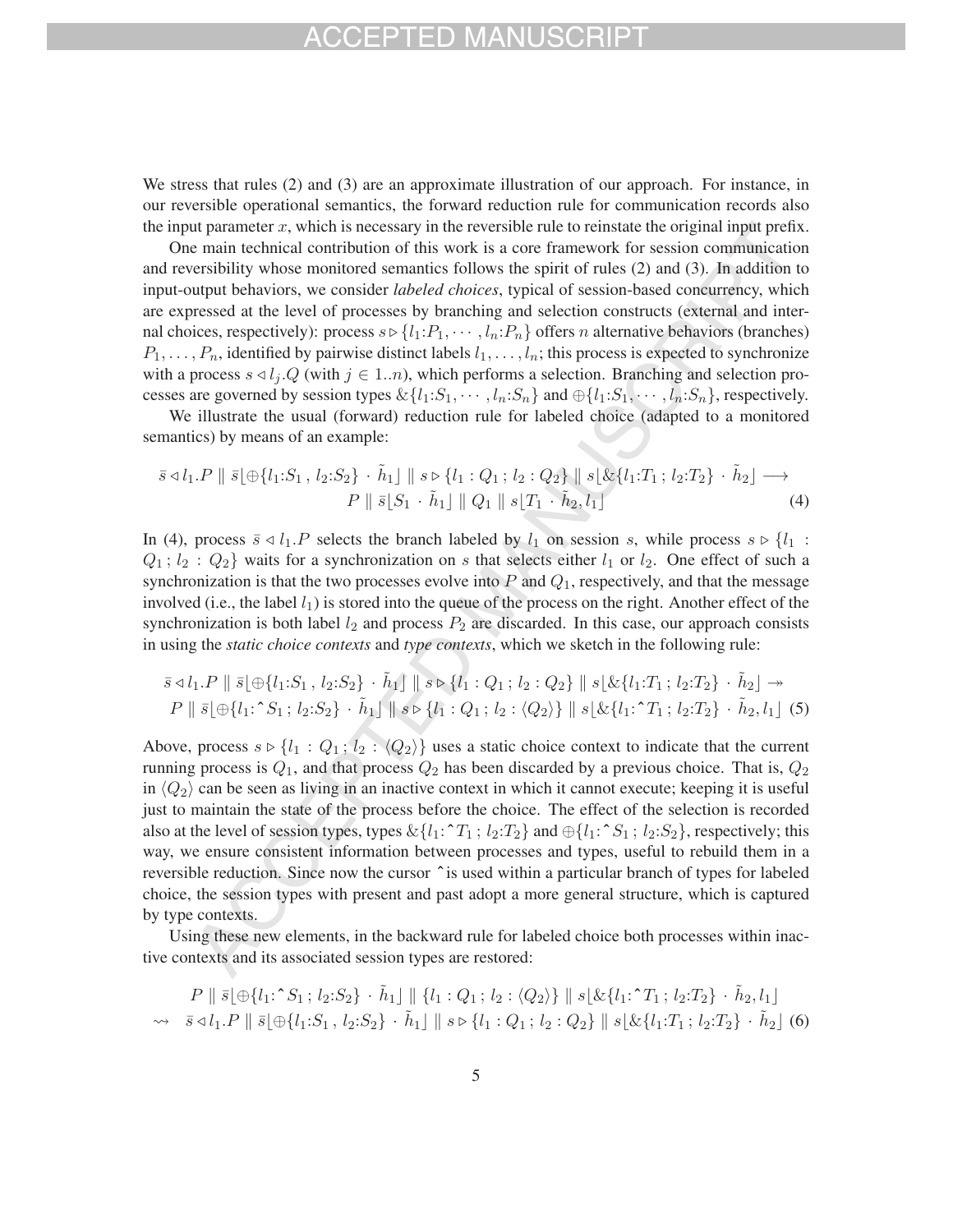In our framework, session processes occur within *configurations*, denoted  $\langle P \cdot \sigma \cdot \tilde{u} \rangle_{\delta}$ , where P is a session process,  $\sigma$  denotes its state,  $\tilde{u}$  is a list that collects information on the actions already performed, and  $\delta$  is a unique identifier. Notice that while state conveniently implements substitutions, monitors handle both communication and reversibility, using session types with present and past, as motivated above. We support session establishment and the consistent use of sent values and open variables in the state (cf.  $v$  and  $x$  in (2) and (3)). Our semantics enjoys the so-called *Loop Lemma* [13, 10, 12] (Lemma 3.2, Page 17), which offers a basic consistency guarantee for the interplay of forward and backward actions, and *causal consistency* (Theorem 4.1, Page 22), which characterizes admissible rollbacks (i.e., sequences of backward steps) which are consistent and flexible.

### 3. Syntax and Semantics

Here we present our framework of session processes with monitored, reversible semantics. We introduce its syntax and semantics, illustrate it via an example, and establish its basic properties.

We assume the following denumerable infinite mutually disjoint sets: the set S of *session names* (or *endpoints*), ranged over by s, r, ...; the set C of *channels*, ranged over by  $a, b, \ldots$ ; the set of *variables* X, ranged over by x, y, .... The set  $\mathcal{N} = \mathcal{S} \cup \mathcal{C}$  is called the set of *names*; we use  $m, n, \ldots$  to range over  $N$ . We also assume a set of *labels*  $\mathcal{L}$ , ranged over  $l, l', \ldots$ , which will be used to denote labeled choices. We assume a total bijection over  $S$ , noted  $\overline{\cdot}$ , relating endpoints with their duals such that, for any  $s \in S$ , we have  $\overline{s} \neq s$  and  $\overline{s} = s$ . We use  $k, k'$  (and their duals) to range over  $S \cup \mathcal{X}$ . Moreover, we use  $\tilde{o}$  to denote a finite sequence of objects (e.g., names)  $o_1, \ldots, o_n$ , and  $\varepsilon$  to denote the empty sequence. We sometimes treat sequences as a set or as an ordered list. To define and handle configurations (see below), we shall require *named sequences*: given a sequence of session names  $\tilde{s}$  and a  $\kappa \in \mathcal{N}$ , we say that  $\kappa : \tilde{s}$  is a named sequence. We write  $\delta$ ,  $\delta'$ ,... to denote finite, possibly empty named sequences of session names. Given  $\delta_1 = \kappa_1 : \tilde{s}_1$ and  $\delta_2 = \kappa_2 : \tilde{s}_2$ , we write  $\delta_1 \cap \delta_2$  to stand for  $\{\kappa_1, \tilde{s}_1\} \cap \{\kappa_2, \tilde{s}_2\}.$ 

### *3.1. Syntax*

Main ingredients in our approach are configurations, processes, and protocol types, whose syntax is given in Figure 1. We explain these ingredients next.

*Configurations and Processes.* The syntax of configurations includes the empty configuration **0**, the *running* process  $\langle P \cdot \sigma \cdot \tilde{u} \rangle_{\delta}$ , a monitor  $s[S \cdot \tilde{x}]$ , the name restriction  $\nu n.M$ , and parallel composition  $M \parallel N$ . Running processes and monitors are central to our approach:

- A running process  $\langle P \cdot \sigma \cdot \tilde{u} \rangle_{\delta}$  is univocally identified by  $\delta$ , the named sequence of session endpoints occurring in P. The local store  $\sigma$  is a list of pairs of the form  $\{x, \tilde{v}\}$  (see Def. 3.5); the list  $\tilde{u}$  collects the subjects of actions already performed by P.
- A monitor  $s|S\cdot\widetilde{x}|$  is identified by the session name s, contains a session type S that describes the structured behavior of s and a list  $\tilde{x}$  containing all the variables used by the process. As we will see, for each monitor  $s|S \cdot \widetilde{x_1}|$  there will be a dual monitor  $\overline{s}|T \cdot \widetilde{x_2}|$ .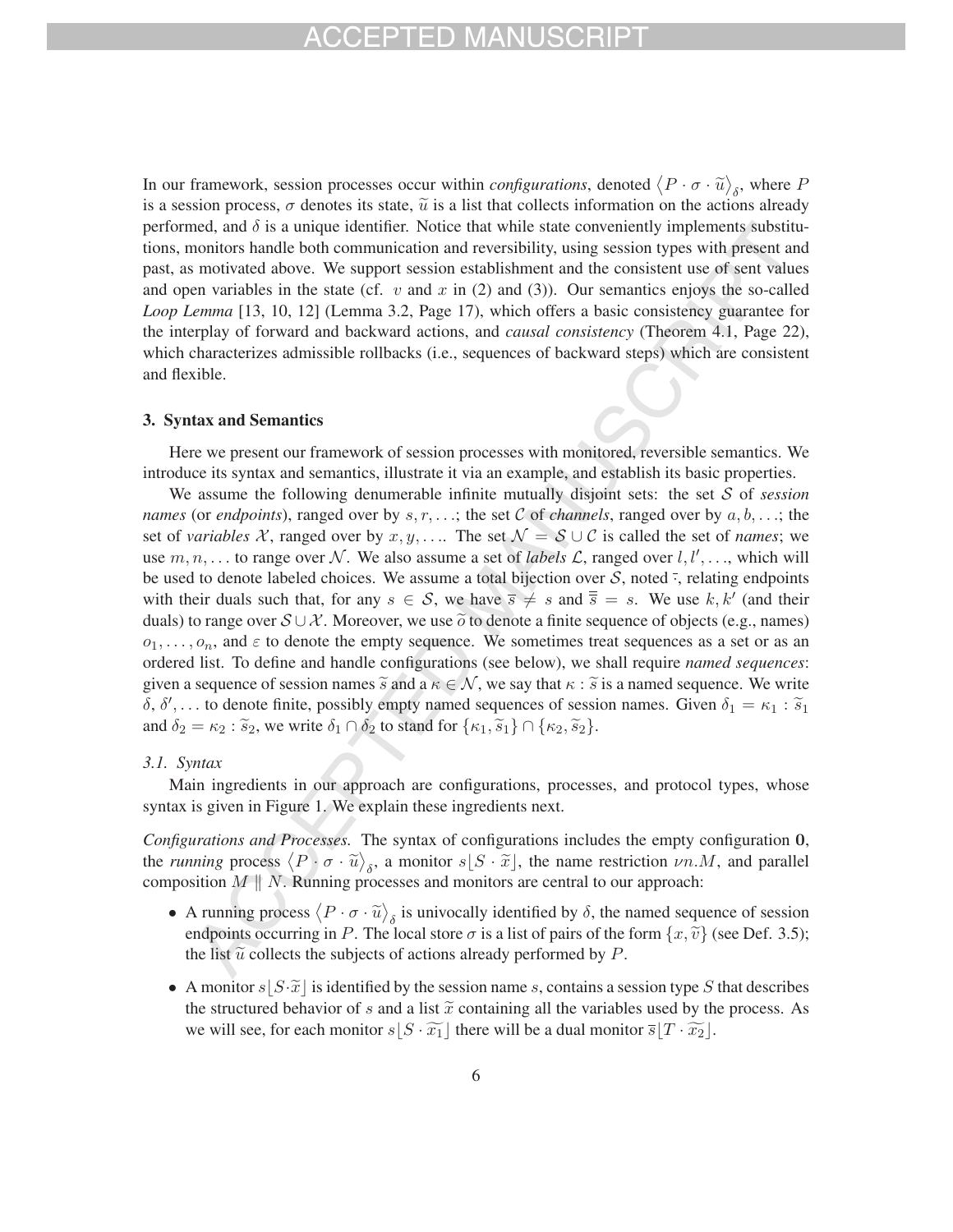| (names)                    |                               | $n,m ::= a,b \mid s,\overline{s}$                                                                                                                                |
|----------------------------|-------------------------------|------------------------------------------------------------------------------------------------------------------------------------------------------------------|
| $(subjects)$ $u ::= n   k$ |                               |                                                                                                                                                                  |
|                            |                               | (expressions) $e ::= a \mid v \mid l_i \mid \text{op}(e_1, \ldots, e_n)$                                                                                         |
|                            |                               | (configurations) $M, N ::= \mathbf{0} \mid \langle P \cdot \sigma \cdot \widetilde{u} \rangle_{\delta} \mid s[H \cdot \widetilde{e}] \mid \nu n.M \mid M \mid N$ |
|                            |                               | $(processes)$ $P,Q ::= u(x:S).P \mid u(x:S).P \mid k\langle e \rangle.P \mid k(x).P \mid k(x).P$                                                                 |
|                            |                               | $k \triangleleft l.P$ $k \triangleright \{l_1 : P_1, l_2 : P_2\}$ $u.a.P$ 0                                                                                      |
|                            |                               | ( <i>message types</i> ) $U ::= \text{bool}   \text{int}   $                                                                                                     |
| (actions)                  | $\alpha, \beta ::= U \mid ?U$ |                                                                                                                                                                  |
|                            |                               | (session types) $S, T ::=$ and $\alpha.S \mid \oplus \{l_1: S_1, l_2: S_2\} \mid \& \{l_1: S_1, l_2: S_2\}$                                                      |
|                            |                               | (history types) $H, K ::= \circ S \mid S \circ \mid \alpha_1 \cdots \alpha_n \circ S \mid \oplus \{l_i : S_i, l_j : H_j\} \mid \& \{l_i : S_i, l_j : H_j\}$      |
|                            |                               |                                                                                                                                                                  |

Figure 1: Syntax of Configurations, Processes, and Types.

Notice that keeping the store  $\sigma$  in the process is useful when values can be shared among different sessions implemented in the process. This is the reason why the store is kept in the process and not in the monitor of a session. As it will become clear later on, the list  $\tilde{u}$  in the running process and the list  $\tilde{x}$  in the monitor will be used to record previously performed actions and reconstruct the process structure accordingly.

The syntax of processes follows standard lines: we consider the idle process **0**, restriction over channels, as well as complementary prefixes for session establishment (noted  $u(x : S)$ . and  $u\langle x : S \rangle$  Q, where S is a session type) and prefixes for intra-session communication, namely  $k(x)$ . P and  $k\langle e \rangle$ . P (input and output of expressions) and  $k \triangleleft l$ . P and  $k \triangleright \{l_1: P_1, l_2: P_2\}$  (selection and branching). We consider binary labeled choice for simplicity; the extension to the  $n$ -ary case is unsurprising. We write  $U$  to denote the set of possible basic values (e.g., integers and booleans); this way,  $V = X \cup U$  is the set of values that processes can exchange. We use v, w (and their decorated versions) to range over V.

We will write  $P$  and  $M$  to indicate the set of processes and configurations, respectively. We call *agent* an element of the set  $A = M \cup P$ . We let P, Q (and their decorated versions) to range over P; also, we use L, M, N to range over M and A, B, C to range over A. In a formula/statement involving agents in  $A$  we silently assume that all of them are processes or are configurations, but not both.

*Types.* The syntax of types assumes a set of message types (or *sorts*) ranged over U. We also assume that elements in  $U$  include all possible values belonging to sorts.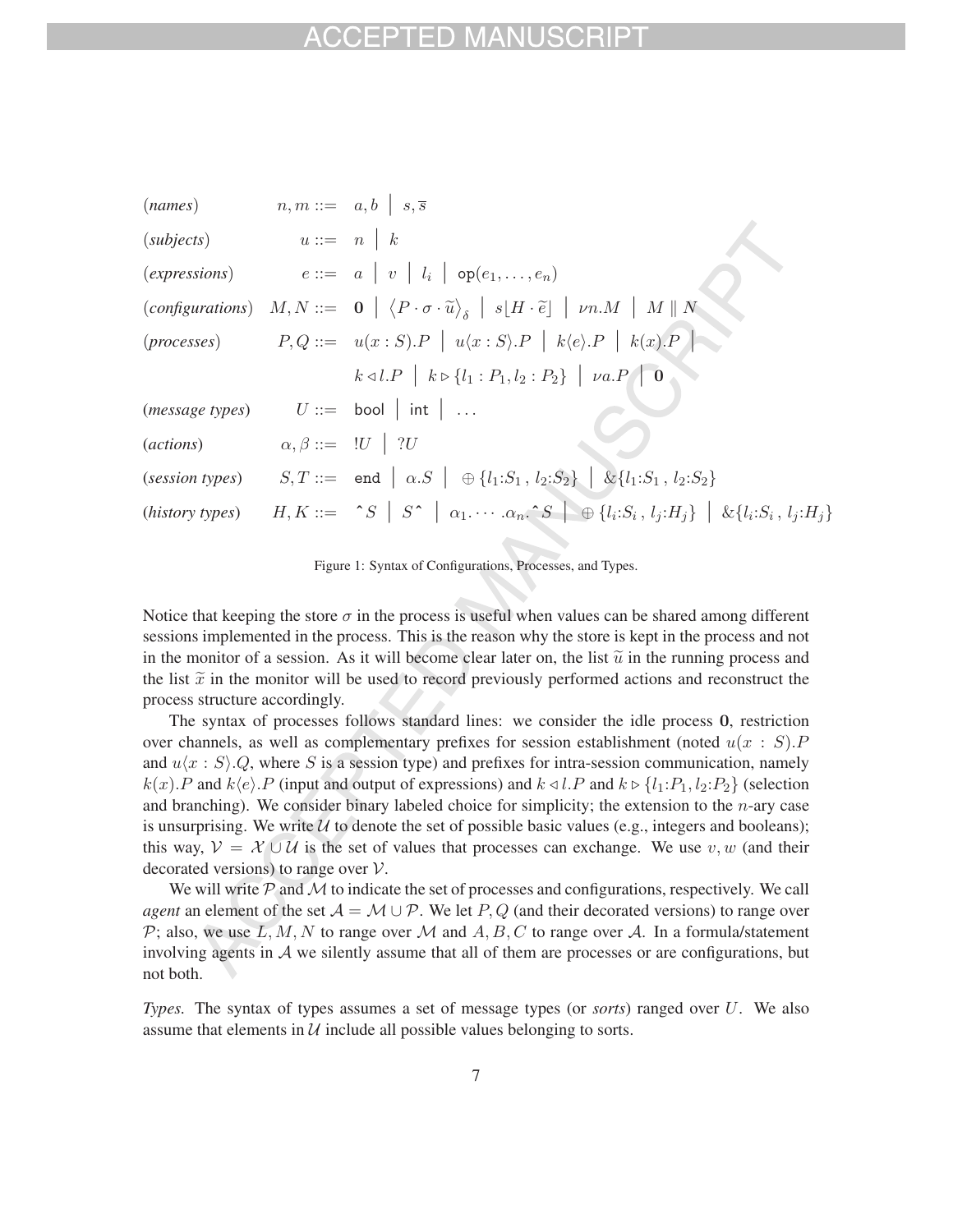## FPTED MAI

In essence, the syntax of types  $S$  corresponds to (finite) binary session types [1]: we consider constructs for communication (input and output) and labeled choice (branching and selection). The type  $!U.S$  indicates that the owner of the monitor may send a value of type U and then proceed with the behavior prescribed by  $S$ . Similarly, the type  $?U.S$  says that the owner of the monitor may receive a value of type  $U$ , and then proceed with a behavior described by  $S$ . A monitor with selection type  $\oplus \{l_1: S_1, l_2: S_2\}$  may *either* select label  $l_1$  and proceed as  $S_1$ , or select  $l_2$  and proceed as  $S_2$ . Similarly, the branching type  $\&\{l_1:S_1, l_2:S_2\}$  says that the owner of the monitor may offer *both* label  $l_1$  and then proceed as  $S_1$ , or offer label  $l_2$  and then proceed as  $S_2$ .

In session types, *duality* is essential to (statically) ensure action compatibility between partners (and therefore, to guarantee absence of communication errors). We rely on a standard definition:

**Definition 3.1** (Type Duality). The dual of a session type S, denoted  $\overline{S}$ , is inductively defined as follows:

$$
\overline{!U.S} = ?U.\overline{S} \qquad \overline{?U.S} = !U.\overline{S} \qquad \overline{end} = end
$$
  

$$
\overline{\bigoplus \{l_1 : S_1, l_2 : S_2\}} = \& \{l_1 : \overline{S_1}, l_2 : \overline{S_2}\}
$$
  

$$
\overline{\& \{l_1 : S_1, l_2 : S_2\}} = \bigoplus \{l_1 : \overline{S_1}, l_2 : \overline{S_2}\}
$$

We will write dual( $S_1, S_2$ ) to indicate  $S_1 = \overline{S_2}$ .

A key novelty in our work is the use of *history (session) types*, i.e., session types with *present* and *past*. In essence, a history type is a session type enhanced with a separator (or cursor), denoted  $\hat{ }$ . This way, a history type of the form  $S_1 \hat{ } S_2$  indicates that  $S_1$  is the past (already executed) behavior of the associated session, while  $S_2$  represents the present behavior (yet to be executed). History types occur only at run-time; the intent is that each time that the process performs a forward computation the cursor will be moved forward by one action; as result of a reversible step, it will be moved backwards by one action.

Intuitively, a history type  $\hat{\ }S$  describes a protocol whose actions have not been yet executed (as in, e.g., a just established session); dually, a type  $S^{\sim}$  corresponds to a protocol whose actions have all been executed. For protocols without labeled choices (as in [24]), history types can be seen as sequences of actions: type  $\alpha_1 \cdots \alpha_n$ . <sup>^</sup> S is the (intermediate) protocol state in which  $n > 0$ communication actions (input or output) have been already performed, and the protocol abstracted by S is yet to be executed. For protocols with labeled choices, however, this scheme should be more general, as cursors need to be injected into labeled branches. Indeed, reversing protocols with labeled choices requires history types of the form  $\bigoplus \{l_i : S_i, l_j : H_j\}$  and  $\&\{l_i : S_i, l_j : H_j\}$  (where  $H_j$ is a history type, with  $i, j \in \{1, 2\}$  and  $i \neq j$ , as choices made in selection and branching protocols must be recorded. Hence, we formulate history types as tree-like structures (see Figure 1).

Before formally presenting the operational semantics, we give some intuitions on the information carried by monitors. Consider the following configuration, with  $s \in \delta$ :

$$
\langle P \cdot \sigma \cdot \widetilde{u}, k \rangle_{\delta} \parallel s \lfloor S . ? U \, \hat{\,} T \cdot \widetilde{x}, x \rfloor
$$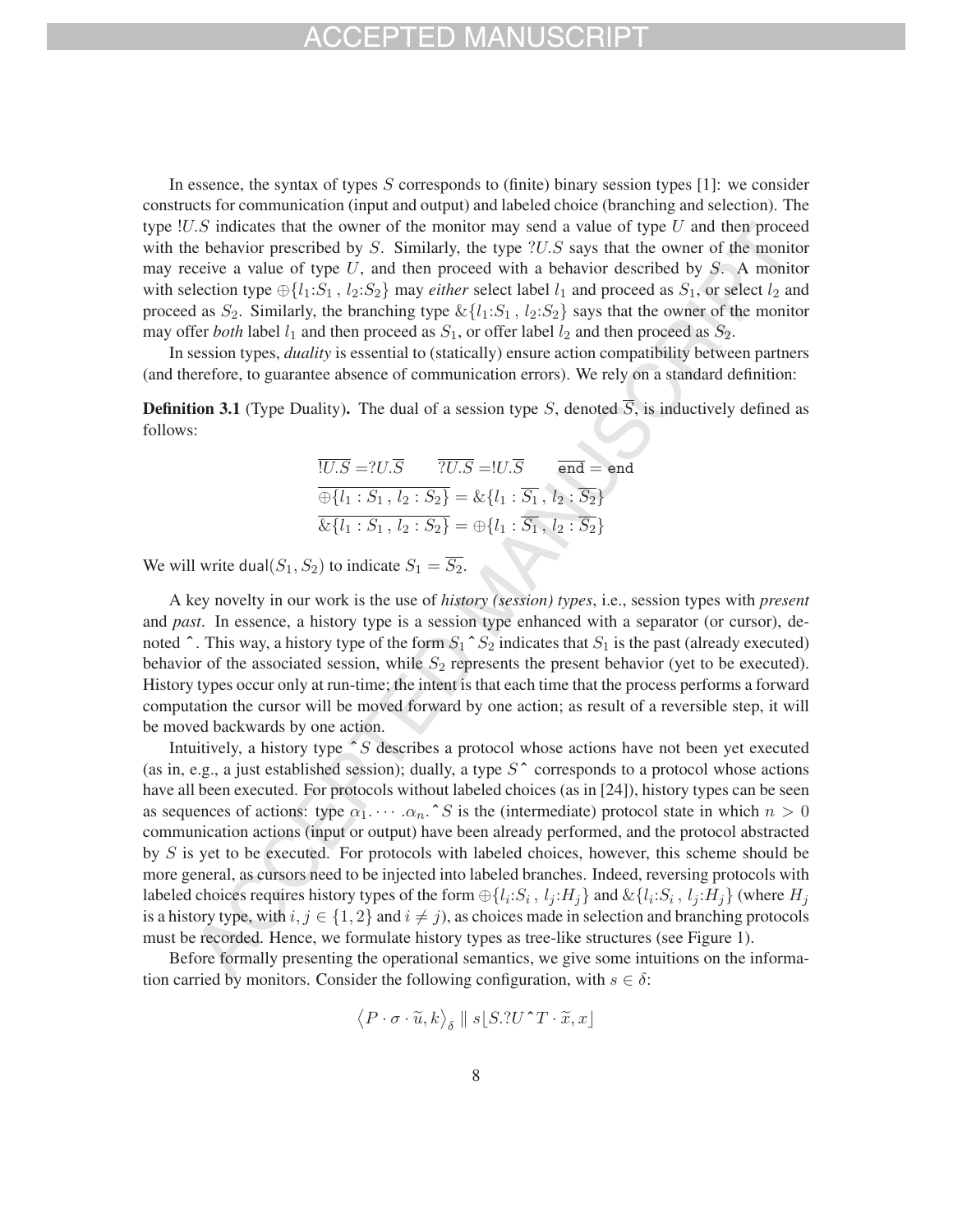$(E.PARC)$   $A \parallel B \equiv B \parallel A$  (E.PARA)  $A \parallel (B \parallel C) \equiv (A \parallel B) \parallel C$  (E.NILM)  $A \parallel 0 \equiv A$ (E.NEWN)  $\nu n \cdot \mathbf{0} \equiv \mathbf{0}$  (E.NEWC)  $\nu n \cdot \nu m \cdot A \equiv \nu m \cdot \nu n \cdot A$  (E.NEWP)  $(\nu n \cdot A) \parallel B \equiv \nu n \cdot (A \parallel B)$  $(E.\alpha)$   $A =_{\alpha} B \implies A \equiv B$ 

Figure 2: Structural congruence

By inspecting the history type  $S.2U^{\dagger}T$ , we know that the last action of the process was an input of a value of type  $U$ ; the information in the lists allows us to infer that the subject and object of the action were k and x, respectively. That is, the previous shape of the process was  $k(x)$ . P.

#### *3.2. Operational Semantics*

The operational semantics of our calculus is defined via a reduction relation, coupled with a structural congruence relation; these relations are denoted  $\rightarrow$  and  $\equiv$ , respectively. The former is defined as a binary relation over configurations, i.e., −→⊂ M × M, while the latter is defined as a binary relation over processes and configurations, i.e.,  $\equiv \subset \mathcal{P}^2 \cup \mathcal{M}^2$ . We require the following definition of *contexts*.

Definition 3.2 (Contexts). *Configuration contexts*, also called evaluation contexts, are configurations with one hole "•" defined by the following grammar:  $\mathbb{E} ::= \bullet \mid (M \parallel \mathbb{E}) \mid \nu n \mathbb{E}$ . General contexts  $\mathbb C$  are processes or configurations with one hole  $\bullet$ , and are obtained from processes or configurations by replacing one occurrence of **0** (either as a process or as a configuration) with  $\bullet$ .

A congruence on processes and configurations is an equivalence relation  $R$  that is closed under general contexts:  $P \mathcal{R} Q \implies \mathbb{C}[P] \mathcal{R} \mathbb{C}[Q]$  and  $M \mathcal{R} N \implies \mathbb{C}[M] \mathcal{R} \mathbb{C}[N]$ . The relation  $\equiv$  is defined as the smallest congruence, on processes and configurations, that satisfies rules in Figure 2. In defining the rules we adopt Barendregt's Variable Convention: if terms  $t_1, \ldots, t_n$  occur in a certain context, then in these terms all bound identifiers and variables are chosen to be different from the free ones. This explains why in Rule (E.NEWP) there is no check on free names.

A binary relation R on closed configurations is *evaluation-closed* if it satisfies the inference rules:

$$
(C\tau x) \frac{M \mathcal{R} N}{\mathbb{E}[M] \mathcal{R} \mathbb{E}[N]}
$$
\n
$$
(EQV) \frac{M \equiv M' \quad M' \mathcal{R} N' \quad N' \equiv N}{M \mathcal{R} N}
$$

To enable reversible labeled choices, we define the following class of *choice contexts*:

**Definition 3.3** (Choice Context). *Choice contexts* are processes with one hole, denoted "•", and defined by the following grammar:

$$
\mathbb{K}, \mathbb{H} ::= \bullet \mid k \triangleright \{l_i:\langle Q_i \rangle, l_j : \mathbb{K}\}\
$$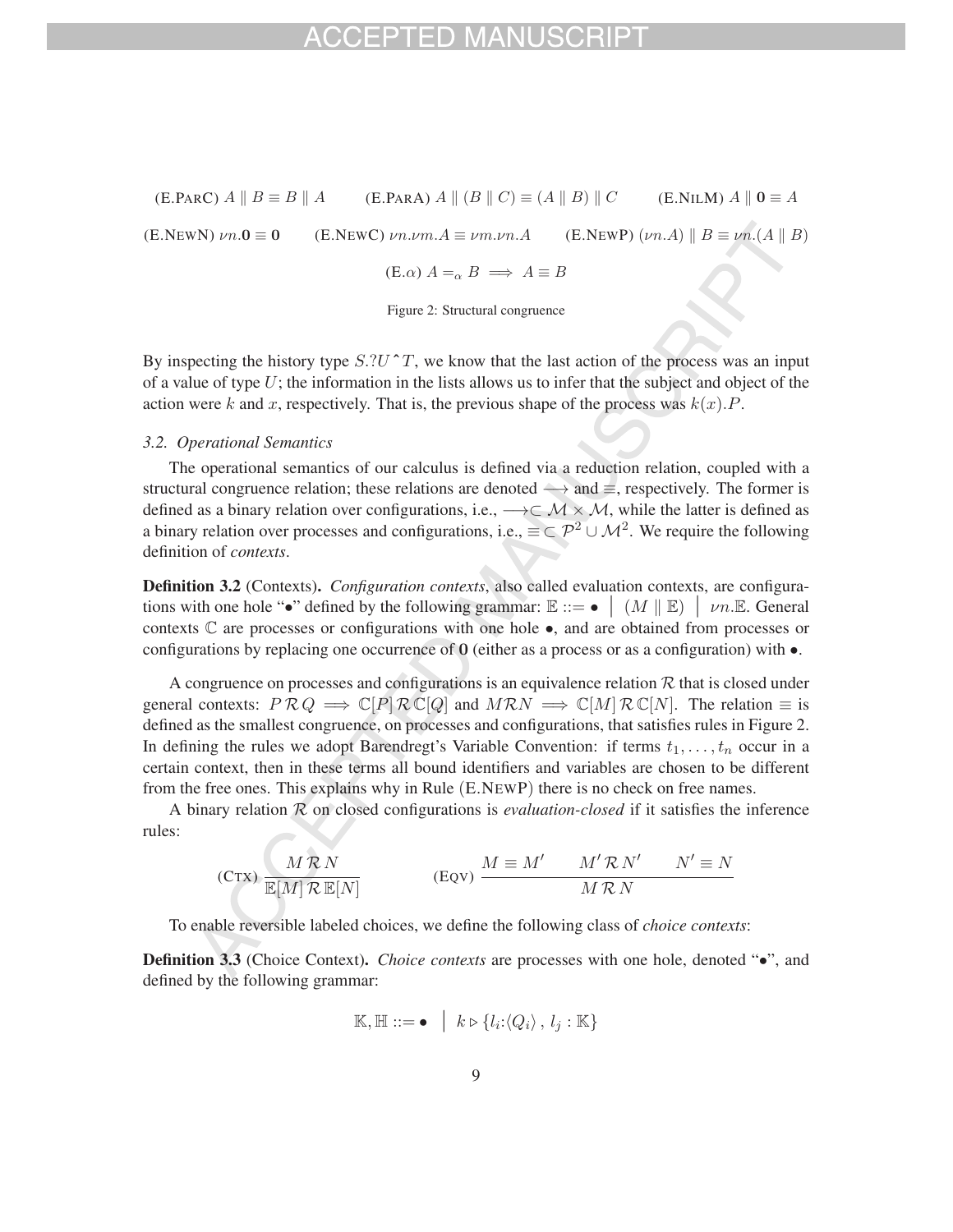## FPTED MA

We use the brackets  $\langle \cdot \rangle$  in context  $k \triangleright \{l_i:\langle Q_i \rangle, l_j : \bullet \}$  to explicitly indicate the inactive part of the process (i.e., the discarded branch). Choice contexts are defined for processes; we also require a counterpart in the type syntax:

**Definition 3.4** (Context Type). *Type contexts* are types with one hole, denoted "•", defined by the following grammar:

$$
\mathbb{T}, \mathbb{S} ::= \bullet \quad | \quad !U.\mathbb{T} \quad | \quad ?U.\mathbb{T} \quad | \quad \oplus \{l_i.S_i, l_j : \mathbb{T}\} \quad | \quad \& \{l_i.S_i, l_j : \mathbb{T}\}
$$

The reduction relation −→ is defined as the union of two relations, the *forward* and *backward* reduction relations, denoted  $\rightarrow$  and  $\rightsquigarrow$ , respectively. That is,  $\rightarrow = \rightarrow \cup \rightsquigarrow$ . Relations  $\rightarrow$  and  $\rightsquigarrow$ are the smallest evaluation-closed relations satisfying the rules in Figures 3 and 4. Moreover, we indicate with  $\longrightarrow^*, \to^*,$  and  $\leadsto^*$  the reflexive and transitive closure of  $\longrightarrow, \to,$  and  $\leadsto$ , respectively.

Before commenting the reduction relations we need some definitions in place. We first formally define the store  $\sigma$  present in running processes and the operations on stores.

**Definition 3.5** (Local Store). A local store  $\sigma$  is a mapping from variables to an ordered list of values. Given a store  $\sigma$ , a variable x, and a value v, we define the *update*, denoted  $\sigma[x \mapsto v]$ , and *reverse update*, denoted  $\sigma \setminus x$ , as follows:

$$
\sigma[x \mapsto v] = \begin{cases}\n\sigma \cup \{x, v\} & \text{if } x \notin dom(\sigma) \\
\sigma_1 \cup \{x, \tilde{v} \cdot v\} & \text{if } \sigma = \sigma_1 \cup \{x, \tilde{v}\} \\
\sigma \setminus x = \begin{cases}\n\sigma_1 & \text{if } \sigma = \sigma_1 \cup \{x, v\} \\
\sigma_1 \cup \{x, \tilde{v}\} & \text{if } \sigma = \sigma_1 \cup \{x, \tilde{v} \cdot v\}\n\end{cases}\n\end{cases}
$$

The *evaluation* of name n under a store  $\sigma$ , written  $\sigma(n)$ , is the value v if  $\{n, v\} \in \sigma$  or  $\{n, \tilde{v} \cdot v\} \in \sigma$ ; otherwise, it is  $n$  itself.

We stress that the store maintains a correspondence between variables and *lists* of values in order to enable reversibility. The list represents at a given time the assignment history of the variable to which it corresponds, with the actual value of the variable being at the top of the list. If  $\sigma(n) = n$  then *n* is not a variable.

Remark 3.1 (Store and Explicit Substitutions). One challenge in defining reversible semantics for processes is how to treat substitutions, since in general a substitution is not a bijective function. There are at least two possibilities. One may create a copy of a process before applying a substitution and then replace the process with its copy when reverting the substitution [15]. Alternatively, one may use a store and mechanisms based on explicit substitutions [26, 27]. The first technique creates a memory each time a value is substituted; here we implement the second technique, which is more economical because it just remembers the pair variable/value for each substitution.

We now briefly discuss the rules in Figures 3 and 4: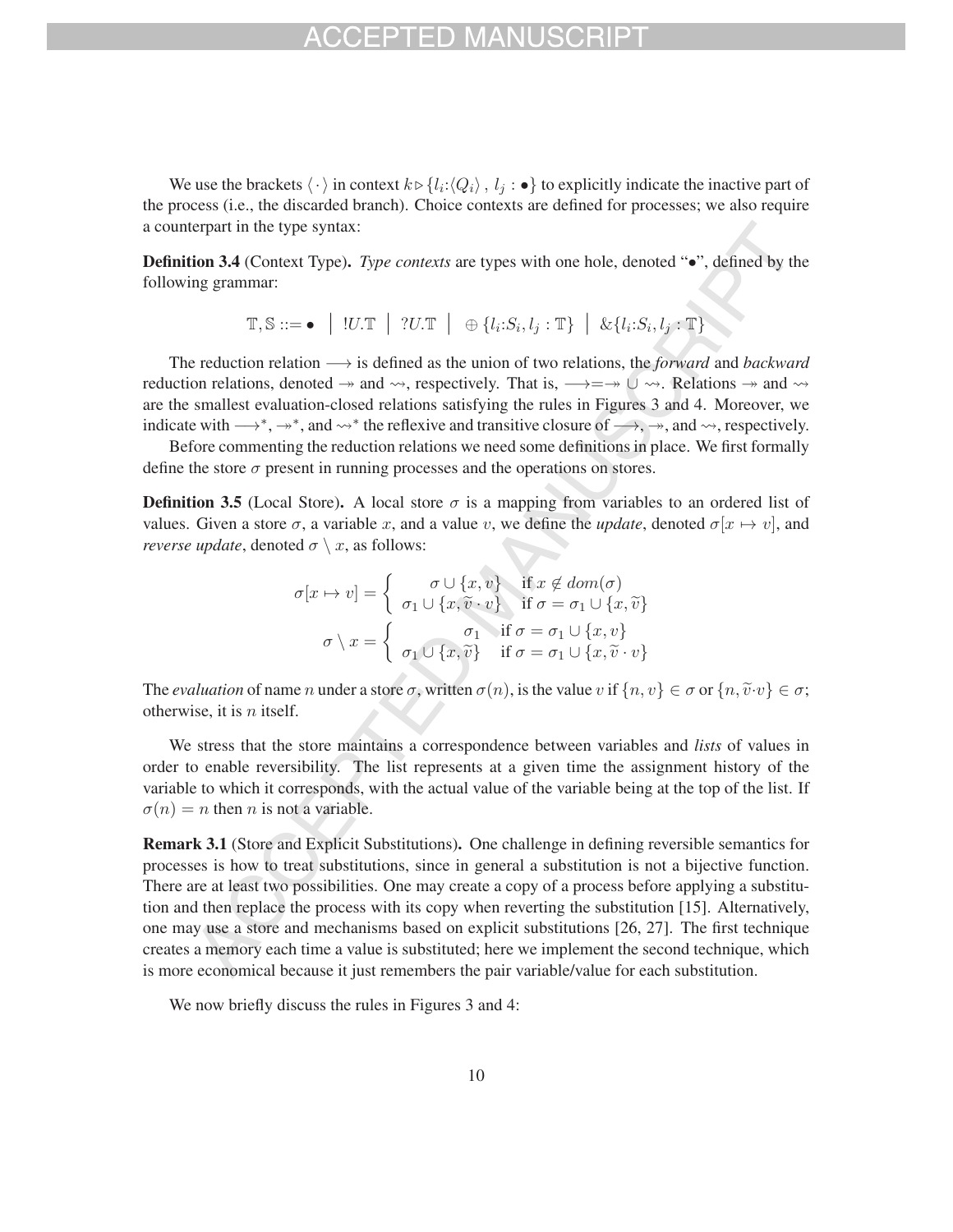## $-1$ )

| (OPEN)                                                                                                                                                                                                                                                                                                                                            |                                                                                                                                                                                                                                              |                                                                                                                                                                                                        |  |  |                                                                                                                                                                                                                                                                                                                        |  |
|---------------------------------------------------------------------------------------------------------------------------------------------------------------------------------------------------------------------------------------------------------------------------------------------------------------------------------------------------|----------------------------------------------------------------------------------------------------------------------------------------------------------------------------------------------------------------------------------------------|--------------------------------------------------------------------------------------------------------------------------------------------------------------------------------------------------------|--|--|------------------------------------------------------------------------------------------------------------------------------------------------------------------------------------------------------------------------------------------------------------------------------------------------------------------------|--|
|                                                                                                                                                                                                                                                                                                                                                   |                                                                                                                                                                                                                                              | dual(S,T) $\overline{s} \notin \delta$ $s \notin \delta'$ $\sigma_1(u) = \sigma_2(u')$                                                                                                                 |  |  |                                                                                                                                                                                                                                                                                                                        |  |
|                                                                                                                                                                                                                                                                                                                                                   |                                                                                                                                                                                                                                              | $\langle \mathbb{K}[u\langle x:S\rangle.P]\cdot\sigma_1\cdot\widetilde{u}_1\rangle_{\delta} \parallel \langle \mathbb{H}[u'(y:T).Q]\cdot\sigma_2\cdot\widetilde{u}_2\rangle_{\delta'} \longrightarrow$ |  |  |                                                                                                                                                                                                                                                                                                                        |  |
| $(\nu s, \overline{s})$ . $(\langle \mathbb{K}[P] \cdot \sigma_1[x \mapsto \overline{s}] \cdot \widetilde{u}_1, u \rangle_{\delta, \overline{s}}    \overline{s}[\uparrow S \cdot x]    \langle \mathbb{H}[Q] \cdot \sigma_2[y \mapsto s] \cdot \widetilde{u}_2, u' \rangle_{\delta', s}    s[\uparrow T \cdot y])$                               |                                                                                                                                                                                                                                              |                                                                                                                                                                                                        |  |  |                                                                                                                                                                                                                                                                                                                        |  |
| (COM)                                                                                                                                                                                                                                                                                                                                             |                                                                                                                                                                                                                                              |                                                                                                                                                                                                        |  |  |                                                                                                                                                                                                                                                                                                                        |  |
|                                                                                                                                                                                                                                                                                                                                                   |                                                                                                                                                                                                                                              | $\sigma_1(k) = s$ $s \in \delta$ $\sigma_2(k') = \overline{s}$ $\overline{s} \in \delta'$ $\sigma_2(e) = v$                                                                                            |  |  |                                                                                                                                                                                                                                                                                                                        |  |
|                                                                                                                                                                                                                                                                                                                                                   |                                                                                                                                                                                                                                              |                                                                                                                                                                                                        |  |  | $\langle \mathbb{K}[k(x).P] \cdot \sigma_1 \cdot \widetilde{u}_1 \rangle_{\delta} \parallel \langle \mathbb{H}[k'(e).Q] \cdot \sigma_2 \cdot \widetilde{u}_2 \rangle_{\delta'} \parallel s[\mathbb{T}[\uparrow ? U.S] \cdot \widetilde{e}_1] \parallel \overline{s}[\mathbb{S}[\uparrow ! U.T] \cdot \widetilde{e}_2]$ |  |
| $\langle \mathbb{K}[P] \cdot \sigma_1[x \mapsto v] \cdot \widetilde{u}_1, k \rangle_{\delta} \parallel \langle \mathbb{H}[Q] \cdot \sigma_2 \cdot \widetilde{u}_2, k' \rangle_{\delta'} \parallel s[\mathbb{T}[?U \cdot \mathcal{S}] \cdot \widetilde{e}_1, x] \parallel \overline{s}[\mathbb{S}[[U \cdot \mathcal{X}] \cdot \widetilde{e}_2, e]$ |                                                                                                                                                                                                                                              |                                                                                                                                                                                                        |  |  |                                                                                                                                                                                                                                                                                                                        |  |
| (CHOICE)                                                                                                                                                                                                                                                                                                                                          |                                                                                                                                                                                                                                              |                                                                                                                                                                                                        |  |  |                                                                                                                                                                                                                                                                                                                        |  |
|                                                                                                                                                                                                                                                                                                                                                   | $\sigma_1(k) = s$ $s \in \delta$ $\sigma_2(k') = \overline{s}$ $\overline{s} \in \delta'$ $\mathbb{H}'[\bullet] = \mathbb{H}[k' \triangleright \{l_i : \langle Q_i \rangle, l_i : \bullet \}]$                                               |                                                                                                                                                                                                        |  |  |                                                                                                                                                                                                                                                                                                                        |  |
|                                                                                                                                                                                                                                                                                                                                                   | $\langle \mathbb{K}[k \triangleleft l_i.P] \cdot \sigma_1 \cdot \widetilde{u}_1 \rangle_{\delta} \parallel \langle \mathbb{H}[k' \triangleright \{l_j:Q_j, l_i:Q_i\}] \cdot \sigma_2 \cdot \widetilde{u}_2 \rangle_{\mathcal{S}'} \parallel$ |                                                                                                                                                                                                        |  |  |                                                                                                                                                                                                                                                                                                                        |  |
|                                                                                                                                                                                                                                                                                                                                                   | $s \mathbb{T}  \uparrow \oplus \{l_i: S_j, l_i: S_i\} \cdot \widetilde{e}_1   \ \overline{s}[\mathbb{S}[\uparrow \& \{l_j: T_j, l_i: T_i\}] \cdot \widetilde{e}_2]$                                                                          |                                                                                                                                                                                                        |  |  |                                                                                                                                                                                                                                                                                                                        |  |
|                                                                                                                                                                                                                                                                                                                                                   |                                                                                                                                                                                                                                              | $\big\langle \mathbb{K}[P] \cdot \sigma_1 \cdot \widetilde{u}_1,k \big\rangle_{\delta} \parallel \big\langle \mathbb{H}'[Q_i] \cdot \sigma_2 \cdot \widetilde{u}_2,k' \big\rangle_{\delta'} \parallel$ |  |  |                                                                                                                                                                                                                                                                                                                        |  |
|                                                                                                                                                                                                                                                                                                                                                   |                                                                                                                                                                                                                                              | $s[\mathbb{T}[\oplus\{l_j: S_j, l_i: \hat{S}_i\}]\cdot \tilde{e}_1, l_i] \parallel \overline{s}[\mathbb{S}[\&\{l_j: T_j, l_i: \hat{C}_i\}]\cdot \tilde{e}_2]$                                          |  |  |                                                                                                                                                                                                                                                                                                                        |  |
|                                                                                                                                                                                                                                                                                                                                                   |                                                                                                                                                                                                                                              |                                                                                                                                                                                                        |  |  |                                                                                                                                                                                                                                                                                                                        |  |

Figure 3: Operational Semantics: Forward Reduction Semantics  $(\rightarrow)$ .

- Rule OPEN is the forward rule for session establishment. It creates two fresh, dual endpoints and their associated monitors. Each monitor stores a session type; each store records the mapping between the name of the endpoint and the associated channel. The monitor records the variable used by the process to refer to the endpoint, while the name on which the session has started is put on top of the process subject list. The new endpoints are recorded also in the named sequences  $\delta$  and  $\delta'$ . Establishing a new session requires type duality (cf. Definition 3.1) and that the two processes refer to the same name (cf. condition  $\sigma_1(u) = \sigma_2(u')$ ). Note that, thanks to Barendregt's Variable Convention, there is no need to check whether the two endpoints are fresh in the two contexts  $\mathbb K$  and  $\mathbb H$ .
- Rule OPEN<sup> $\star$ </sup> is the opposite of Rule OPEN. In order to revert a session creation, the rule checks that the types of the monitors corresponding to the two endpoints on top of the named list are at their initial position (e.g.,  $\hat{S}$  and  $\hat{T}$ ). Moreover, the variable lists should contain just one element each. A further check on the names contained on the top of the subjects lists guarantees that the reverted session is the right one. Let us note that since the names list  $\delta$  is ordered, from a process point the session to be closed correspond to the last opened one (that is the top of the named list). The rule garbage-collects the two endpoints and their associated monitors, and restores the prefixes in the processes.
- Rule COM describes intra-session communication. Two running processes can communicate if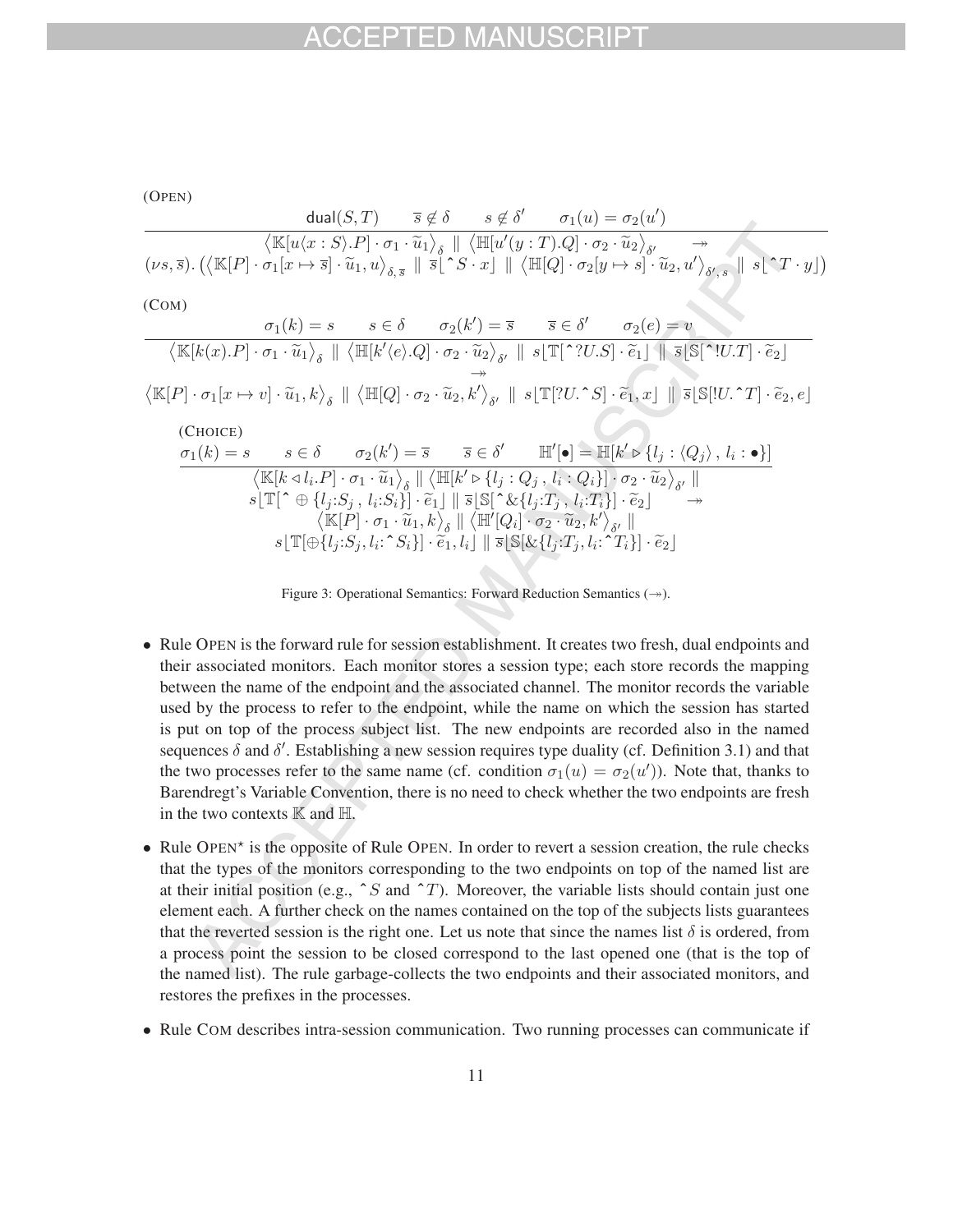$$
\text{(OPEN*)}\n\frac{\text{dual}(S,T)}{(\nu s,\overline{s})\cdot\left(\left\langle \mathbb{K}[P]\cdot\sigma_1\cdot\widetilde{u}_1,u\right\rangle_{\delta,\overline{s}} \parallel \overline{s}\right\vert\hat{S}\cdot S\cdot x]} \frac{\sigma_2(y) = s \qquad \sigma_1(u) = \sigma_2(u')\n\qquad \qquad (\nu s,\overline{s})\cdot\left(\left\langle \mathbb{K}[P]\cdot\sigma_1\cdot\widetilde{u}_1,u\right\rangle_{\delta,\overline{s}} \parallel \overline{s}\right\vert\hat{S}\cdot x] \parallel \left\langle \mathbb{H}[Q]\cdot\sigma_2\cdot\widetilde{u}_2,u'\right\rangle_{\delta',s} \parallel s\mid\hat{S}\cdot T\cdot y]\right)\n\qquad \qquad \wedge \beta \parallel \langle \mathbb{H}[u'(y:T).Q]\cdot\sigma_2\setminus y\cdot\widetilde{u}_2\rangle_{\delta'}
$$

 $(COM^*)$ 

$$
\frac{\sigma_1(k) = s \quad s \in \delta \quad \sigma_2(k') = \overline{s} \quad \overline{s} \in \delta'}{\langle \mathbb{K}[P] \cdot \sigma_1 \cdot \widetilde{u}_1, k \rangle_{\delta} \parallel \langle \mathbb{H}[Q] \cdot \sigma_2 \cdot \widetilde{u}_2, k' \rangle_{\delta'} \parallel s[\mathbb{T}[?U \cdot S_1] \cdot \widetilde{e}_1, x] \parallel \overline{s}[\mathbb{S}[U \cdot S_2] \cdot \widetilde{e}_2, e]}
$$
  

$$
\langle \mathbb{K}[k(x).P] \cdot \sigma_1 \setminus x \cdot \widetilde{u}_1 \rangle_{\delta} \parallel \langle \mathbb{H}[k(e).Q] \cdot \sigma_2 \cdot \widetilde{u}_2 \rangle_{\delta'} \parallel s[\mathbb{T}[^{\hat{\gamma}}[U.S_1] \cdot \widetilde{e}_1] \parallel \overline{s}[\mathbb{S}[\hat{\gamma}[U.S_2] \cdot \widetilde{e}_2]
$$
  
(CholCE\*)  

$$
\frac{\sigma_1(k) = s \quad s \in \delta \quad \sigma_2(k') = \overline{s} \quad \overline{s} \in \delta' \quad \mathbb{H}'[\bullet] = \mathbb{H}[k' \triangleright \{l_j : \langle Q_j \rangle, l_i : \bullet\}]}{\langle \mathbb{K}[P] \cdot \sigma_1 \cdot \widetilde{u}_1, k \rangle_{\delta} \parallel \langle \mathbb{H}'[Q_i] \cdot \sigma_2 \cdot \widetilde{u}_2, k' \rangle_{\delta'} \|}
$$
  

$$
\langle \mathbb{K}[k \triangleleft l_i : S_j, l_i : S_i] \cdot \widetilde{e}_1, l_i \mid \mathbb{S}[\mathbb{S}[k_1(l_j : T_j, l_i : T_i]] \cdot \widetilde{e}_2] \quad \leadsto
$$
  

$$
\langle \mathbb{K}[k \triangleleft l_i P] \cdot \sigma_1 \cdot \widetilde{u}_1 \rangle_{\delta} \parallel \langle \mathbb{H}[k' \triangleright \{l_j : Q_j, l_i : Q_i\}] \cdot \sigma_2 \cdot \widetilde{u}_2 \rangle_{\delta'} \|
$$
  

$$
s[\mathbb{T}[\hat{\gamma} \oplus \{l_j : S_j, l_i : S_i\}] \cdot \widetilde{e}_1] \parallel \overline{s}[\mathbb{S}[\hat{\z
$$

Figure 4: Operational Semantics: Backward Reduction Semantics  $(\leadsto)$ .

they refer to the same session. The sent value  $v$  is obtained by evaluating  $e$  under the sender store  $\sigma_2$ . As a result, the store of the receiver is updated with a new value, bound to the read variable:  $\sigma_1[x \mapsto v]$ . Also, monitor types are moved one step forward, and both read and sent variables are put on the top of the list in their respective monitors; the same occurs for the session names which are put in the subjects lists. This way we keep information about the prefixes (noted  $k(x)$ . − and  $k'(e)$ . − in the rule).

- Rule COM<sup>\*</sup> undoes a communication: the sent value (along with the variable used to read it) is eliminated from the store of the receiving process. The variable list of the monitor keeps information on which variable to unbound: indeed, it is the variable at the top of this list the one that has to be eliminated, as we want to revert the input of its associated value. Moreover, information contained in the subjects list of the processes is used to recover output and input prefixes. Notice that the information about the kind of prefix to be built again (input or output) is given by the type of the monitor. A further consequence of undoing a communication is that the session types are moved one step backward.
- Rule CHOICE is the forward rule for the choice. A choice is made by a running process that selects a branch (identified by a label  $l_i$ ) of those offered by a complementary process in the same session. Subsequently, the two processes proceed into executing the selected branch, and the remaining branches  $(l_j$  in the rule) are discarded. To keep track of these non selected branches,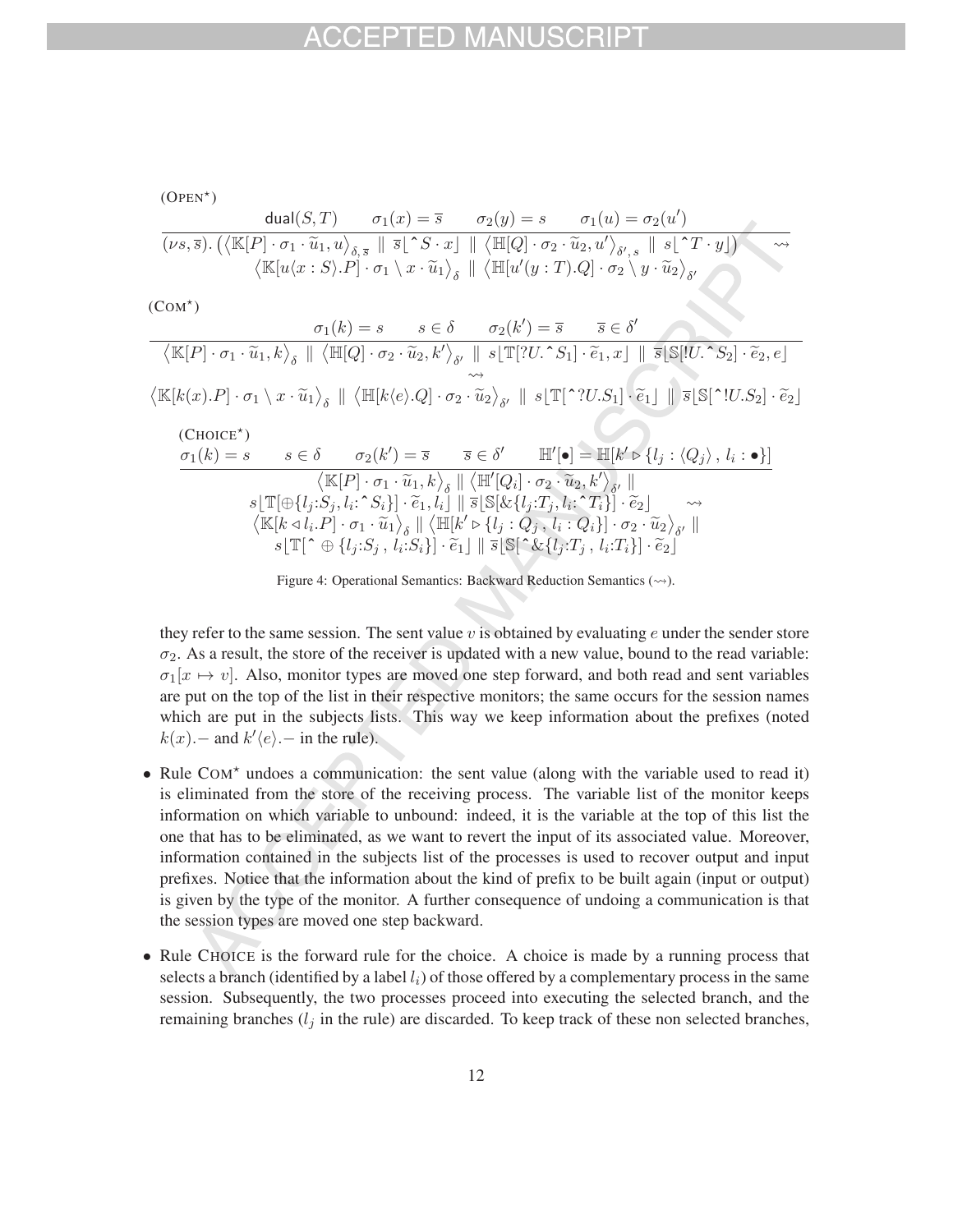we use *static* choice contexts (cf. Definition 3.3), inserting process  $Q_j$  in the brackets  $\langle \cdot \rangle$ . As in the rule for communication, the information needed to restore the selection and branching prefixes is recorded in the corresponding lists, and the cursors in their types are moved forward by one position. In this case, this means moving the cursor inside the selected branch.

• Rule CHOICE<sup>\*</sup> undoes a choice. For this reverse step to be enabled, the types of both monitors have to be in initial position inside the same branch (denoted  $l_i$  in the rule). The two cursors are moved backwards by one position to the point of the protocol that preceded the choice. The prefix of the monitored process that performed the selection is restored by using the information contained in the variable and subject lists. The process that offered the choice reverts it by enabling again the discarded branch, i.e., the process contained into the brackets  $\langle \cdot \rangle$  is restored.

### *3.3. Example*

We illustrate our approach by means of a simple protocol: a variation of the *two buyers protocol* [2]. The protocol involves three participants: a Buyer, a Seller, and a Buyer's Friend. Buyer first sends to Seller the title of a book he is interested in buying. Seller replies with the price of the book and offers two choices to the Buyer: either to continue with the purchase or to quit the session. If the Buyer is willing to finalize the purchase, then Seller awaits for additional information (*shipping address* and *order confirmation*) from Buyer, before providing a *delivery date*. Once Buyer receives the price and accepts it, he contacts Friend in order to get a loan and finalize the purchase.

The set of structured interactions of Buyer with Seller and Friend can be described by the following session types:

$$
S_a: ?str. \textbf{lint}.\& \{ok: ?str. ?\textbf{int}. \textbf{lead}, \textit{quit:end}\} \qquad S_b: ?\textbf{int}. \textbf{lint}. \textbf{end}
$$

Above,  $S_a$  describes the interaction between Buyer and Seller, from Seller's perspective; also,  $S_b$ represents the interaction between Buyer and Friend, from Friend's perspective. We write  $T_a$  and  $T_b$  to denote the dual session types of  $S_a$  and  $S_b$ , respectively.

We now proceed to examine some possible process implementations for Buyer, Seller, and Friend. The behavior of Buyer may be specified by the following process:

BUYER

\n
$$
\triangleq a \langle z : T_a \rangle \cdot z \langle \text{``dune''} \rangle \cdot z (prc).
$$
\nif (decide(prc))

\nthen  $z \triangleleft ok.b \langle w : T_b \rangle \cdot w \langle \text{loan(prc)} \rangle \cdot w (cash).$ 

\n
$$
z \langle addr \rangle \cdot z \langle cash \rangle \cdot z (date).0
$$
\nelse  $z \triangleleft quit.0$ 

For simplicity, we have used the process **if** e **then** P **else** Q, which has the expected meaning. Although it is not present in the our syntax, it is similar to a labeled choice and its reversible semantics (forward and backward rules, associated contexts) can be formalized in a straightforward manner.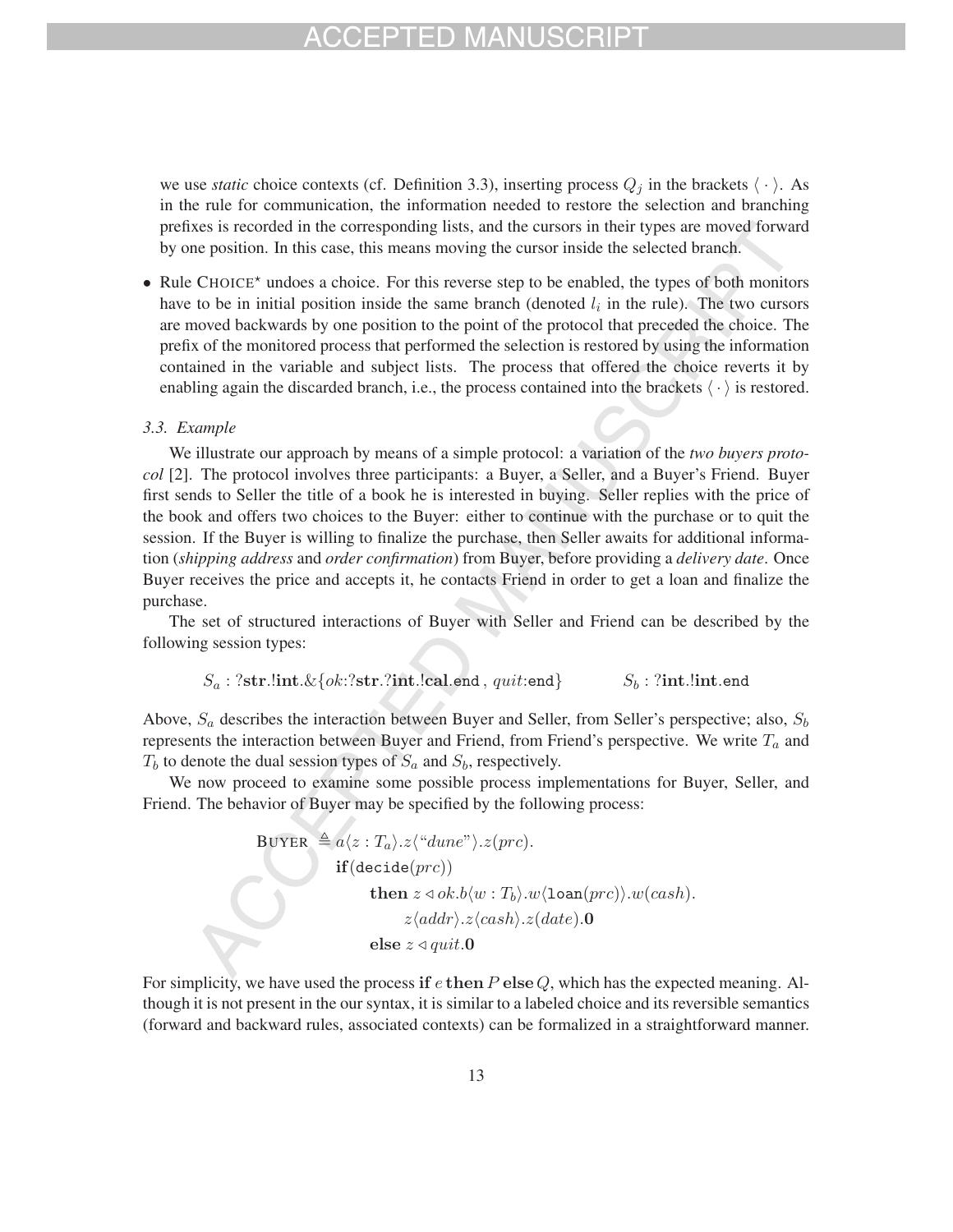## $-1$

Process BUYER involves the creation of two interleaved sessions: the first one is established with the prefix  $a\langle z : T_a \rangle$ , which explicitly declares the protocol to be executed with Seller's implementation; the second session is established with Friend's implementation through the prefix  $b\langle w : T_b \rangle$ . Implementations for Seller and Friend can be specified by the following processes:

$$
\begin{aligned} \texttt{SELECT} \triangleq a(z: S_a).z (title).z \langle \texttt{quote}(title) \rangle. \\ z \triangleright \{ok:z (addr).z (payment).z \langle \texttt{date}(addr) \rangle. \mathbf{0}, \, quit: \mathbf{0} \} \\ \texttt{FRIEND} \triangleq b(w: S_b).w(amount).w\langle loan \rangle. \mathbf{0} \end{aligned}
$$

Above, we use functions  $l$  oan(), quote() and  $data()$  to abstract away from the amount of money to be borrowed, the price of the book, and the delivery date, respectively. The overall system specification is then given by the parallel composition of configurations containing the three processes (in what follows,  $\epsilon$  denotes the empty list):

$$
\texttt{System} \triangleq \big \langle \texttt{Buyer} \cdot \epsilon \cdot \epsilon \big \rangle_{\kappa_1:\epsilon} \; \| \; \big \langle \texttt{SELECT} \cdot \epsilon \cdot \epsilon \big \rangle_{\kappa_2:\epsilon} \; \| \; \big \langle \texttt{Friend} \cdot \epsilon \cdot \epsilon \big \rangle_{\kappa_3:\epsilon}
$$

In the following, we will indicate with BUYER<sub>i</sub> (resp. SELLER<sub>i</sub> and FRIEND<sub>i</sub>) the process BUYER after performing its  $i$ -th action. We will follow a similar convention with types.

The first forward reduction of SYSTEM is establishing a session between Buyer and Seller, using the fact that  $T_a$  and  $S_a$  are dual types. We have:

$$
\text{System} \rightarrow (\nu s, \overline{s}) \cdot \left( \left\langle \text{BuyER}_{1} \cdot \{z, s\} \cdot a \right\rangle_{\kappa_{1} : s} \parallel s \lfloor \hat{z} T_{a} \cdot z \rfloor \parallel \right)
$$
\n
$$
\left\langle \text{SELLER}_{1} \cdot \{z, \overline{s}\} \cdot a \right\rangle_{\kappa_{2} : \overline{s}} \parallel \overline{s} \lfloor \hat{z} S_{a} \cdot z \rfloor \parallel \left\langle \text{FRIEND} \cdot \epsilon \cdot \epsilon \right\rangle_{\kappa_{3} : \epsilon} = M_{0} \quad (7)
$$

Once a session is established two monitors are created, one per endpoint: their task is to discipline the behavior of the process holding the endpoint. For example, the behavior of Buyer in session  $s$ has to obey session type  $S_a$ . Following  $S_a$ , Buyer then sends to Seller the request for the book, and so the entire system evolves as follows:

$$
M_0 \rightarrow (\nu s, \bar{s}). \left( \langle \text{BUYER}_2 \cdot (\{z, s\}) \cdot a, z \rangle_{\kappa_1:s} \parallel s \lfloor \text{str}^{\star} T_{a_1} \cdot z, \text{``dune''} \rfloor \parallel \right)
$$
  

$$
\langle \text{SELER}_2 \cdot (\{z, \bar{s}\}, \{title, \text{``dune''}\}) \cdot a, z \rangle_{\kappa_2:\bar{s}} \parallel
$$
  

$$
\bar{s} \lfloor ? \text{str}^{\star} S_{a_1} \cdot z, title \rfloor \parallel \langle \text{FRIEND} \cdot \epsilon \cdot \epsilon \rangle_{\kappa_3:\epsilon} \right) = M
$$
 (8)

One effect of the reduction is that both types register the action and move forward. Another effect is that the information needed to restore back the consumed prefixes is stored into the running configurations and the related monitors. The forward step in (8) can be reverted by moving backward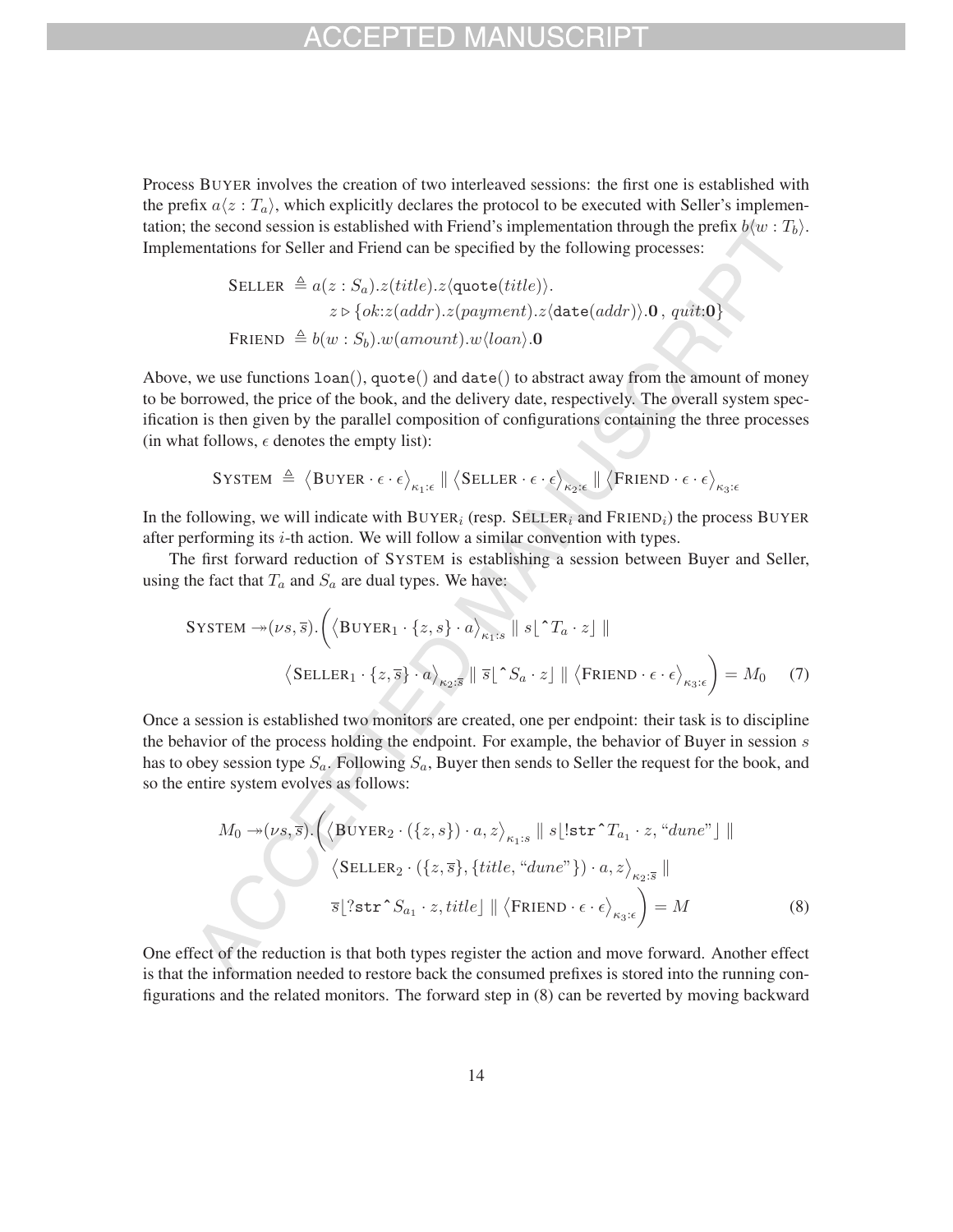the monitor types, restoring the prefixes, and deleting the read value from the receiver store:

$$
M \rightsquigarrow (\nu s, \overline{s}). \left( \langle z \langle \text{"dune"} \rangle . \text{BUYER}_2 \cdot \{z, s\} \cdot a \rangle_{\kappa_1:s} \parallel s \lfloor \text{"str.}T_{a_1} \cdot z \rfloor \parallel
$$
  

$$
\langle z (title). \text{SELECT}_2 \cdot \{z, \overline{s}\} \cdot a \rangle_{\kappa_2:s} \parallel \overline{s} \lfloor \text{"str.}S_{a_1} \cdot z \rfloor \parallel \langle \text{FRIEND} \cdot \epsilon \cdot \epsilon \rangle_{\kappa_3:s} \right)
$$
 (9)

We can easily check that the configurations in  $(7)$  and  $(9)$  are equivalent. From M in  $(8)$  the interaction between Buyer and Seller can go on. Let us suppose that the Buyer decides that the price is fine and the session goes along the "ok" branch. Then we have the following configuration:

$$
M \rightarrow^{*} (\nu s, \overline{s}) \cdot \left( \left\langle \mathbb{H}[\text{BUYER}_{ok}] \cdot (\{z, s\}, \{prc, 10\}) \cdot a, z, z, z \right\rangle_{\kappa_{1} : s} \right)
$$
  
\n
$$
s \left[ \mathbb{T}[\oplus \{ok : \Upsilon_{a}^{ok}, quit : \text{end}\}] \cdot z, \text{``dune''}, pre, ok] \right)
$$
  
\n
$$
\left\langle \mathbb{K}[\text{SELLER}_{ok}] \cdot (\{z, \overline{s}\}, \{title, \text{``dune''}\}) \cdot a, z, z, z \right\rangle_{\kappa_{2} : \overline{s}} \right)
$$
  
\n
$$
\overline{s}[\mathbb{S}[\& \{ok : \Upsilon_{a}^{ok}, quit : \text{end}\}] \cdot z, title, quote (title)] \parallel
$$
  
\n
$$
\left\langle \text{FRIEND} \cdot \epsilon \cdot \epsilon \right\rangle_{\kappa_{3} : \epsilon} = M_{1}
$$
\n(10)

where BUYER<sub>ok</sub>, SELLER<sub>ok</sub>,  $T_a^{ok}$  and  $S_a^{ok}$  are respectively the Buyer and the Seller processes after choosing  $ok$  and their corresponding types. Moreover, we have:

$$
\mathbb{H}[\bullet] = \textbf{if}(\text{decide}(prc)) \textbf{ then } \bullet \textbf{ else } \langle z \triangleleft quit \rangle \qquad \mathbb{T}[\bullet] = !\textbf{str}.?\textbf{int.} \bullet \n\mathbb{K}[\bullet] = z \triangleright \{ok : \bullet, quit : \langle 0 \rangle\} \qquad \qquad \mathbb{S}[\bullet] = ?\textbf{str}.!\textbf{int.} \bullet
$$

From  $M_1$  in (10), the Buyer can establish a new session with Friend:

$$
M_1 \rightarrow (\nu s, \overline{s}, r, \overline{r}). \Big( \langle \mathbb{H}[\text{BUYER}_{ok_1}] \cdot (\{z, s\}, \{prc, 10\}, \{w, r\}) \cdot a, z, z, z, b \rangle_{\kappa_1:s, r} \parallel
$$
  
\n
$$
s \lfloor \mathbb{T}[\oplus \{ok : \Upsilon_a^{ok}, quit:\text{end}\}] \cdot z, \text{``due''}, prc, ok] \parallel r \lfloor \Upsilon_b \cdot w \rfloor \parallel
$$
  
\n
$$
\langle \mathbb{K}[\text{SELLER}_{ok}] \cdot (\{z, \overline{s}\}, \{title, \text{``dune''}\}) \cdot a, z, z \rangle_{\kappa_2:s} \parallel
$$
  
\n
$$
\overline{s} \lfloor \mathbb{S}[\& \{ok : \Upsilon_a^{ok}, quit:\text{end}\}] \cdot z, title, quote(title), z] \parallel
$$
  
\n
$$
\langle \text{FRIEND}_1 \cdot \{w, \overline{r}\} \cdot b \rangle_{\kappa_3:s} \parallel \overline{r} \lfloor \Upsilon S_b \cdot w \rfloor
$$
\n(11)

Thus, the running process for Buyer is present in two sessions: one with Seller and another one with Friend, and has two associated monitors, identified by endpoints  $s, r$ . The list of subjects stored into the running process allows us to reverse session communications (possibly in different sessions) and session establishments exactly in the same order in which they were performed, thus respecting causality of actions. In this way, Buyer cannot undo a communication with Seller while the session with Friend is still established.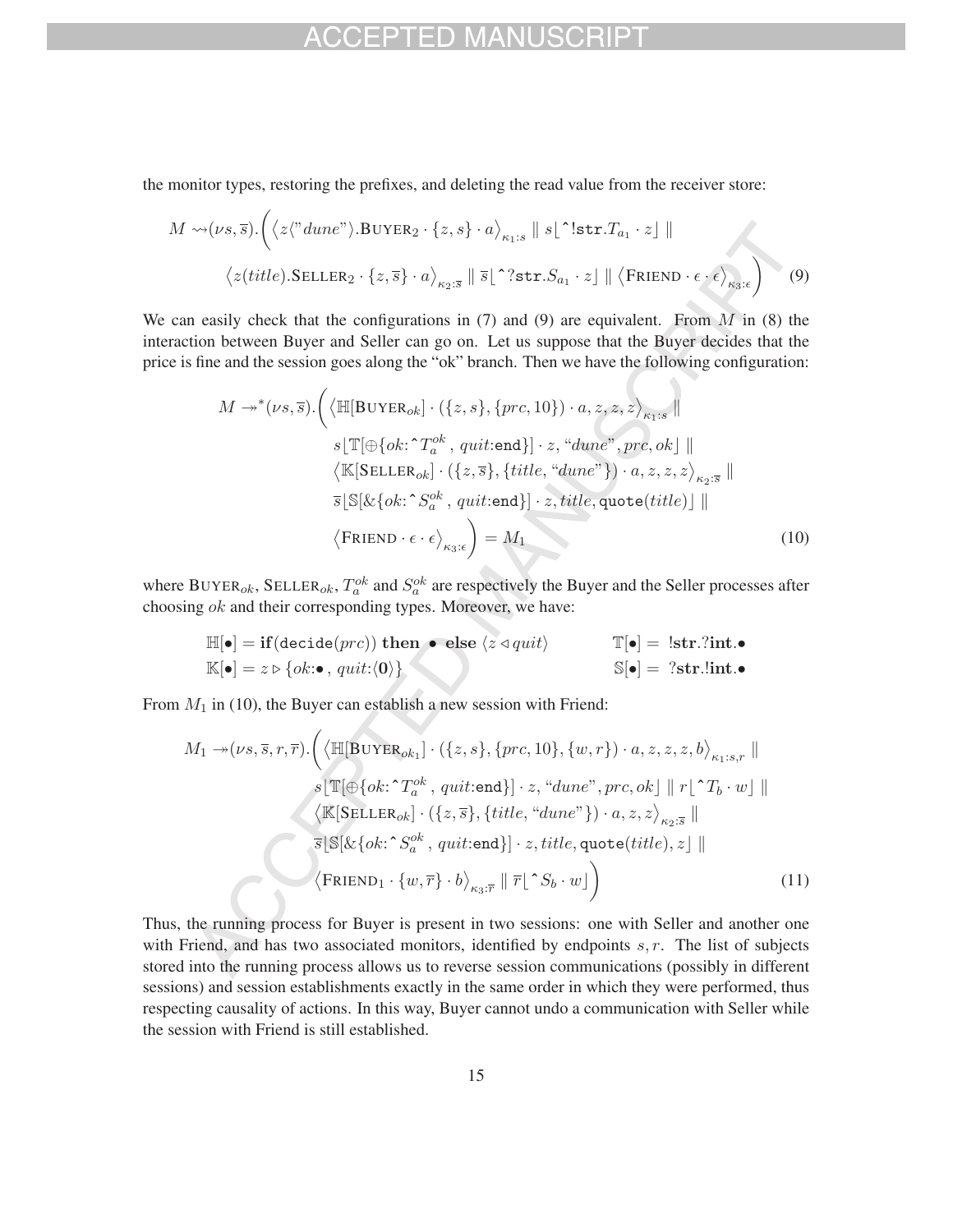### *3.4. Basic Properties*

Having illustrated the way in which our semantics intuitively respects causality of actions, we now move on to formally establish this property for our reversible framework. We will show that our framework satisfies the *Loop Lemma*, a property that gives us a basic guarantee of the consistency between forward and backward reductions. We require some auxiliary definitions, notations, and results. In the following, we write  $\prod_{i\in I} A_i$  as a short-hand notation for  $A_1 \parallel \cdots \parallel$ A<sub>n</sub> with  $I = \{1, ..., n\}$ . Notice that, by convention, we assume that  $\prod_{i \in I} A_i = \mathbf{0}$  if  $I = \emptyset$ .

Definition 3.6 (Initial and Reachable Configurations). A configuration M is *initial* if

$$
M \equiv \nu \widetilde{a}.\left(\prod_{i \in I} \left\langle P_i \cdot \sigma_i \cdot \epsilon \right\rangle_{\kappa_i:\epsilon}\right) \quad \text{with} \quad \forall i, j \in I \implies \kappa_i \neq \kappa_j
$$

A configuration is *reachable* if it can be derived using → from an initial configuration. That is, if  $M_0$  is an initial configuration and  $M_0 \longrightarrow^* M$ , then M is reachable.

The following lemma establishes a normal form for configurations:

Lemma 3.1 (Normal Form). *For any configuration* M *we have that:*

$$
M \equiv \nu \widetilde{a}.\left(\prod_{i\in I} \left\langle \mathbb{K}_i[P_i] \cdot \sigma_i \cdot \widetilde{u}_i \right\rangle_{\delta_i} \parallel \prod_{j\in J} s_j \lfloor H_j \cdot \widetilde{e}_j \rfloor \right)
$$

*Proof.* By induction on the structure of configurations/processes.

We show that reachable configurations enjoy various structural properties, referred in the following to as *well-formedness*:

Definition 3.7 (Well-formed Configurations). We say that configuration

$$
M \equiv \nu \widetilde{a}.\left(\prod_{i \in I} \left\langle \mathbb{K}_i[P_i] \cdot \sigma_i \cdot \widetilde{u}_i \right\rangle_{\delta_i} \parallel \prod_{j \in J} s_j \lfloor H_j \cdot \widetilde{e}_j \rfloor \right)
$$

is *well-formed* if

- 1.  $\forall i, j \in I, i \neq j \implies \delta_i \cap \delta_j = \emptyset;$
- 2.  $\forall i, j \in J, i \neq j \implies s_i \neq s_j;$
- 3.  $\forall i \in J$ ,  $\exists j \in J$  such that  $s_i = \overline{s}_j$ ;
- 4.  $\forall i \in I$ 
	- (a)  $\forall s \in \delta_i, \exists j \in J$  such that  $s = s_j$

 $\Box$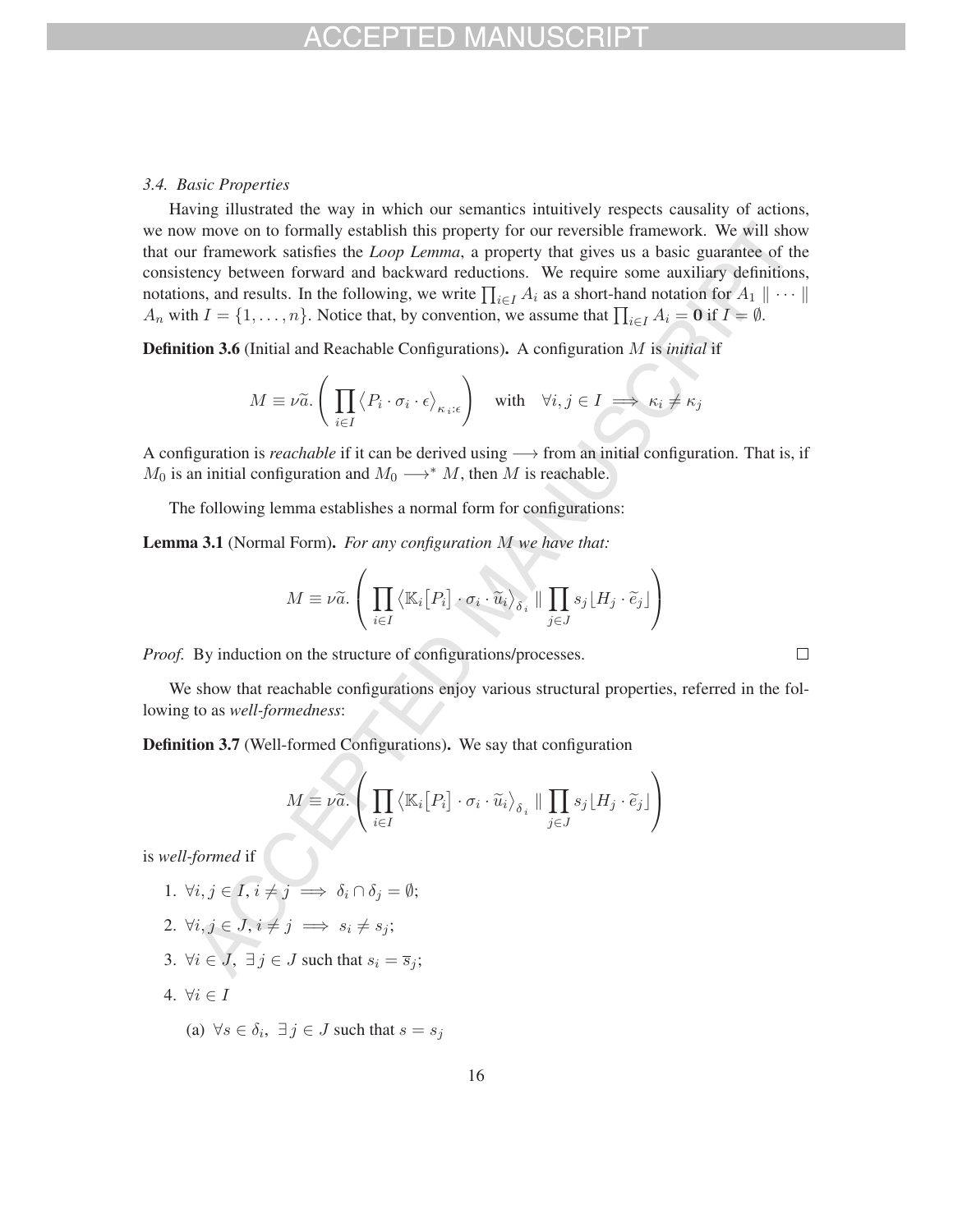## FPTED MAN

(b)  $\forall s_1, s_2 \in \delta_i, s_1 \neq s_2$ 

A well-formed configuration enjoys four properties: (1) all the identifiers of running processes are *unique* and do not share session names; (2) all monitors have a unique session endpoint; (3) each monitor has a unique dual; (4) for each session endpoint contained into a running process identifier there exists a unique corresponding monitor bearing the same name. Therefore, although the syntax of Figure 1 allows to express configurations in which a session appears in more than one running process, because of condition (1) above we decree such configurations as ill-formed.

Well-formedness is preserved through structural equivalence and reduction:

**Proposition 3.1.** If M is well formed and  $M \equiv N$  then N is well formed.

*Proof.* By induction on the derivation  $M \equiv N$ , with a case analysis on the last applied axiom. All cases are easy. cases are easy.

**Proposition 3.2.** Any reachable configuration  $M$  is well formed.

*Proof.* By Definition 3.6, M is a reachable configuration if  $M_0 \rightarrow^* M$ , for some initial configuration  $M_0$ . The proof is then by induction the length of the reduction sequence  $M_0 \longrightarrow^* M$ . See Appendix A.1 for details. Appendix A.1 for details.

We now prove the Loop Lemma, which shows that forward and backward reductions are the inverse of each other. Then we have:

**Lemma 3.2** (Loop Lemma). Let M and N be reachable configurations. Then:  $M \rightarrow N \iff$  $N \rightsquigarrow M$ .

*Proof.* By induction on the derivation of  $M \rightarrow N$  for the if direction, and on the derivation of  $N \rightsquigarrow M$  for the converse. See Appendix A.2 for more details.  $\Box$ 

We may then show the following:

**Corollary 3.1.** For any reachable configuration  $M, N$ , if  $M \rightarrow N^* N$  then  $N \rightarrow N^* M$ .

*Proof.* The proof proceeds by induction on the length of the sequence of reductions  $M \longrightarrow^* N$ , using the Loop Lemma (Lemma 3.2). using the Loop Lemma (Lemma 3.2).

### 4. Causal Consistency

Up to here, we have introduced and illustrated our process framework and established a basic property of its forward and backward semantics. In this section we investigate *causal consistency*, a property of *sequences* of reductions. Intuitively, causal consistency characterizes a space for admissible rollbacks which are:

1. *Consistent*, in the sense that they do not lead to previously unreachable configurations; and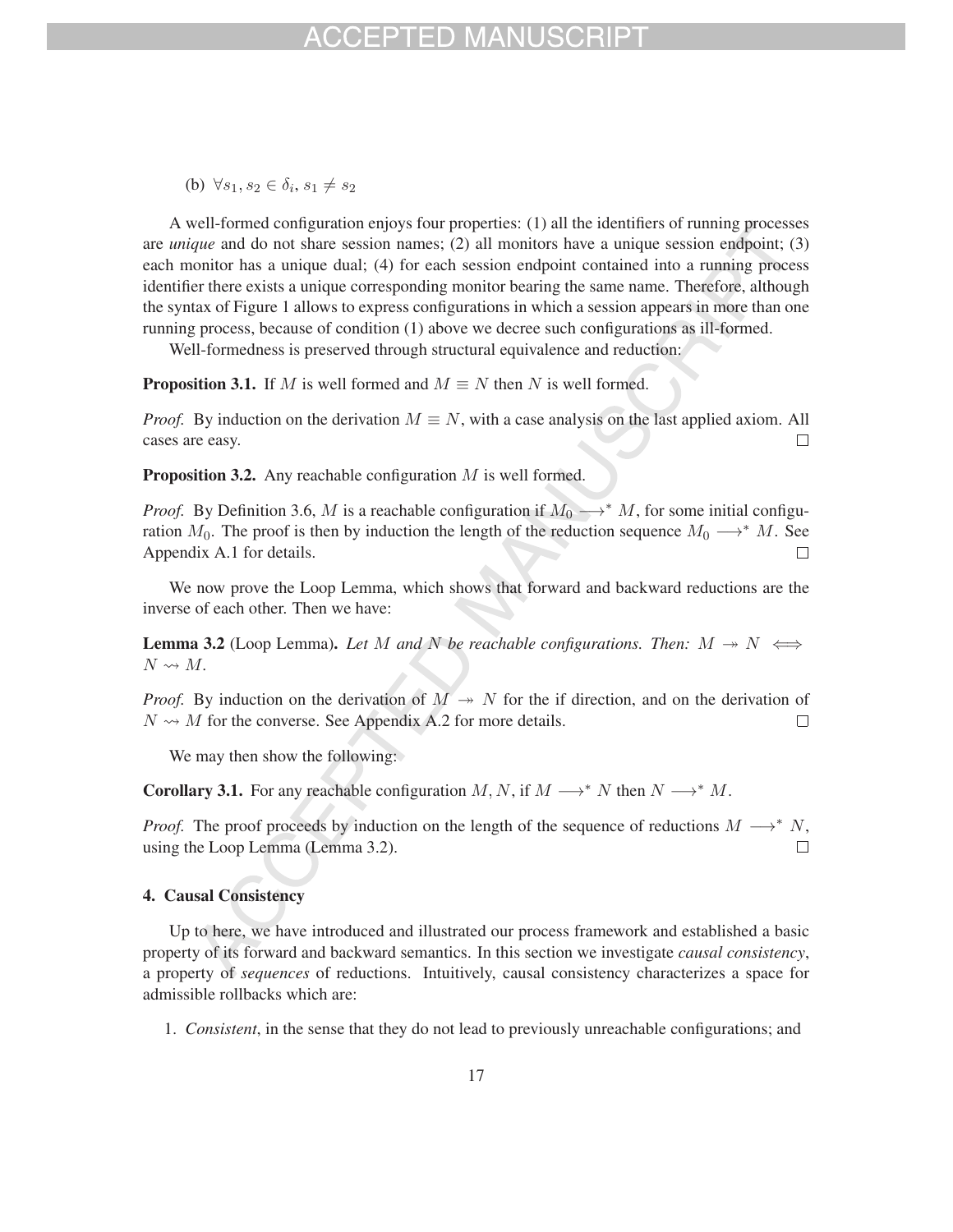## H) MA

2. *Flexible*, so as to allow rearranging of reversed actions. This may enable us to obtain rollback sequences more efficient than those decreeing the naive reversal of each performed step.

As a consequence of causal consistency, the set of states reached by a backward computation are states that could have been reached by performing only forward computations.

While the Loop Lemma (Lemma 3.2) ensures *local* coherence for reductions (precisely, forward reductions with respect to backward ones, and viceversa), causal consistency is a *global* property, as it concerns *sequences* of reductions, or *traces*. It is formally expressed by Theorem 4.1 (Page 22). In its proof we adapt arguments from [13]. In particular, we instrument the reduction semantics −→ with a *reduction stamp*, denoted <sup>η</sup>, which contains information useful to understand when two reductions are *concurrent*, i.e., they may be executed in parallel. As we will see, working in a session-based setting will enable us to have compact reduction stamps, simpler than in previous works, therefore streamlining associated proofs. We will then have *labeled reductions* of the form  $M \xrightarrow{\eta} N$ , where M and N are reachable configurations,  $M \longrightarrow N$ , and  $\eta$  is a reduction stamp, as defined next. We will find it convenient to use  $t, t', \ldots$  to identify labeled reductions: we shall write  $t : M \stackrel{\eta}{\rightarrow} N$  to this end.

**Definition 4.1** (Reduction stamp). Let M, N be reachable configurations such that  $M \rightarrow N$ . We then write  $M \stackrel{\eta}{\rightarrow} N$ , where the *reduction stamp*  $\eta$  is defined as:

•  $\eta = {\kappa_i : s \,;\, \kappa_j : \overline{s}}_{\rightarrow} \triangleq$  $\begin{split} \mathbb{E}[\mathbb{E}[\langle P \cdot \sigma_i \cdot \widetilde{u}_i \rangle_{\kappa_i: \widetilde{s}_i} \mid \langle Q \cdot \sigma_j \cdot \widetilde{u}_j \rangle_{\kappa_j: \widetilde{s}_j}] \end{split}$  $\begin{split} M & \equiv \mathbb{E}\big[\big\langle P \cdot \sigma_i \cdot \widetilde{u}_i \big\rangle_{\kappa_i:\widetilde{s}_i} \parallel \big\langle Q \cdot \sigma_j \cdot \widetilde{u}_j \big\rangle_{\kappa_j:\widetilde{s}_j} \big] \ N & \equiv \mathbb{E}\big[\big\langle P' \cdot \sigma'_i \cdot \widetilde{u}_i, u \big\rangle_{\kappa_i:\widetilde{s}'_i} \parallel \big\langle Q' \cdot \sigma'_j \cdot \widetilde{u}_j, u' \big\rangle_{\kappa_j:\widetilde{s}'_j} \big] \end{split}$  $\widetilde{s}_i$  ||<br> $\kappa_i:\widetilde{s}$  $\overline{\phantom{a}}$  $M \twoheadrightarrow N$   $\sigma'_i(u) = s$   $\sigma'_j(u') = \overline{s}$ 

• 
$$
\eta = \{\kappa_i : s \, ; \, \kappa_j : \overline{s}\}_{\leadsto} \stackrel{\Delta}{=}
$$

$$
\begin{aligned}\n\overline{s} &\}_{\leadsto} \triangleq \\
M &\equiv \mathbb{E}\big[\big\langle P \cdot \sigma_i \cdot \widetilde{u}_i, u \big\rangle_{\kappa_i : \widetilde{s}_i} \parallel \big\langle Q \cdot \sigma_j \cdot \widetilde{u}_j, u' \big\rangle_{\kappa_j : \widetilde{s}_j} \big] \\
N &\equiv \mathbb{E}\big[\big\langle P' \cdot \sigma'_i \cdot \widetilde{u}_i \big\rangle_{\kappa_i : \widetilde{s}'_i} \parallel \big\langle Q' \cdot \sigma'_j \cdot \widetilde{u}_j \big\rangle_{\kappa_j : \widetilde{s}'_j} \big] \\
M &\leadsto N \qquad \sigma_i(u) = s \qquad \sigma_j(u') = \overline{s}\n\end{aligned}
$$

Thus, the stamp of a reduction contains the names of the named sequences and endpoints of the running processes involved into the reduction; it also records the direction of the reduction. We let  $\lambda$  (and its decorated variants) range over pairs of the form  $\{\kappa_i : s : \kappa_j : \bar{s}\}$ , which we sometimes treat as a set. This way, a stamp  $\eta$  can be of the form  $\lambda_{\to}$  or  $\lambda_{\to}$ . By a slight abuse of notation, given  $\eta = {\kappa_i : s; \kappa_j : \overline{s}}$  or  $\eta = {\kappa_i : s; \kappa_j : \overline{s}}$  we write  $\lambda(\eta)$  to denote the pair  ${\kappa_i : s; \kappa_j : \overline{s}}$ . The *inverse* of the stamp  $\eta = \lambda_{\rightarrow}$  is defined as  $\eta_{\bullet} = \lambda_{\rightarrow}$ , and viceversa.

**Definition 4.2** (Notation and Terminology for Labeled Reductions). Let  $t : M \stackrel{\eta}{\to} N$  be a reduction.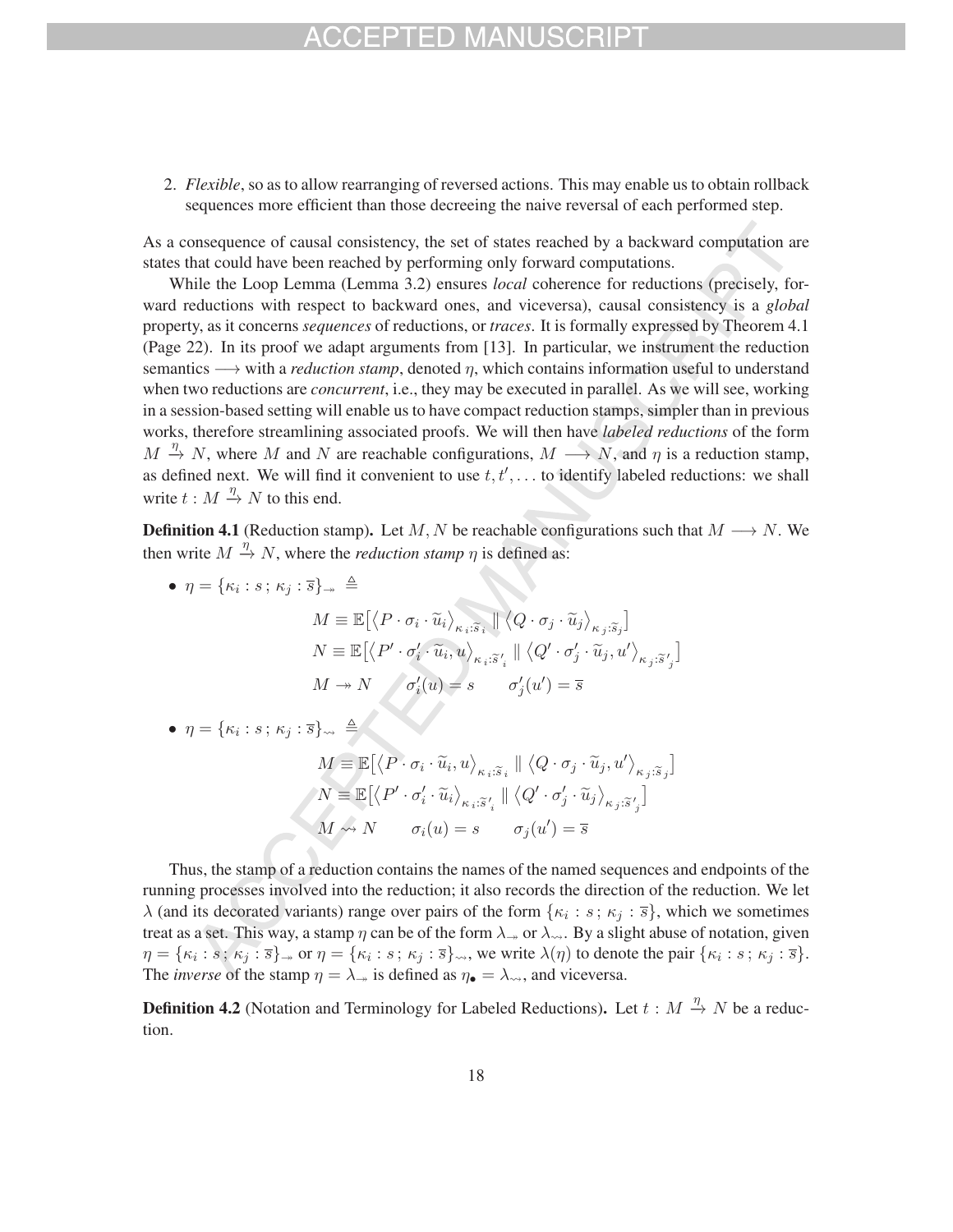## $-1$ )

- We say M is the *source* of the reduction (denoted source $(t)$ ), N is its *target* (denoted target(t)), and that the stamp  $\eta$  is the reduction label.
- Two reductions are said to be *coinitial* if they have the same source; *cofinal* if they have the same target; and *composable* if the target of the first reduction is the source of the other.
- We say that t is *forward* if  $\eta = \lambda_{\rightarrow}$ , and that is *backward* if  $\eta = \lambda_{\rightarrow}$ .
- The *inverse* of t, denoted  $t_{\bullet}$ , is the reduction  $t_{\bullet}: N \xrightarrow{\eta_{\bullet}} M$ , and viceversa.
- Given coinitial reductions  $t_1 : M \xrightarrow{\eta_1} N_1$  and  $t_2 : M \xrightarrow{\eta_2} N_2$ , we define  $t_2/t_1$  (read " $t_2$  after  $t_1$ ") as  $N_1 \stackrel{\eta_2}{\longrightarrow} N_3$ , i.e., the reduction with stamp  $\eta_2$  that starts from the target of  $t_1$ .

Example 4.1. We refer to the example of Section 3.3 in order to illustrate some of the above notions.

- If we take the transition  $M_0 \rightarrow M$  given in (8) then we can derive the following labelled reduction  $t: M_0 \xrightarrow{\{\kappa_1:s; \kappa_2:s\}} M$ , which is a forward reduction.
- Similarly, from transition  $M \rightsquigarrow M_0$  given in (9) we can derive  $r : M \xrightarrow{\{\kappa_1:s ; \kappa_2:s\}} M_0$ , which is a backward reduction. Clearly,  $r = t_{\bullet}$  (and vice-versa).
- The reductions of (8) and (9) are composable, since the target of the first one is the origin of the second one.

The following definition ensures a consistent use of fresh names throughout (labeled) reductions, important to correctly identify configurations and processes based on their stamps:

Definition 4.3 (Name-preserving labeled reductions). We say that a (labeled) reduction t is *namepreserving* if:

- t is derived without using  $\alpha$ -conversion;
- If  $t$  creates a pair of endpoints (cf. Rule OPEN) then these fresh names are chosen using a fixed function from the names of the running processes involved in t.

Intuitively, the second item in the above definition ensures that, for any  $u_1, u_2, \kappa_1, \kappa_2$ , whenever  $u_1$  and  $u_2$  synchronize to establish a session (connecting configurations identified by  $\kappa_1$  and  $\kappa_2$ , respectively) then the pair of fresh endpoints will always be the same. This is relevant when the session is established more than once, e.g., when the reduction enabled by Rule OPEN is undone and performed again. From now on we will just consider only name-preserving reductions.

**Definition 4.4** (Intersection of Stamps). Let  $\eta_1$  and  $\eta_2$  be such that  $\lambda(\eta_1) = {\kappa_1 : s : \kappa_2 : \bar{s}}$  and  $\lambda(\eta_2) = {\kappa_3 : t; \kappa_4 : \bar{t}}$ . We write  $\lambda(\eta_1) \cap \lambda(\eta_2)$  to denote the intersection of the underlying sets:

$$
\lambda(\eta_1) \cap \lambda(\eta_2) = \{\kappa_1, s, \kappa_2, \overline{s}\} \cap \{\kappa_3, t, \kappa_4, \overline{t}\}\
$$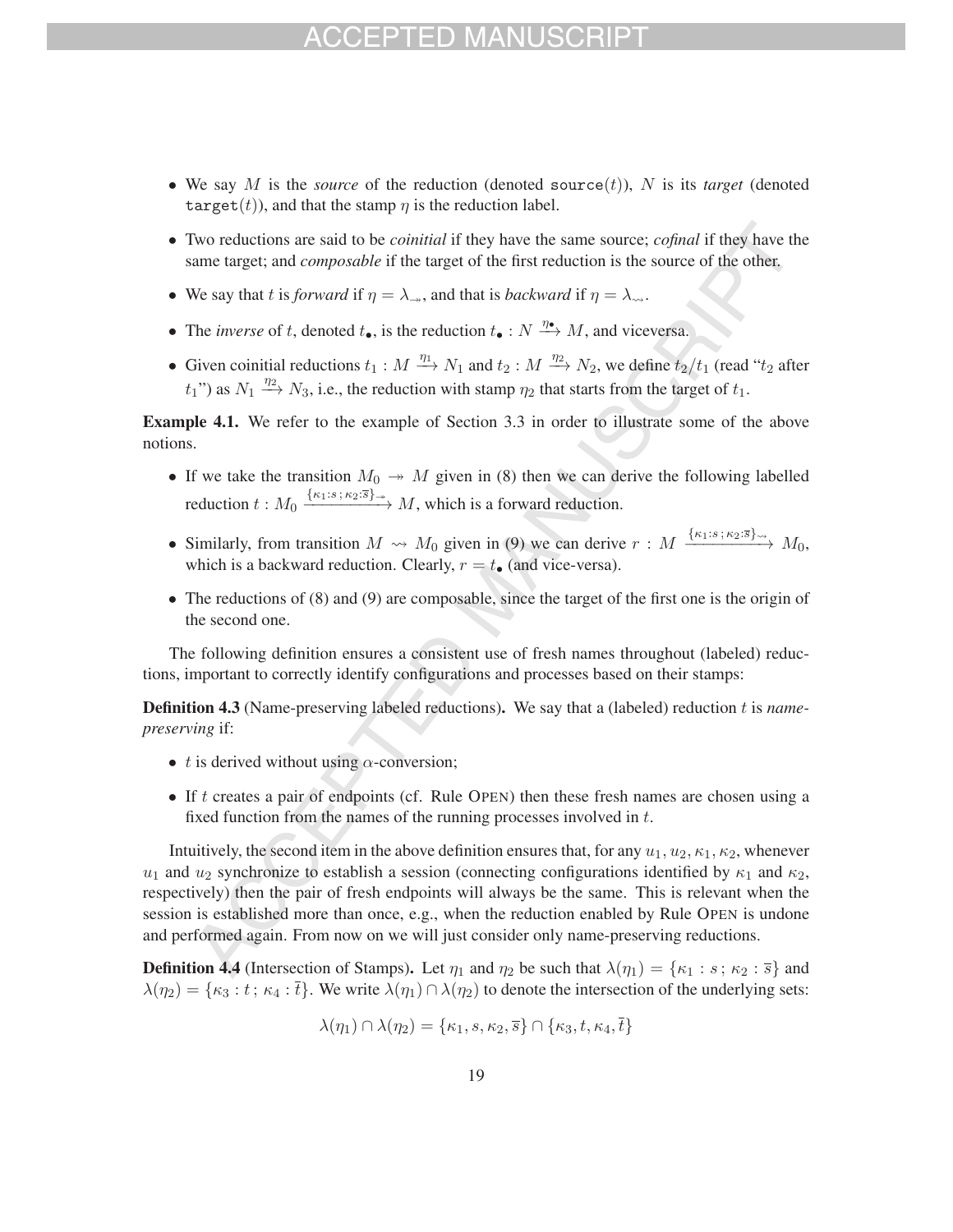

Figure 5: Graphical intuitions for the ingredients of the proof of causal consistency (Theorem 4.1). Black, solid arrows represent forward reductions; red, dashed arrows represent backward reductions. In (b), we assume that  $t_1 \neq t_2$ ,  $t_3 \neq t_2$ , and  $t_3 \neq t_4$ .

We are now ready to give the key notions of concurrent and conflicting reductions:

**Definition 4.5** (Conflicting and Concurrent Reductions). Two coinitial reductions  $t_1 : M \longrightarrow N_1$ and  $t_2 : M \stackrel{\eta_2}{\longrightarrow} N_2$  are said to be in *conflict* if  $\lambda(\eta_1) \cap \lambda(\eta_2) \neq \emptyset$ . Two coinitial reductions are *concurrent* if they are not in conflict.

Example 4.2. Consider the following configuration:

$$
M = \langle u_1 \langle x : S \rangle \cdot P \cdot \sigma_1 \cdot \epsilon \rangle_{\kappa_1 : \epsilon} \parallel \langle u_2 \langle y : T \rangle \cdot Q_1 \cdot \sigma_2 \cdot \epsilon \rangle_{\kappa_2 : \epsilon} \parallel \langle u_3 \langle y : T \rangle \cdot Q_2 \cdot \sigma_3 \cdot \epsilon \rangle_{\kappa_3 : \epsilon}
$$

with dual(S, T) and  $\sigma_1(u_1) = \sigma_2(u_2) = \sigma_3(u_3)$ . Clearly, there are two reductions from M, namely  $t_1: M \xrightarrow{\{\kappa_1:\epsilon; \kappa_2:\epsilon\}\rightarrow} M_1$  and  $t_2: M \xrightarrow{\{\kappa_2:\epsilon; \kappa_3:\epsilon\}\rightarrow} M_2$ . Since the intersection of their respective stamps is not empty,  $t_1$  and  $t_2$  are conflicting reductions.

A property that a reversible calculus should enjoy is the so-called *Square Lemma*, which may be informally described as follows. Assume a configuration from which two reductions are possible: if these reductions are *concurrent* then the order in which they are executed does not matter, and the same configuration is reached. Formally we have the *Square Lemma* [13]:

**Lemma 4.1** (Square Lemma). *If*  $t_1 : M \xrightarrow{\eta_1} M_1$  *and*  $t_2 : M \xrightarrow{\eta_2} M_2$  *are coinitial and concurrent reductions, then there exist cofinal reductions*  $t_2/t_1 = M_1 \stackrel{\eta_2}{\longrightarrow} N$  *and*  $t_1/t_2 = M_2 \stackrel{\eta_1}{\longrightarrow} N$ .

 $\Box$ 

*Proof.* By case analysis on the form of  $t_1$  and  $t_2$ . See Appendix A.3 for more details.

In the above lemma, N is the configuration reached by executing both reductions  $t_1$  and  $t_2$ . Figure 5a gives an illustration of the Square Lemma; reductions  $t_1$  and  $t_2$  are both concurrent and co-initial. Our goal is to show that our reversible semantics is causally consistent, as motivated earlier. To this end, we shall be interested in *traces*—sequences of reductions between reachable configurations.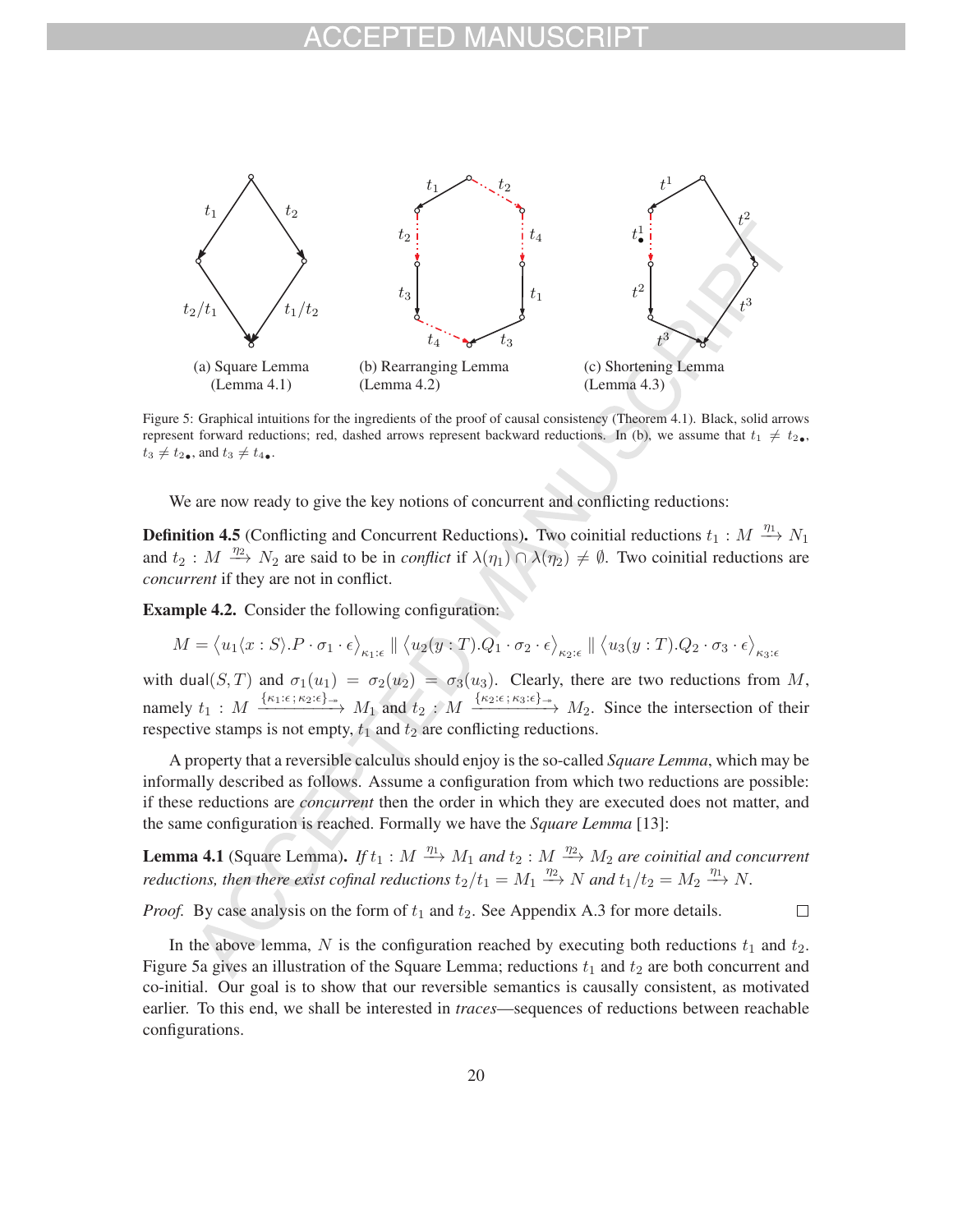## FPTED MA

**Definition 4.6** (Traces). A sequence of pairwise composable reductions is called a *trace*. We let  $\rho$ and its decorated variants range over traces.

Auxiliary notions defined for reductions extend naturally to traces:

Definition 4.7 (Notation and Terminology for Traces). We assume the following notations and terminology:

- We write  $\epsilon_M$  to denote the *empty trace* with source M.
- We write  $\rho_1$ ;  $\rho_2$  to denote the composition of two composable traces  $\rho_1$  and  $\rho_2$ .
- The *inverse* of a trace  $\rho = t^1; \ldots; t^n$  is defined as  $\rho_{\bullet} = t^n_{\bullet}; \ldots; t^1_{\bullet}$ .
- Given a trace  $t^1; \ldots; t^n$ , we say that reductions  $t^i$  and  $t^{i+1}$   $(1 \le i \le n-1)$  are *contiguous*. We say that they are *opposing* if  $t^{i+1} = t'_\bullet$  and both  $t^i$  and  $t'$  have the same direction.
- A trace is *forward* (resp. *backward*) if it is composed of forward (resp. backward) reductions.

Moreover, we will write  $len(\rho)$  to denote the length of  $\rho$ , defined as expected.

We are now in a position to show that our reversible semantics is causally consistent. Following Lévy [28], we define a notion of *causal equivalence* between traces, noted  $\le$ , which abstracts away from the order in which concurrent reductions are executed.

**Definition 4.8** (Causal Equivalence). We define  $\approx$  as the least equivalence relation between traces that is closed under composition and that obeys the following rules:

$$
t_1; t_2/t_1 \approx t_2; t_1/t_2 \qquad \qquad t; t_{\bullet} \approx \epsilon_{\text{source}(t)} \qquad \qquad t_{\bullet}; t \approx \epsilon_{\text{target}(t)}
$$

Intuitively,  $\approx$  says that that (i) if we have two concurrent reductions, then the traces obtained by swapping their execution order are equivalent, and (ii) a trace consisting of opposing reductions is equivalent to the empty trace (i.e., the two reductions cancel themselves out).

The proof of causal consistency proceeds along the same lines as in [13], but with simpler arguments because of the simpler form of our reduction stamps. The following lemma says that, up to causal equivalence, traces can be rearranged so as to reach the maximum freedom of choice, first going only backwards, and then going only forward. Figure 5b illustrates this situation: the trace depicted on the left-hand side (a combination of forward and backward reductions) is causally equivalent to the trace depicted on the right-hand side (where backward reductions appear first).

**Lemma 4.2** (Rearranging Lemma). *Given a trace*  $\rho$ *, there exist forward traces*  $\rho'$  *and*  $\rho''$  *such that*  $\rho \asymp \rho'_{\bullet}; \rho''$ .

*Proof.* By lexicographic induction on len( $\rho$ ) and on the distance between the beginning of  $\rho$  and the earliest pair of opposing reductions in  $\rho$ . The analysis uses both the Loop Lemma (Lemma 3.2) and the Square Lemma (Lemma 4.1). For more details see Appendix A.4.  $\Box$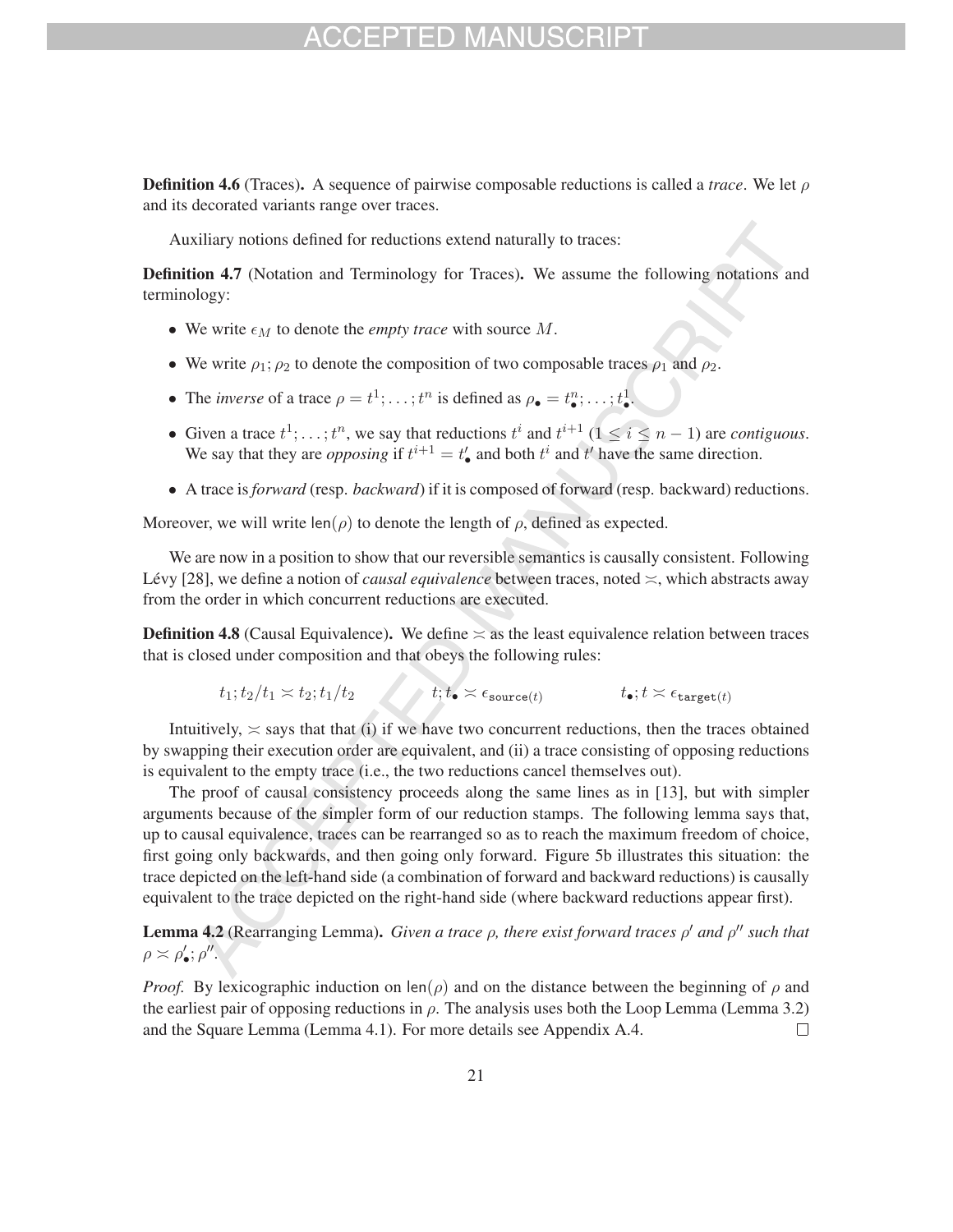The next lemma considers the following situation: if trace  $\rho_1$  and forward trace  $\rho_2$  start from the same configuration and end up in the same configuration, then  $\rho_1$  may contain some "local" computations, not present in  $\rho_2$ , which must be undone at some later point in  $\rho_1$ —otherwise such computations would represent a difference with respect to the computations in  $\rho_2$ . This means that  $\rho_1$  could be shortened by removing local computations and their corresponding reverse steps. Figure 5c exemplifies this situation: the trace on the left-hand side starts by doing and undoing a reduction; it is causally equivalent to the (coinitial and cofinal) trace in the right-hand side, which does simply not contain these forward and backward reductions.

**Lemma 4.3** (Shortening Lemma). *Let*  $\rho_1$  *and*  $\rho_2$  *be coinitial and cofinal traces, with*  $\rho_2$  *forward. Then, there exists a forward trace*  $\rho'_1$  *such that*  $\rho'_1 \asymp \rho_1$  *and*  $\text{len}(\rho'_1) \leq \text{len}(\rho_1)$ *.* 

*Proof (Sketch).* The proof is by induction on len $(\rho_1)$ , using Square and Rearranging Lemmas (Lemmas 4.1 and 4.2). In the proof, the forward trace  $\rho_2$  is the main guideline for shortening  $\rho_1$  into a forward trace. Indeed, the proof relies crucially on the fact that  $\rho_1$  and  $\rho_2$  share the same source and target and that  $\rho_2$  is a forward trace. See Appendix A.5 for details.  $\Box$ 

We are now finally ready to state our main result:

**Theorem 4.1** (Causal Consistency). Let  $\rho_1$  and  $\rho_2$  be traces. Then  $\rho_1 \approx \rho_2$  if and only if  $\rho_1$  and  $\rho_2$  are coinitial and cofinal.

*Proof.* The 'if' direction follows by definition of causal equivalence and trace composition. The 'only if' direction exploits Square, Rearranging, and Shortening Lemmas (Lemmas 4.1, 4.2, and 4.3). See Appendix A.6 for details.  $\Box$ 

As already discussed, the Loop Lemma (Lemma 3.2) and causal consistency (Theorem 4.1) serve different purposes: while the former is a "local" property connecting forward and backward steps, the latter is a property of sequences of reduction steps (traces). Therefore, in a way, the properties are independent from each other. The following example illustrates this point by exhibiting a configuration for which the Loop Lemma holds but that it is not causally consistent.

Example 4.3. Consider the following processes and types:

$$
P_1 = z(x).z \langle f(x) \rangle \text{.0} \quad P_2 = z \langle v_1 \rangle \text{.}z(x) \text{.0} \quad Q_1 = w(x).0 \quad Q_2 = w \langle \text{dummy} \rangle \text{.0}
$$
  

$$
T = ?\text{int.!int.end} \quad S = !\text{int.?int.end} \quad R = ?\text{int.end} \quad K = !\text{int.end}
$$

Moreover we indicate with type  $T^1$  (resp.  $S^1$ ) the type T (resp. S) after one step. Let M be the following configuration:

$$
M = \langle P_1 \cdot \{z, s\} \cdot \epsilon \rangle_{\kappa_1 : s} \parallel s \upharpoonright T \cdot \epsilon \parallel \langle P_2 \cdot \{z, \overline{s}\} \cdot \epsilon \rangle_{\kappa_2 : \overline{s}} \parallel s \upharpoonright S \cdot \epsilon]
$$

$$
\parallel \langle Q_1 \cdot \{w, \overline{s}\} \cdot \epsilon \rangle_{\kappa_2 : \overline{s}} \parallel \overline{s} \upharpoonright T \cdot \epsilon \parallel \langle Q_2 \cdot \{w, s\} \cdot \epsilon \rangle_{\kappa_1 : s} \parallel s \upharpoonright T \cdot \epsilon
$$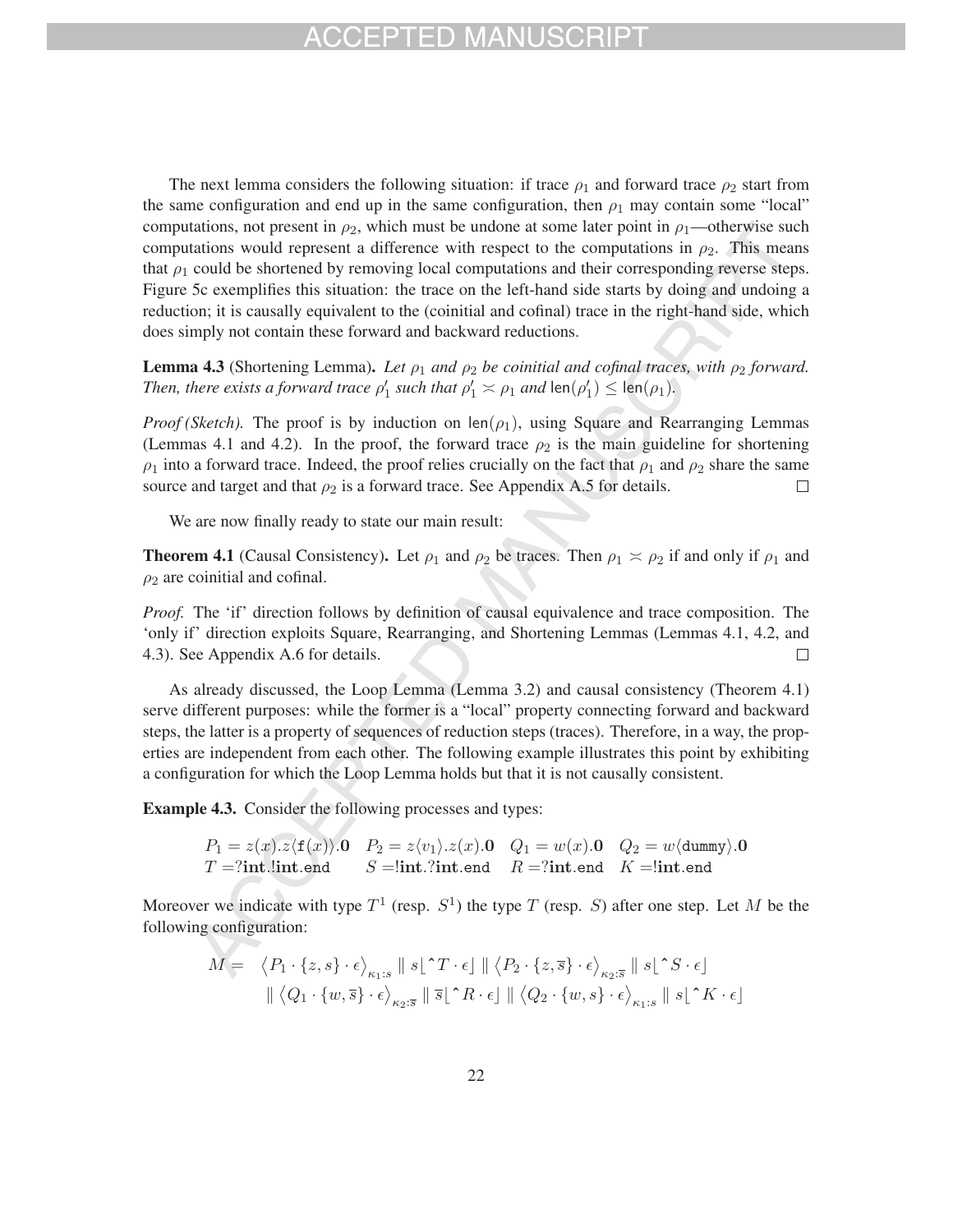Observe that M is not reachable because the  $\kappa_i$  are not pairwise distinct (cf. Definition 3.6). Consider now the following sequence of forward reductions from M:

$$
M \rightarrow \langle z \langle f(x) \rangle \cdot 0 \cdot \{z, s\}, \{x, v_1\} \cdot z \rangle_{\kappa_1:s} \parallel s \lfloor T^1 \cdot x \rfloor \parallel \langle z(x) \cdot 0 \cdot \{z, \overline{s}\} \cdot z \rangle_{\kappa_2:s} \parallel \overline{s} \lfloor S^1 \cdot v_1 \rfloor
$$
  
\n
$$
\parallel \langle Q_1 \cdot \{w, \overline{s}\} \cdot \epsilon \rangle_{\kappa_2:s} \parallel \overline{s} \lfloor R^{\widehat{\bullet}} \cdot \epsilon \rfloor \parallel \langle Q_2 \cdot \{w, s\} \cdot \epsilon \rangle_{\kappa_1:s} \parallel s \lfloor \widehat{\bullet} K \cdot \epsilon \rfloor = M_1
$$
  
\n
$$
\rightarrow \langle 0 \cdot \{z, s\}, \{x, v_1\} \cdot z, z \rangle_{\kappa_1:s} \parallel s \lfloor T^{\widehat{\bullet}} \cdot x, f(x) \rfloor \parallel \langle z(x) \cdot 0 \cdot \{z, \overline{s}\} \cdot z \rangle_{\kappa_2:s} \parallel \overline{s} \lfloor S^1 \cdot v_1 \rfloor
$$
  
\n
$$
\parallel \langle 0 \cdot \{w, \overline{s}\}, \{x, f(v_1)\} \cdot w \rangle_{\kappa_2:s} \parallel \overline{s} \lfloor R^{\widehat{\bullet}} \cdot x \rfloor \parallel \langle Q_2 \cdot \{w, s\} \cdot \epsilon \rangle_{\kappa_1:s} \parallel s \lfloor \widehat{\bullet} K \cdot \epsilon \rfloor = M_2
$$
  
\n
$$
\rightarrow \langle 0 \cdot \{z, s\}, \{x, v_1\} \cdot z, z \rangle_{\kappa_1:s} \parallel s \lfloor T^{\widehat{\bullet}} \cdot x, f(x) \rfloor \parallel \langle 0 \cdot \{z, \overline{s}\} \cdot z, z \rangle_{\kappa_2:s} \parallel \overline{s} \lfloor S^{\widehat{\bullet}} \cdot v_1, x \rfloor
$$
  
\n
$$
\parallel \langle 0 \cdot \{w, \overline{s}\}, \{x, f(v_1)\} \cdot w \rangle_{\kappa_2:s} \parallel \overline{s} \lfloor R^{\widehat{\bullet}} \cdot x \rfloor \parallel \langle 0 \cdot \{w, s\} \cdot w \rangle_{\kappa_1:s} \parallel s \lfloor K^{\widehat{\bullet}} \cdot
$$

The Loop Lemma holds for each of the forward reductions above, for they can be undone: we have  $M \to M_1 \rightsquigarrow M, M_1 \to M_2 \rightsquigarrow M_1$ , and  $M_2 \to M_3 \rightsquigarrow M_2$ . Let us now consider a backward step  $M_3 \rightsquigarrow M_4$  with

$$
M_4 = \langle z \langle \mathbf{f}(x) \rangle \cdot \mathbf{0} \cdot \{z, s\}, \{x, v_1\} \cdot z \rangle_{\kappa_1:s} \parallel s \lfloor T^1 \cdot x \rfloor \parallel \langle z(x) \cdot \mathbf{0} \cdot \{z, \overline{s}\} \cdot z \rangle_{\kappa_2:s} \parallel \overline{s} \lfloor S^1 \cdot v_1 \rfloor
$$

$$
\parallel \langle \mathbf{0} \cdot \{w, \overline{s}\}, \{x, \mathbf{f}(v_1)\} \cdot w \rangle_{\kappa_2:s} \parallel \overline{s} \lfloor R^\frown x \rfloor \parallel \langle \mathbf{0} \cdot \{w, s\} \cdot w \rangle_{\kappa_1:s} \parallel s \lfloor K^\frown \text{dummy} \rfloor
$$

All the forward reductions above have the same stamp:  $\eta = {\kappa_1 : s, \kappa_2 : \overline{s}}$ . Hence  $M \xrightarrow{\rho} M_2 \xrightarrow{\eta} M_1$ −→  $M_3$  and  $M \xrightarrow{\rho_1} M_4$ , with  $\rho = \eta; \eta$  and  $\rho_1 = \rho; \eta; \eta_2$ . Now, by definition of  $\asymp$  (Definition 4.8) we have that  $\rho \approx \rho_1$ ; thus, by Theorem 4.1 these two traces must be coinitial and cofinal. However, although  $\rho$  and  $\rho_1$  are indeed coinitial, they are not cofinal—a contradiction to the causal consistency theorem.

### 5. Controlled Reversibility

A natural issue when defining reversible semantics is how to control reversible actions. Indeed, we are typically interested in processes in which some actions (but not all) are reversible, and/or in which reversibility capabilities are limited. This observation is also relevant when considering session-based protocols, in which communication actions are subject to conditions such as linearity (i.e., each action must be performed exactly once) in order to ensure protocol correctness and avoid mismatches. In operational frameworks such as the one in Section 3, however, reversibility is *uncontrolled*: we could clearly perform and reverse communication steps *ad infinitum*, which may be in contrast with the disciplined behavior expected of a session once it is established.

Here we explore an extension of the model in Section 3 intended to control reversible actions. Following the same spirit than in Section 3, rather than modifying the process syntax in order to limit reversibility via dedicated primitive constructs (as in, e.g., [29]), we enrich session types in monitors with *reversibility modes* that describe the reversibility capabilities of the processes governed by such types. By controlling reversibility via monitors, we obtain a simple generalization of the framework in Section 3. We describe this extension, and discuss how the main relevant properties (namely, Loop Lemma and Causal Consistency) carry over to this extended framework.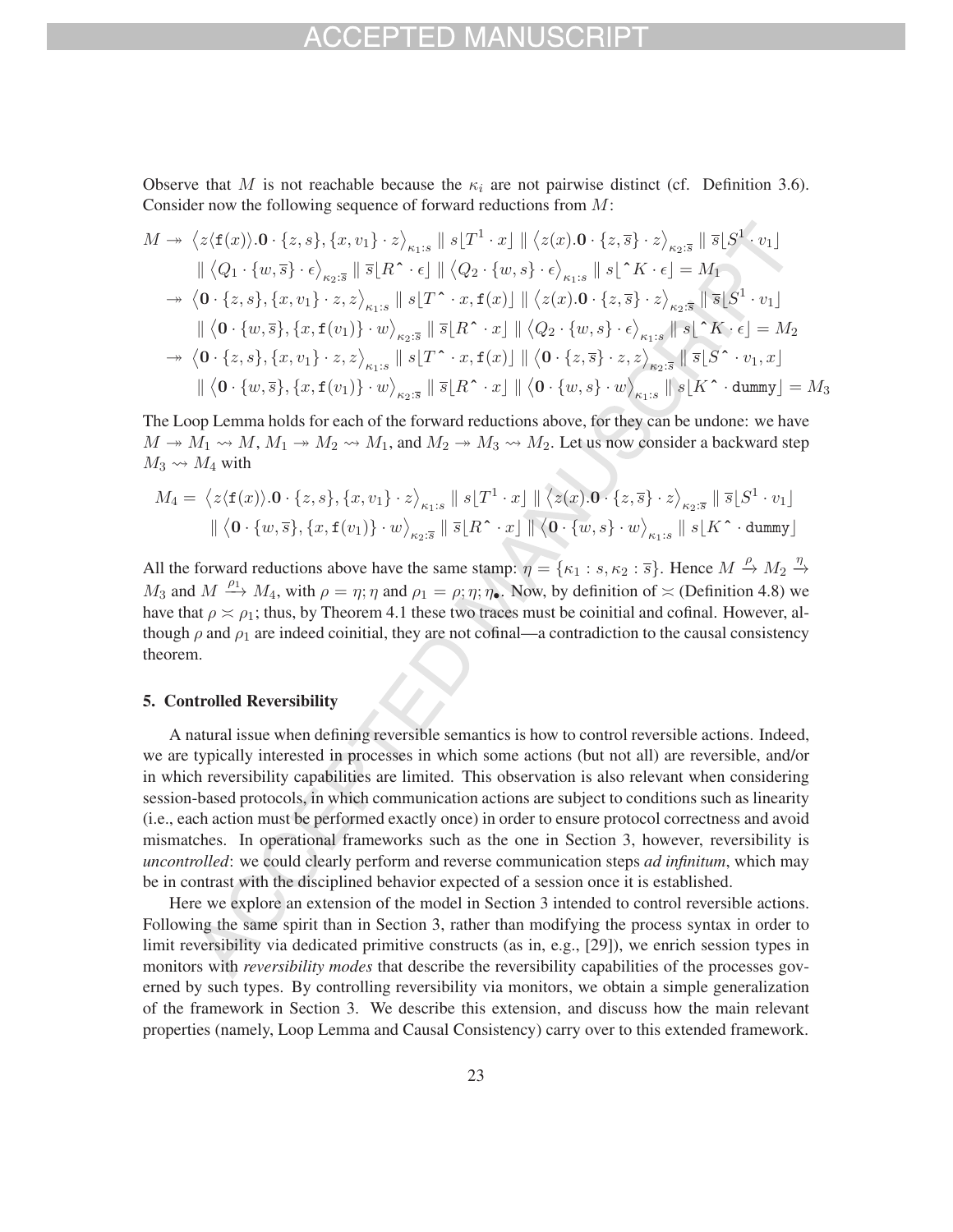| (reversibility modes)    | $r ::= 0   1   \infty$                                                                                                                                                |  |
|--------------------------|-----------------------------------------------------------------------------------------------------------------------------------------------------------------------|--|
| ( <i>actions</i> )       | $\alpha, \beta ::= \vert "U \vert \vert ?^r U$                                                                                                                        |  |
| (session types)          | $S,T ::= \text{ end }   \alpha.S   \oplus \{l_1^{r_1}:S_1, l_2^{r_2}:S_2\}   \& \{l_1^{r_1}:S_1, l_2^{r_2}:S_2\}$                                                     |  |
| ( <i>history types</i> ) | $H, K ::= \hat{S} \mid S \hat{S} \mid \alpha_1 \cdots \alpha_n \hat{S} \mid \oplus \{l_i^{r_i} : S_i, l_j^{r_j} : H_j\} \mid \& \{l_i^{r_i} : S_i, l_j^{r_j} : H_j\}$ |  |

Figure 6: Session types with reversibility modes. All other elements (processes, configurations) are as in Figure 1.

#### *5.1. Reversibility Modes*

In order to control reversibility via types, we annotate session types with reversibility modes, ranged over r, r', .... Attached to individual communication actions described by types, reversibility modes describe reversibility capabilities:

- $\bullet$   $r = 0$  is the reversibility mode of an action that cannot be reversed (an *irreversible action*);
- $\bullet$  r = 1 is the reversibility mode of an action that can be reversed at most once;
- $r = \infty$  is the reversibility mode of an action which can be arbitrarily reversed.

Figure 6 describes required modifications in the syntax; all other elements are as in Figure 1. In particular, we retain the syntax of processes given before: we stress that our interest is in controlling reversibility in an orthogonal way, keeping the same language of processes.

The rules of the extended forward reduction semantics, denoted  $\rightarrow_{m}^{r}$  (where r is a reversibility mode), are given in Figure 7. The rules rely on the following (simple) extension of duality (Definition 3.1) to session types with modes:

$$
\overline{!U^r.S} = ?U^r.\overline{S} \qquad \overline{?U^r.S} = !U^r.\overline{S} \qquad \overline{end} = end
$$
  

$$
\overline{\bigoplus \{l_1^{r_1} : S_1, l_2^{r_2} : S_2\}} = \& \{l_1^{r_1} : \overline{S_1}, l_2^{r_2} : \overline{S_2}\}
$$
  

$$
\overline{\& \{l_1^{r_1} : S_1, l_2^{r_2} : S_2\}} = \bigoplus \{l_1^{r_1} : \overline{S_1}, l_2^{r_2} : \overline{S_2}\}
$$

That is, we assume that dual actions in types should have the same reversibility mode; an alternative formulation, with different modes in dual actions, is discussed below.

We also assume the expected extension of type and choice contexts (Definitions 3.3 and 3.4). The rules in Figure 7 essentially enrich those in Figure 3 with reversibility modes. Notice that the reversibility modes of the types involved in a forward synchronization action need to match; this choice is for simplicity: we leave for future work the definition of more flexible forms of type compatibility in which non identical reversibility modes are admitted.

Intuitively, by writing  $M \rightarrow_m^r N$  we express that the (forward) action from M that results into N can be reversed depending on mode r, which is recorded together with its associated session type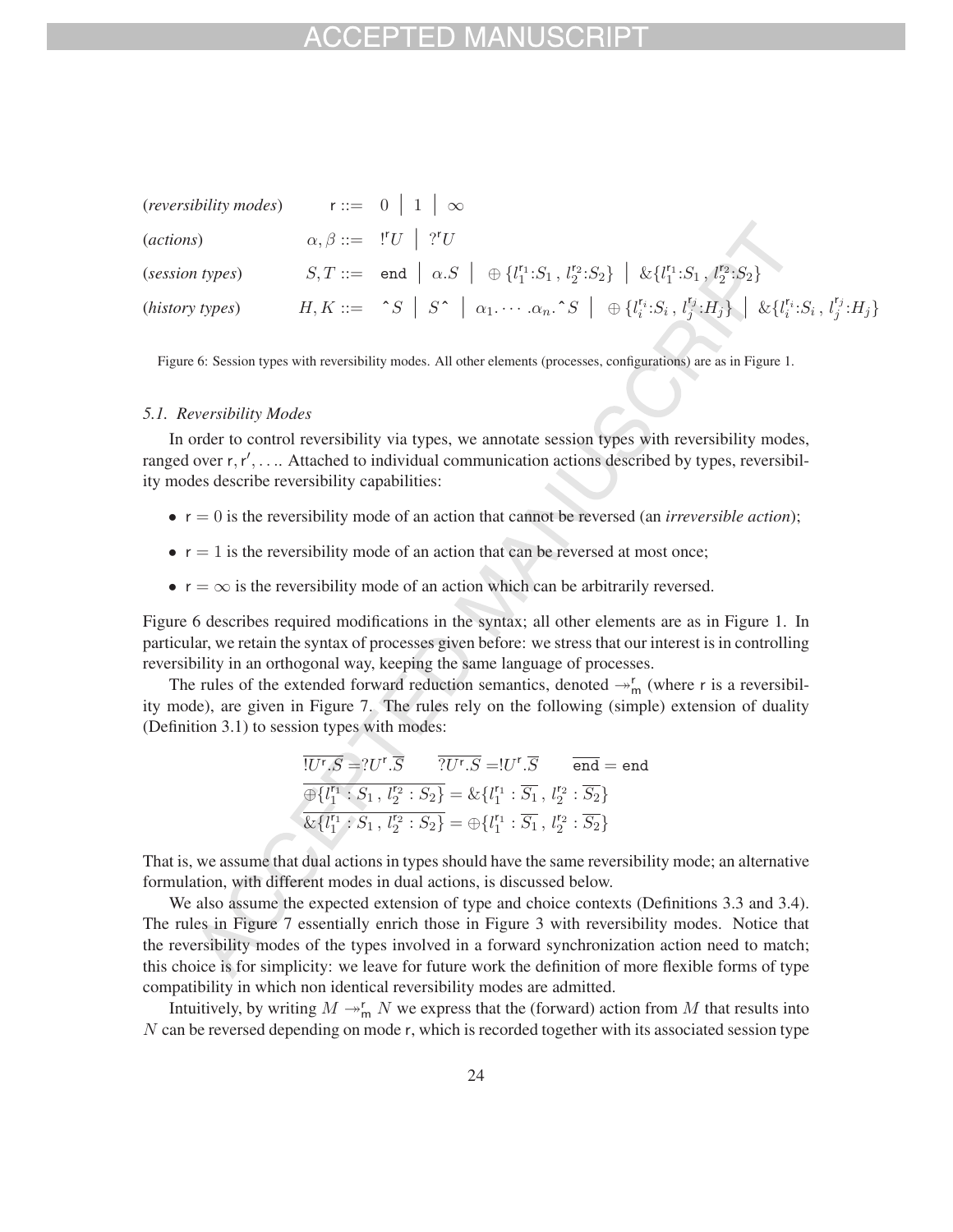## FD MAN

with cursor. Observe that session establishment can always be reversed; its associated reversibility mode is ∞. Indeed, we decree that the control of reversibility is enforced *within a session*, i.e., once the session is established. This decision is in line with the intrinsically non-deterministic character of session establishment in session-based concurrency (as opposed to the linear behavior that is to be enforced once the session is established).

The most interesting part of the extension is captured by the extended rules for backward reductions, denoted  $\rightsquigarrow_m$ , which are given in Figure 8. Following the previous discussion, a session establishment can always be reversed: Rule (MOPEN)<sup>\*</sup> is essentially as Rule (OPEN)<sup>\*</sup> in Figure 4. The purpose and effect of reversibility modes is captured by Rules  $(MCOM)^*$  and  $(MCHOICE)^*$ , which are enabled only when the reversibility mode of the last action in the monitor is different from 0: condition  $(r = \infty \Rightarrow r' = \infty \land r = 1 \Rightarrow r' = 0)$ , present in both rules, enables to "consume" the reversibility mode, and to obtain the new mode r' that will hold after the action has been reversed. And this condition is the only difference with respect rules of Figure 4. This is how performing a reversible action may reduce the potential for future actions.

It is instructive to briefly discuss the possibility of more general definitions of duality in the presence of reversibility modes. As a simple illustration, consider the session types:

$$
S_1 = \, {}^{!}U_1{}^{r_1}.?U_2{}^{r_3}.{\sf end} \qquad S_2 = \, {}^{?}U_1{}^{r_2}.{}^{!}U_2{}^{r_4}.{\sf end}
$$

As already discussed, our definition of duality relates  $S_1$  and  $S_2$  only when  $r_1 = r_2$  and  $r_3 = r_4$ . A more flexible definition would also validate cases in which  $r_1 \neq r_2$  and/or  $r_3 \neq r_4$ ; therefore, types such as the following would be related by a more flexible duality:

$$
S_1' = ~!U_1{}^0. ?U_2{}^{\infty}.\texttt{end} \qquad S_2' = ~?U_1{}^1. !U_2{}^1.\texttt{end}
$$

This additional flexibility should be implemented in the premises of the backward reduction rules, which would need to account for the *less permissive* of the two reversibility modes. To see this, consider the interaction of processes implementing  $S'_1$  and  $S'_2$ : a forward reduction corresponding to the exchange of the value of type  $U_1$  cannot be reversed, because the sending action in  $S_1'$  cannot be reversed (this is consistent with  $?U_1^1$  in  $S'_2$ , because it can be reversed *at most* once). Similarly, the forward reduction corresponding to the passing of value of type  $U_2$  can be reversed at most once, even if the reversibility mode of the receiving action in  $S_1'$  is  $\infty$ .

#### *5.2. Example*

One advantage of using types for controlling reversibility is that the same process specification can exhibit different behaviors by *programming* its reversibility modes in a different way. To illustrate this aspect, we revisit the example of Section 3.3, now enriched with a second seller, dubbed SellerB. Processes SellerB and Seller below have the same specification as the one in Section 3.3, but their type  $R_a$  differs in its reversibility modes. To lighten up notations, we omit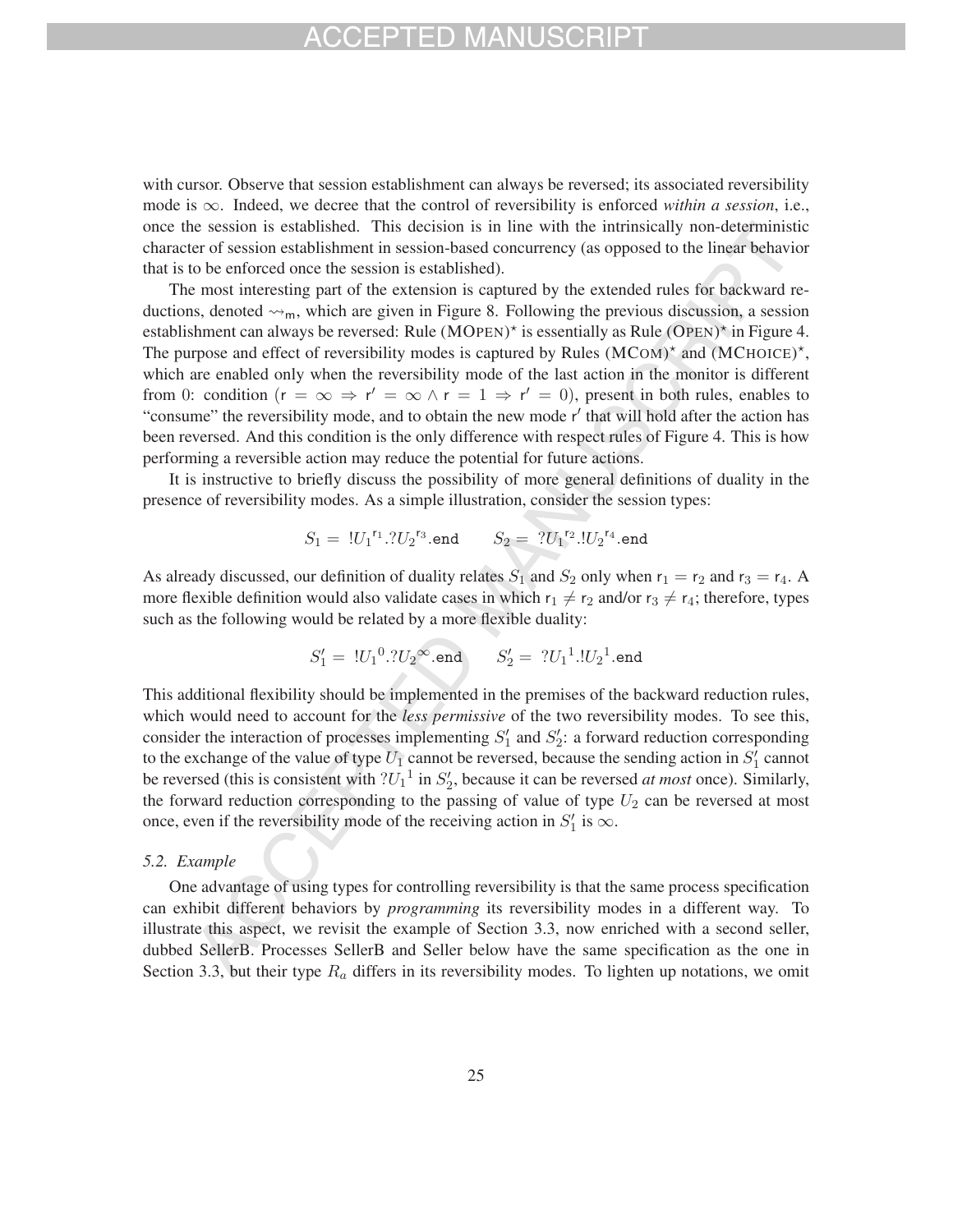(MOPEN)  
\n
$$
\frac{\text{dual}(S,T) \quad \bar{s} \notin \delta \quad s \notin \delta' \quad \sigma_1(u) = \sigma_2(u')}{\langle \mathbb{K}[u\langle x:S \rangle . P] \cdot \sigma_1 \cdot \tilde{u}_1 \rangle_{\delta} \parallel \langle \mathbb{H}[u'(y:T). Q] \cdot \sigma_2 \cdot \tilde{u}_2 \rangle_{\delta'} \quad \underset{\gamma \in \mathbb{N}}{\rightarrow} \mathbb{C}[u \land \gamma \in \mathbb{C}[u \land \gamma \in \mathbb{C}[u \land \gamma \in \mathbb{C}[u \land \gamma \in \mathbb{C}[u \land \gamma \in \mathbb{C}[u \land \gamma \in \mathbb{C}[u \land \gamma \in \mathbb{C}[u \land \gamma \in \mathbb{C}[u \land \gamma \in \mathbb{C}[u \land \gamma \in \mathbb{C}[u \land \gamma \in \mathbb{C}[u \land \gamma \in \mathbb{C}[u \land \gamma \in \mathbb{C}[u \land \gamma \in \mathbb{C}[u \land \gamma \in \mathbb{C}[u \land \gamma \in \mathbb{C}[u \land \gamma \in \mathbb{C}[u \land \gamma \in \mathbb{C}[u \land \gamma \in \mathbb{C}[u \land \gamma \in \mathbb{C}[u \land \gamma \in \mathbb{C}[u \land \gamma \in \mathbb{C}[u \land \gamma \in \mathbb{C}[u \land \gamma \in \mathbb{C}[u \land \gamma \in \mathbb{C}[u \land \gamma \in \mathbb{C}[u \land \gamma \in \mathbb{C}[u \land \gamma \in \mathbb{C}[u \land \gamma \in \mathbb{C}[u \land \gamma \in \mathbb{C}[u \land \gamma \in \mathbb{C}[u \land \gamma \in \mathbb{C}[u \land \gamma \in \mathbb{C}[u \land \gamma \in \mathbb{C}[u \land \gamma \in \mathbb{C}[u \land \gamma \in \mathbb{C}[u \land \gamma \in \mathbb{C}[u \land \gamma \in \mathbb{C}[u \land \gamma \in \mathbb{C}[u \land \gamma \in \mathbb{C}[u \land \gamma \in \mathbb{C}[u \land \gamma \in \mathbb{C}[u \land \gamma \in \mathbb{C}[u \land \gamma \in \mathbb{C}[u \land \gamma \in \mathbb{C}[u \land \gamma \in \mathbb{C}[u \land \gamma \in \
$$

Figure 7: Operational Semantics: Forward Reduction Semantics with Modalities  $(\rightarrow^r_m)$ .

the mode decorations when  $r = \infty$ :

$$
R_a: ?str. \text{int.&{ok^0}: ?str. ?int. !cal.end, quit:end}
$$
\n
$$
\text{SELECT } \triangleq a(z: R_a). z (title). z (\text{quote}(title)).
$$
\n
$$
z \triangleright \{ ok: z (addr). z (payment). z (\text{date}(addr)).0, quit:0 \}
$$

In this example, we assume Buyer is a service with type  $T'_a$ , where:

$$
T'_a: !\mathbf{str}. ?\mathbf{int}.\oplus \{ok^0: !\mathbf{str}. !\mathbf{int}. ?\mathbf{cal}. \mathbf{end}\,,\,quit:\mathbf{end}\}
$$

That is,  $T_a'$  is as  $T_a$  in Section 3.3 except for the reversibility mode, which is adjusted to be dual to  $R_a$ . Therefore, the difference with the protocol in Section 3.3 is that now Buyer, once he decides he is fine with the provided price he can no longer revert his choice. That is, choosing ok can be seen as a *commitment* between Buyer and Seller (or SellerB). If Buyer does not like the price and chooses the "quit" branch, then he can always go back to the state prior to the choice and ask for a better quote from another seller. More formally, we extend the system specification with a process named SellerB, with both Seller and SellerB having type  $R_a$ :

$$
\texttt{System1} \ \triangleq \ \big\langle \texttt{Buyer} \cdot \epsilon \cdot \epsilon \big\rangle_{\kappa_1:\epsilon} \ \| \ \big\langle \texttt{Selleer} \cdot \epsilon \cdot \epsilon \big\rangle_{\kappa_2:\epsilon} \ \| \ \big\langle \texttt{Friend} \cdot \epsilon \cdot \epsilon \big\rangle_{\kappa_3:\epsilon} \ \| \ \big\langle \texttt{SelleRB} \cdot \epsilon \cdot \epsilon \big\rangle_{\kappa_4:\epsilon}
$$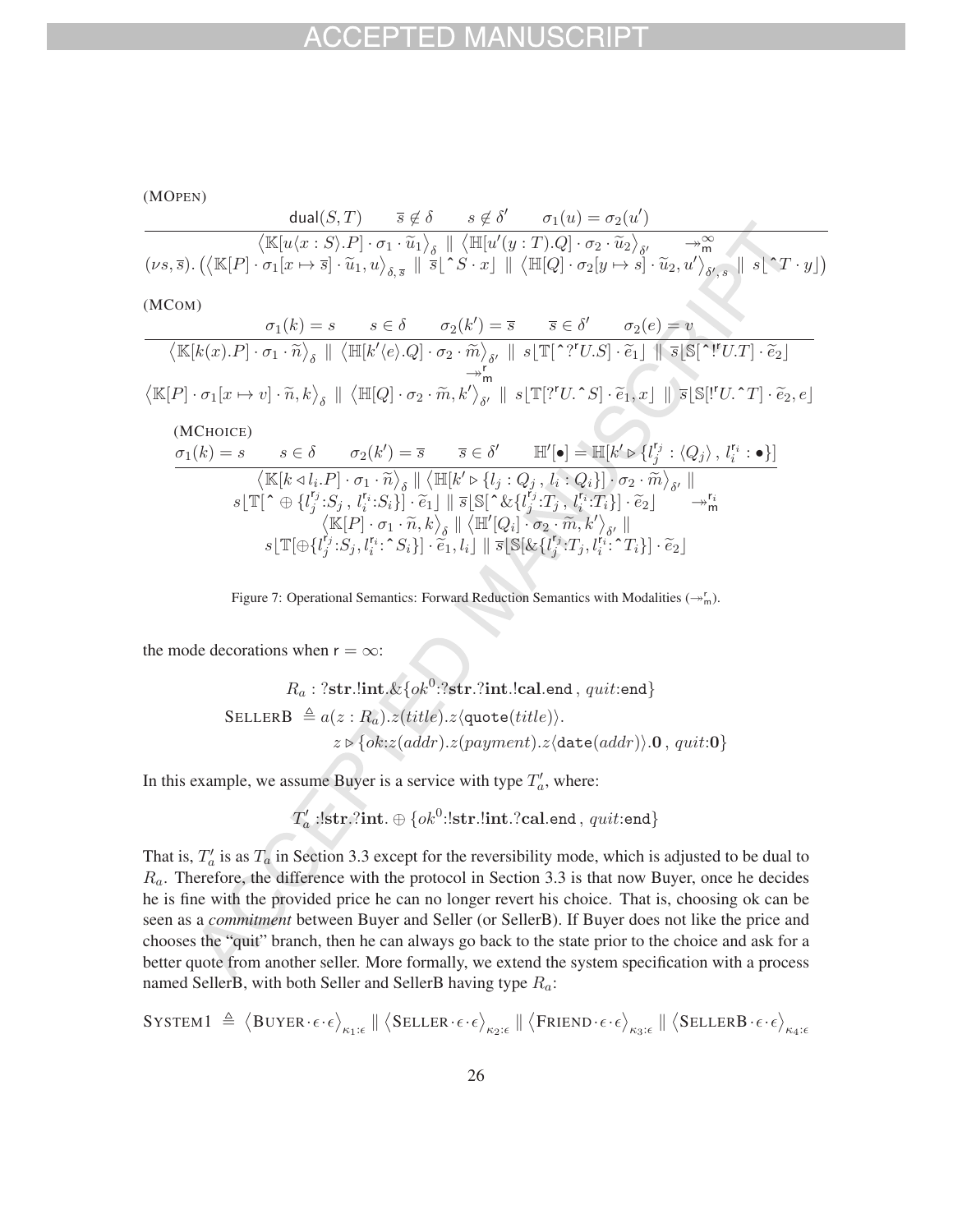(MOPEN<sup>\*</sup>)  
\n
$$
\frac{\text{dual}(S,T)}{(\nu s,\overline{s}).(\langle \mathbb{K}_1[P]\cdot \sigma_1\cdot \widetilde{u}_1, u \rangle_{\delta,\overline{s}} \parallel \overline{s}[\widehat{S}\cdot x] \parallel \langle \mathbb{K}_2[Q]\cdot \sigma_2\cdot \widetilde{u}_2, u' \rangle_{\delta',s} \parallel s[\widehat{S}\cdot T \cdot y])} \longrightarrow_{m} \langle \mathbb{K}_1[u\langle x:S\rangle.P]\cdot \sigma_1 \setminus x \cdot \widetilde{u}_1 \rangle_{\delta} \parallel \langle \mathbb{K}_2[u\langle y:T\rangle.Q]\cdot \sigma_2 \setminus y \cdot \widetilde{u}_2 \rangle_{\delta'} \rangle
$$

 $(MCOM^*)$ 

$$
\sigma_{1}(k) = s \qquad s \in \delta \qquad \sigma_{2}(k') = \overline{s} \qquad \overline{s} \in \delta'
$$
\n
$$
r > 0 \qquad (r = \infty \Rightarrow r' = \infty \land r = 1 \Rightarrow r' = 0)
$$
\n
$$
\langle \mathbb{K}_{1}[P] \cdot \sigma_{1} \cdot \tilde{n}, k \rangle_{\delta} \parallel \langle \mathbb{K}_{2}[Q] \cdot \sigma_{2} \cdot \tilde{m}, k' \rangle_{\delta'} \parallel s[\mathbb{T}_{1}[?U \cdot S_{1}] \cdot \tilde{e}_{1}, x] \parallel \overline{s}[\mathbb{T}_{2}["U \cdot S_{2}] \cdot \tilde{e}_{2}, e]
$$
\n
$$
\langle \mathbb{K}_{1}[k(x).P] \cdot \sigma_{1} \setminus x \cdot \tilde{n} \rangle_{\delta} \parallel \langle \mathbb{K}_{2}[k(e).Q] \cdot \sigma_{2} \cdot \tilde{m} \rangle_{\delta'} \parallel s[\mathbb{T}_{1}[?"U.S_{1}] \cdot \tilde{e}_{1}] \parallel \overline{s}[\mathbb{T}_{2}[?"U.S_{2}] \cdot \tilde{e}_{2}]
$$
\n
$$
\text{(MCHOICE*)}
$$
\n
$$
\sigma_{1}(k) = s \qquad s \in \delta \qquad \sigma_{2}(k') = \overline{s} \qquad \overline{s} \in \delta' \qquad \mathbb{H}'[\bullet] = \mathbb{H}[k' \triangleright \{l_{j}^{r_{j}} : \langle Q_{j} \rangle, l_{i}^{r_{i}} : \bullet\}]
$$
\n
$$
\tau_{i} > 0 \qquad (r_{i} = \infty \Rightarrow r'_{i} = \infty \land r_{i} = 1 \Rightarrow r'_{i} = 0)
$$
\n
$$
\langle \mathbb{K}[P] \cdot \sigma_{1} \cdot \tilde{n}, k \rangle_{\delta} \parallel \langle \mathbb{H}'[Q_{i}] \cdot \sigma_{2} \cdot \tilde{m} \rangle_{\delta'} \parallel
$$
\n
$$
s[\mathbb{T}[\bigoplus \{l_{j}^{r_{j}} : S_{j}, l_{i}^{r_{i}} : S_{i}\}] \cdot \tilde{e}_{1}, l_{i}] \parallel \overline{s}[\mathbb{S}[\& \{l_{j}^{r_{j}} : T_{j}, l_{i}^{r_{i}} : T_{i}\}] \cdot \tilde
$$



where Seller, Buyer, and Friend are as in Section 3.3. We now illustrate the behavior that results from SYSTEM1: as before, we indicate with  $T_a$  the dual types of  $T_b$ . Moreover, we have that  $R_a$ and  $T_a$  are dual.

After having established the session with Seller, Buyer receives the quote for the requested book:

 $\lambda$ 

$$
\begin{aligned}\n\text{SYSTEM1} &\rightarrow^{\infty^*}_{m}(\nu s, \bar{s}) \cdot \left( \left\langle \text{BUYER}_3 \cdot (\{z, s\}, \{prc, 10\}) \cdot a, z, z \right\rangle_{\kappa_1:s} \parallel \\
&s[? \text{int } \Upsilon_{a_2} \cdot z, \text{``dune'', prc]} \parallel \\
&\left\langle \text{SELLER}_3 \cdot (\{z, \bar{s}\}, \{title, \text{``dune''}\}) \cdot a, z, z \right\rangle_{\kappa_2:s} \parallel \\
&\bar{s[? \text{str } \Upsilon_{a_2} \cdot z, title, \text{quote}(title)] \parallel \left\langle \text{FRIEND } \cdot \epsilon \cdot \epsilon \right\rangle_{\kappa_3:s} \parallel \\
&\left\langle \text{SELLERB } \cdot \epsilon \cdot \epsilon \right\rangle_{\kappa_4:s} \right) &= M\n\end{aligned} \tag{12}
$$

Buyer now can revert the entire session (e.g., if he wants a better quote for the book) and get back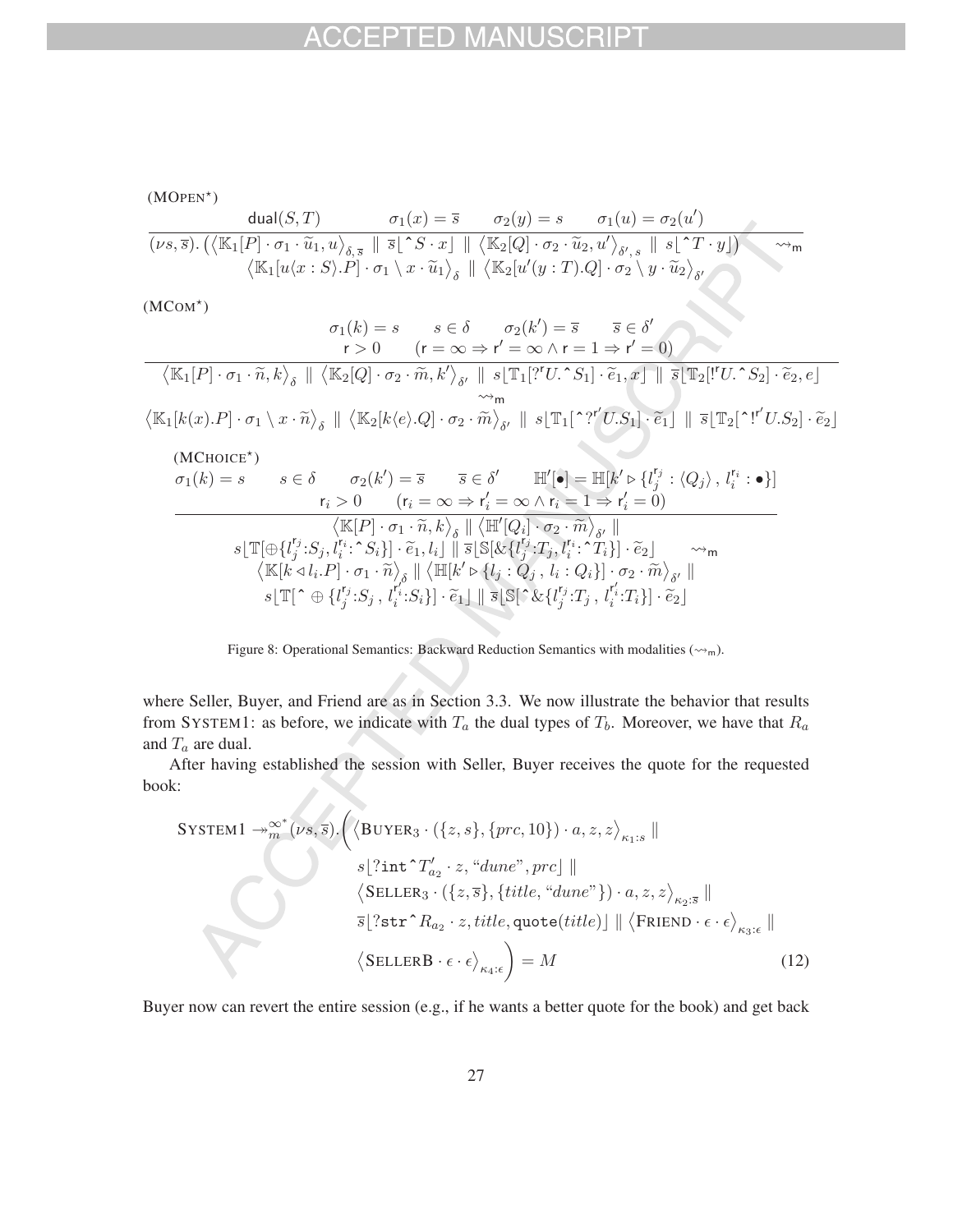## $-1$

to the initial configuration. From there he can now interact with SellerB hoping for a better price:

$$
M \rightsquigarrow_{m}^{*} \rightsquigarrow_{m}^{\infty^{*}} (\nu t, \overline{t}). \left( \langle \text{BUYER}_{3} \cdot (\{z, t\}, \{prc, 8\}) \cdot a, z, z \rangle_{\kappa_{1}:t} \parallel
$$
  
\n
$$
t \left[ ? \text{int}^{\cdot} T'_{a_{2}} \cdot z, \text{``dune''}, prc \right] \parallel
$$
  
\n
$$
\langle \text{SELLERB}_{3} \cdot (\{z, \overline{t}\}, \{title, \text{``dune''}\}) \cdot a, z, z \rangle_{\kappa_{4}:t} \parallel
$$
  
\n
$$
\overline{t} \left[ ? \text{str}^{\cdot} R_{a_{2}} \cdot z, title, \text{quote}(title) \right] \parallel \langle \text{FRIEND} \cdot \epsilon \cdot \epsilon \rangle_{\kappa_{3}: \epsilon} \parallel
$$
  
\n
$$
\langle \text{SELLER} \cdot \epsilon \cdot \epsilon \rangle_{\kappa_{2}: \epsilon} \right) = M_{1}
$$
\n(13)

From  $M_1$ , the system can always reach  $M$  (cf. (12)), and vice versa. At this point, Buyer may decide that the price is fair and then proceed along the ok branch, therefore performing an irreversible action:

$$
M \rightarrow_{m}^{0} (\nu t, \bar{t}). \Big( \langle \mathbb{H}[\text{BUYER}_{ok}] \cdot (\{z, t\}, \{prc, 8\}) \cdot a, z, z, z \rangle_{\kappa_{1}:t} \parallel
$$
  
\n
$$
t \lfloor \mathbb{T}[\bigoplus \{ok^{0}: \Upsilon_{a}^{\prime ob}, quit:\text{end}\}] \cdot z, \text{``dune", prc, ok]} \parallel
$$
  
\n
$$
\langle \mathbb{K}[\text{SELLERB}_{ok}] \cdot (\{z, \bar{t}\}, \{title, \text{``dune"}\}) \cdot a, z, z \rangle_{\kappa_{4}: \bar{t}} \parallel
$$
  
\n
$$
\bar{t} \lfloor \mathbb{S}[\& \{ok^{0}: R_{a}^{\circ k}, quit:\text{end}\}] \cdot z, title, quote(title)] \parallel
$$
  
\n
$$
\langle \text{FRIEND} \cdot \epsilon \cdot \epsilon \rangle_{\kappa_{3}: \epsilon} \parallel \langle \text{SELLER} \cdot \epsilon \cdot \epsilon \rangle_{\kappa_{2}: \epsilon} \Big) = M_{2}
$$
 (14)

where BUYER<sub>ok</sub>, SELLERB<sub>ok</sub>,  $T_a^{lok}$  and  $R_a^{ok}$  are respectively the Buyer and the SellerB processes after choosing ok and their corresponding types. Moreover:

$$
\mathbb{H}[\bullet] = \textbf{if}(\text{decide}(prc)) \textbf{ then } \bullet \textbf{ else } \langle z \triangleleft quit \rangle \qquad \mathbb{T}[\bullet] = !\textbf{str}. ?\textbf{int.} \bullet \n\mathbb{K}[\bullet] = z \triangleright \{ok : \bullet, quit : \langle \mathbf{0} \rangle\} \qquad \mathbb{S}[\bullet] = ?\textbf{str}. !\textbf{int.} \bullet
$$

Because of the involved reversibility mode, starting from  $M_2$  Buyer cannot revert his decision of accepting the price offered by Seller.

### *5.3. Properties*

We now revisit the main properties (Loop Lemma and Causal Consistency) in the light of the extended semantics with controlled reversibility. Recall that while the Loop Lemma is a local property of single reductions (forward and backward), causal consistency is a global property that pertains to sequences of reductions. Consequently, the main effect of controlling reversibility via modes is in the Loop Lemma. To formally state these effects, we require the following auxiliary definition, that erases reversibility modes from configurations:

**Definition 5.1** (Erasure). Let  $(\cdot)^\dagger$  be the mapping on configurations and types defined as in Figure 9.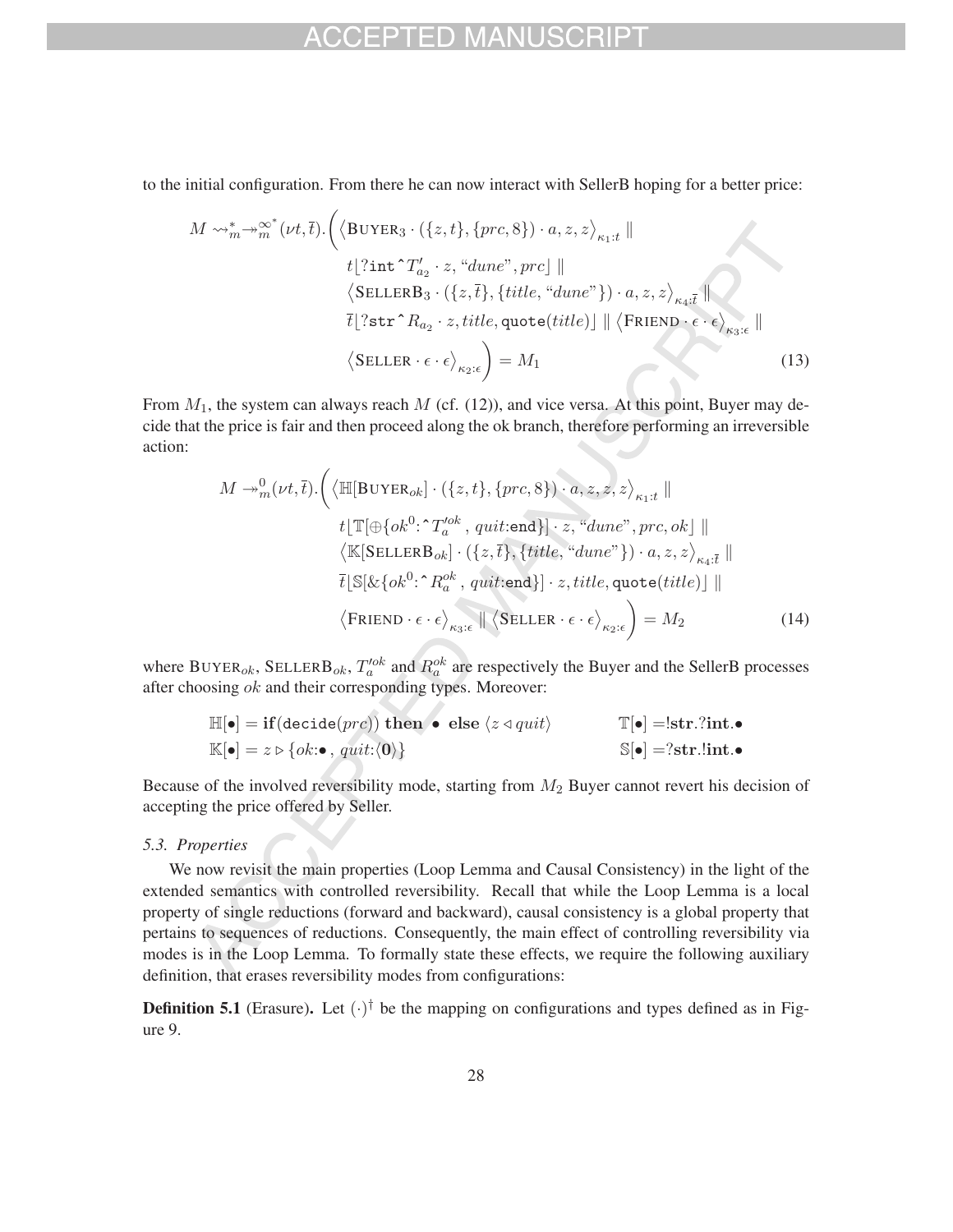$$
(0)^{\dagger} = 0 \qquad (\mathbf{I}^{r} \mathbf{U})^{\dagger} = \mathbf{I}U \qquad (\bigoplus \{l_{1}^{r} \mathbf{I} \cdot S_{1}, l_{2}^{r} \mathbf{I} \cdot S_{2}\}\}^{\dagger} = \bigoplus \{l_{1} \mathbf{I} \cdot (S_{1})^{\dagger}, l_{2} \mathbf{I} \cdot (S_{2})^{\dagger}\}
$$
  
\n
$$
(\langle P \cdot \sigma \cdot \widetilde{u} \rangle_{\delta})^{\dagger} = \langle P \cdot \sigma \cdot \widetilde{u} \rangle_{\delta} \qquad (\mathbf{I}^{r} \mathbf{U})^{\dagger} = \mathbf{I}U \qquad (\& \{l_{1}^{r} \mathbf{I} \cdot S_{1}, l_{2}^{r} \mathbf{I} \cdot S_{2}\}\}^{\dagger} = \& \{l_{1} \mathbf{I} \cdot (S_{1})^{\dagger}, l_{2} \mathbf{I} \cdot (S_{2})^{\dagger}\}
$$
  
\n
$$
(s \mid H \cdot \widetilde{e})^{\dagger} = s \mid (H)^{\dagger} \cdot \widetilde{e}^{\dagger} \qquad (\text{end})^{\dagger} = \text{end} \qquad (\alpha_{1} \cdots \alpha_{n} \cdot S)^{\dagger} = (\alpha_{1})^{\dagger} \cdots (\alpha_{n})^{\dagger} \cdot (\alpha_{n})^{\dagger} \}
$$
  
\n
$$
(M \parallel N)^{\dagger} = (M)^{\dagger} \parallel (N)^{\dagger} \qquad (\gamma S)^{\dagger} = (\gamma S)^{\dagger} \qquad (\& \{l_{i}^{r} \mathbf{I} \cdot S_{i}, l_{j}^{r} \mathbf{I} \cdot H_{j}\})^{\dagger} = \& \{l_{i} \mathbf{I} \cdot (S_{i})^{\dagger}, l_{j} \mathbf{I} \cdot (H_{j})^{\dagger}\}
$$
  
\n
$$
(M \parallel N)^{\dagger} = (M)^{\dagger} \parallel (N)^{\dagger} \qquad (\gamma S)^{\dagger} = (\gamma S)^{\dagger} \qquad (\& \{l_{i}^{r} \mathbf{I} \cdot S_{i}, l_{j}^{r} \mathbf{I} \cdot H_{j}\})^{\dagger} = \& \{l
$$

Figure 9: Erasure on configurations and types.

We now have a more detailed presentation of the Loop Lemma, as now we have irreversible actions as well as actions that *may become* irreversible. We assume expected extensions of notions related to configurations (initial and reachable configurations, normal forms for configurations, well-formedness conditions).

Lemma 5.1 (Controlled Loop Lemma). *For any reachable configuration with reversibility modes* M,N*, we have:*

- *1.* If  $M \rightarrow_{\mathsf{m}}^{\mathsf{r}} N$  and  $\mathsf{r} > 0$  then  $N \rightsquigarrow_{\mathsf{m}} M'$  and  $(M)^{\dagger} = (M')^{\dagger}$ .
- 2. If  $N \rightsquigarrow_m M$  and  $M \rightarrow_m^r N'$  then  $(N)^{\dagger} = (N')^{\dagger}$ .

The Controlled Loop Lemma allows us to observe that the extended framework indeed generalizes that in Section 3, as two particular instances arise naturally:

- When all reversibility modes in all session types in a configuration are  $\infty$ , then we recover the framework of Section 3 (uncontrolled reversibility)
- When all reversibility modes in all session types in a configuration are 0, then we recover a monitor-based semantics for ordinary session types (without reversibility)

We further notice that causal consistency and its associated properties (Square, Rearranging, and Shortening Lemmas) hold also in the framework with reversibility modes. This is because causal consistency is a property of traces, i.e., already executed sequences of reductions. Clearly, causal consistency in the extended framework developed here considers a reduced space for processes with (controlled) reversible actions. This is a pleasant and concrete advantage of exercising reversibility control using a monitored semantics, and of keeping process implementations untouched.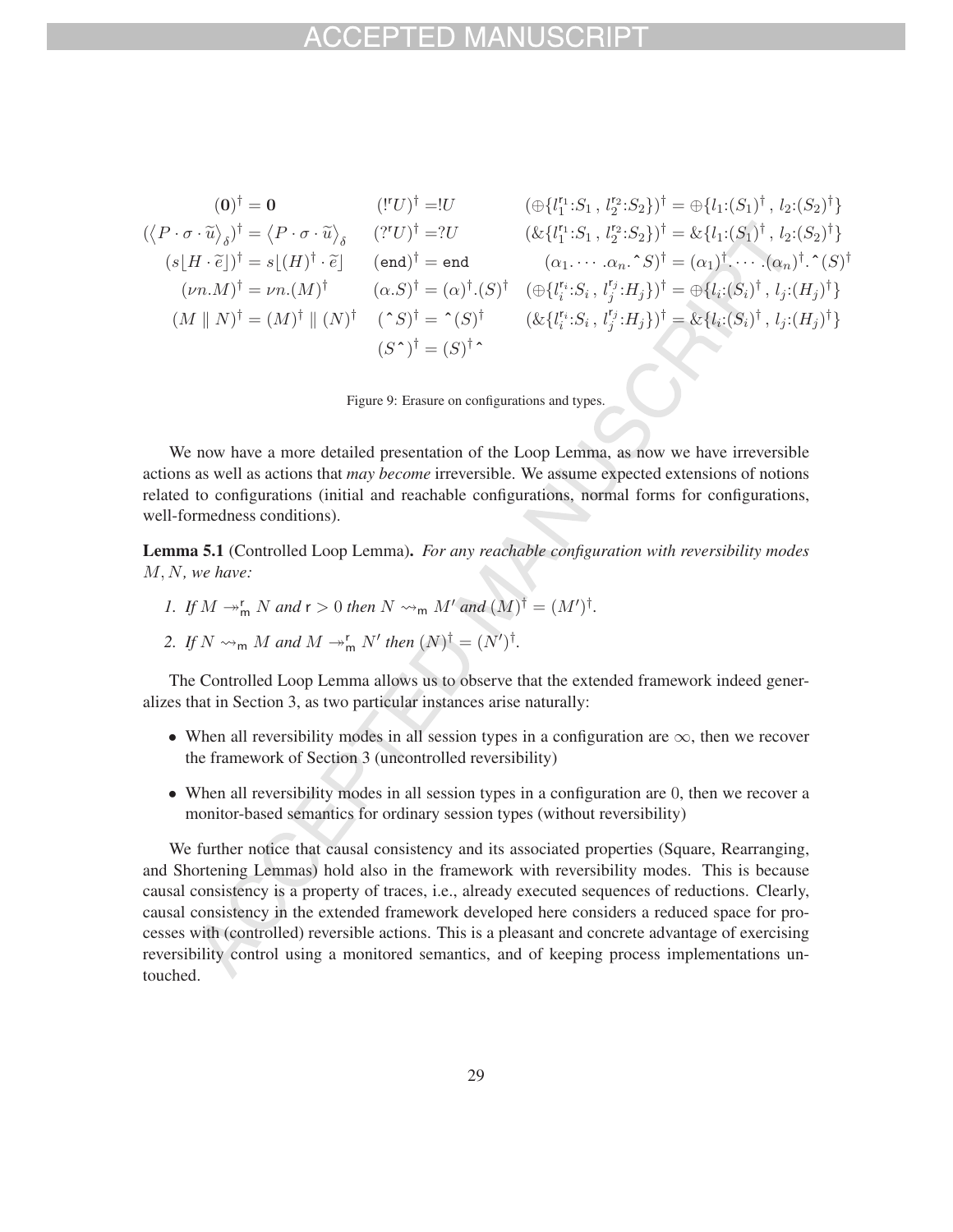## CEPTED MAI

#### 6. Extensions

We briefly discuss some extensions to the framework introduced here. Rather than describing them in full detail, we informally explain how our basic framework would need to be adapted to account for each of them.

*Delegation.* Our framework does not support delegation, i.e., the exchange of session names as communicated messages. This to simplify the presentation and to highlight the merits of our novel approach to reversible semantics using a core model. Nevertheless, delegation can be added without technical difficulties, at the price of additional forward and backward rules in the reduction semantics. We sketch the required additional rules below, omitting choice and type contexts:

| (DEL)     |                                                                                                                                                                                                                                                                                                                                                                                                                                                                                                                                                                             |  |                                                                                           |                                                                                                               |  |
|-----------|-----------------------------------------------------------------------------------------------------------------------------------------------------------------------------------------------------------------------------------------------------------------------------------------------------------------------------------------------------------------------------------------------------------------------------------------------------------------------------------------------------------------------------------------------------------------------------|--|-------------------------------------------------------------------------------------------|---------------------------------------------------------------------------------------------------------------|--|
|           |                                                                                                                                                                                                                                                                                                                                                                                                                                                                                                                                                                             |  |                                                                                           | $\sigma_1(k) = s$ $s \in \delta$ $\sigma_2(k') = \overline{s}$ $\overline{s} \in \delta'$ $\sigma_2(e) = s_1$ |  |
|           | $\begin{array}{c}\left\langle k(x).P\cdot \sigma_1\cdot \widetilde{u}_1\right\rangle_{\delta} \parallel \left\langle k'\langle e\rangle .Q\cdot \sigma_2\cdot \widetilde{u}_2\right\rangle_{\delta'} \parallel s[\mathbb{T}[{\uparrow} ?T.S_1]\cdot \widetilde{e}_1]\parallel \overline{s}[\uparrow !T.S_2\cdot \widetilde{e}_2]\quad \  \  \rightarrow \\ \left\langle P\cdot \sigma_1[x\mapsto s_1]\cdot \widetilde{u}_1,k\right\rangle_{\delta, \ s_1}\parallel \left\langle Q\cdot \sigma_2\cdot \widetilde{u}_2,k'\right\rangle_{\delta' \backslash \ s_1}\parallel s$ |  |                                                                                           |                                                                                                               |  |
|           |                                                                                                                                                                                                                                                                                                                                                                                                                                                                                                                                                                             |  |                                                                                           |                                                                                                               |  |
| $(DEL^*)$ |                                                                                                                                                                                                                                                                                                                                                                                                                                                                                                                                                                             |  |                                                                                           |                                                                                                               |  |
|           |                                                                                                                                                                                                                                                                                                                                                                                                                                                                                                                                                                             |  | $\sigma_1(k) = s$ $s \in \delta$ $\sigma_2(k') = \overline{s}$ $\overline{s} \in \delta'$ |                                                                                                               |  |
|           |                                                                                                                                                                                                                                                                                                                                                                                                                                                                                                                                                                             |  |                                                                                           |                                                                                                               |  |
|           | $\begin{array}{c} \left\langle P \cdot \sigma_1 \cdot \widetilde{u}_1, k \right\rangle_{\delta} \parallel \left\langle Q \cdot \sigma_2 \cdot \widetilde{u}_2, k' \right\rangle_{\delta'} \parallel s \lfloor ?T . \; \hat{S_1} \cdot \widetilde{e}_1, x \rfloor \parallel \overline{s} \lfloor !T . \; \hat{S_2} \cdot \widetilde{e}_2, e \rfloor \quad \leadsto \\ \left\langle k(x). P \cdot \sigma_1 \setminus x \cdot \widetilde{u}_1 \right\rangle_{\delta \setminus s_1} \parallel \left\langle k(e). Q \cdot \sigma_2 \cdot \widetilde{u}_2 \right\rangle$          |  |                                                                                           |                                                                                                               |  |
|           |                                                                                                                                                                                                                                                                                                                                                                                                                                                                                                                                                                             |  |                                                                                           |                                                                                                               |  |

While similar to Rules COM and COM\* (cf. Figures 3 and 4), the key difference in the rules for delegation is that sequences  $\delta$  and  $\delta'$  should be modified to reflect that a session name contained in them  $(s<sub>1</sub>$  in the rules) is being transferred between their respective running processes. The session types involved are also different: rather than  $U$  the communicated value is of type  $T$ .

*Asynchronous Communication.* Although our process model includes queues, our model considers a synchronous communication mechanism, i.e., sender and receiver should synchronize in order to communicate. In session types, asynchronous communication is usually handled using queues: the sender adds a message to the receiver's queue; later on, the receiver consumes the first message un its queue. Our semantics can be modified in order to have monitors with message queues, using *uncoordinated* session types with cursors: sender and receiver monitor types do not need to move at the same time. As a result, forward and backward communications become more fine-grained. Notice that both message ordering within a queue and the use of the subject list of a process would guarantee that the order of messages is preserved while reversing actions.

*Increased Parallelism Within Configurations.* Without loss of expressiveness, our model admits the parallel interaction of configurations (which include running processes) rather than that of processes themselves, i.e., individual configurations contain sequential processes. This decision simplifies the reduction semantics and the reduction stamps required to prove causal consistency. An extension with parallelism at the level of processes within configurations is certainly possible, but it would entail notational burden, and would not add expressiveness to the model.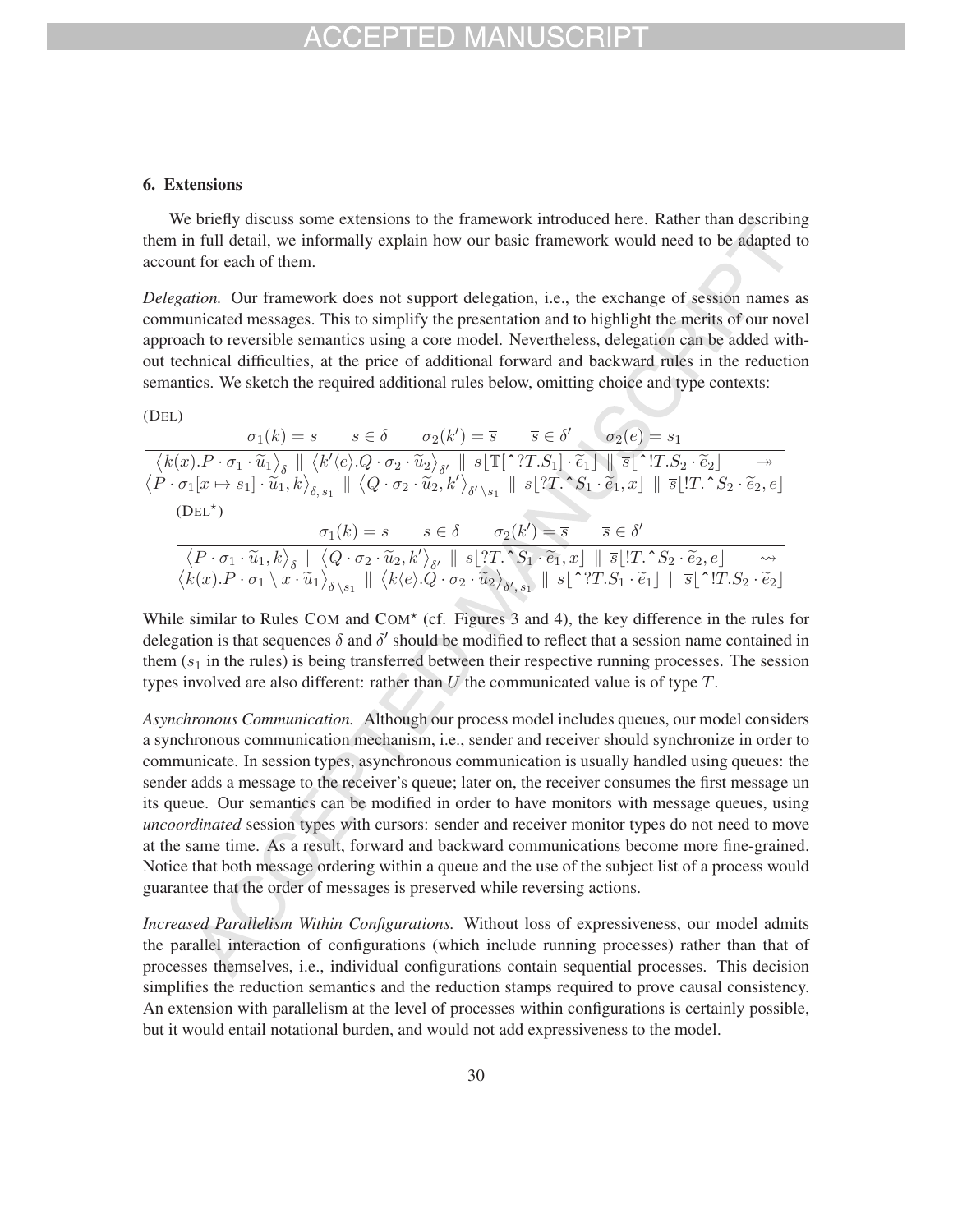*Infinite Behavior.* Our framework considers finite processes and types. Adding recursion or parameterized definitions is straightforward; we have refrained from adding infinite constructs to our model, for it obscures the required notations and essential approach. To consider recursive behaviors, we need to admit processes  $\mu X.P$  and process variables X in the syntax of processes (Figure 1). Accordingly, the syntax of session types T would include recursive types  $\mu Y.T$  and type variables  $Y$ . As customary, we would also require that all process and type variables are guarded by an interaction construct, and that all variables are bound. Following the approach in [30], recursive behavior can be treated at the semantic level via structural congruences at the level of processes and monitors/configurations, so as to identify a recursive definition with its unfolding (equi-recursive types). Precisely, we would need to extend  $\equiv$  (Figure 2) with the following axioms:

$$
\text{(E.RECP) } \mu \, X. P \equiv P\{^{\mu X. P}/X\} \qquad \text{(E.RECT) } s[\mathbb{T}[\uparrow \mu \, Y. T] \cdot \tilde{e}] \equiv s[\mathbb{T}[\uparrow T\{^{\mu Y. T}/Y\}] \cdot \tilde{e}]
$$

Notice that in (E.RECT) unfolding is *guided* by the cursor  $\hat{ }$ : it is the cursor (and consequently the computation) that indicates what is the next recursive definition to unfold. Indeed, by identifying a recursive definition with its unfolding, the syntax of history types can be kept unchanged.

### 7. Related Work

Our work integrates concepts and formalisms from two seemingly unrelated areas: *reversibility in concurrency* and *models of behavioral types and contracts*. Accordingly, we compare our approach and results with respect to previous works in these two research strands.

*Reversibility in Concurrency.* One simple but central idea in our approach is to use session types with a "cursor" (here denoted  $\hat{ }$ ) to record the current state of the protocol by "marking" its associated session type. To our knowledge, the idea of using a cursor/marking was first proposed by Boudol and Castellani [31] when defining *event transition systems* for CCS. In the context of reversible calculi, Phillips and Ulidowski [32] use a cursor to mark the past actions of CCS processes; this marking avoids resorting to extra memory information, as in the approach to reversibility advocated by Danos and Krivine in RCCS [13]. Medic and Mezzina [33] have recently shown that the approach used in RCCS is at least as expressive as the one of Phillips and Ulidowski. Cardelli and Laneve also use a cursor to formalize their *reversible structures* [34].

In [14] Phillips and Ulidowski develop a general approach to reverse a process calculus given in a particular SOS format (the *path* format); two of the main ideas of [14] are to uniquely identify each event that occurs in the system, and to make all the operators in the calculus *static*. An operator is *static* if it is preserved in the process term after an associated reduction/transition. In contrast, the operator is said to be *dynamic* if it disappears after the reduction/transition (a similar terminology is used in [31]). This way, e.g., in CCS, parallel composition is a static operator, while prefix and choice are dynamic operators. Hence, dynamic operators are more "forgetful" than static operators. Our treatment of labeled choices is inspired by [14]: we consider labelled choice as a static operator by using contexts for processes and types. One limitation of the approach in [14] is that it supports CCS-like calculi, and so there is no handling of binders. Lanese et al. [15, 35]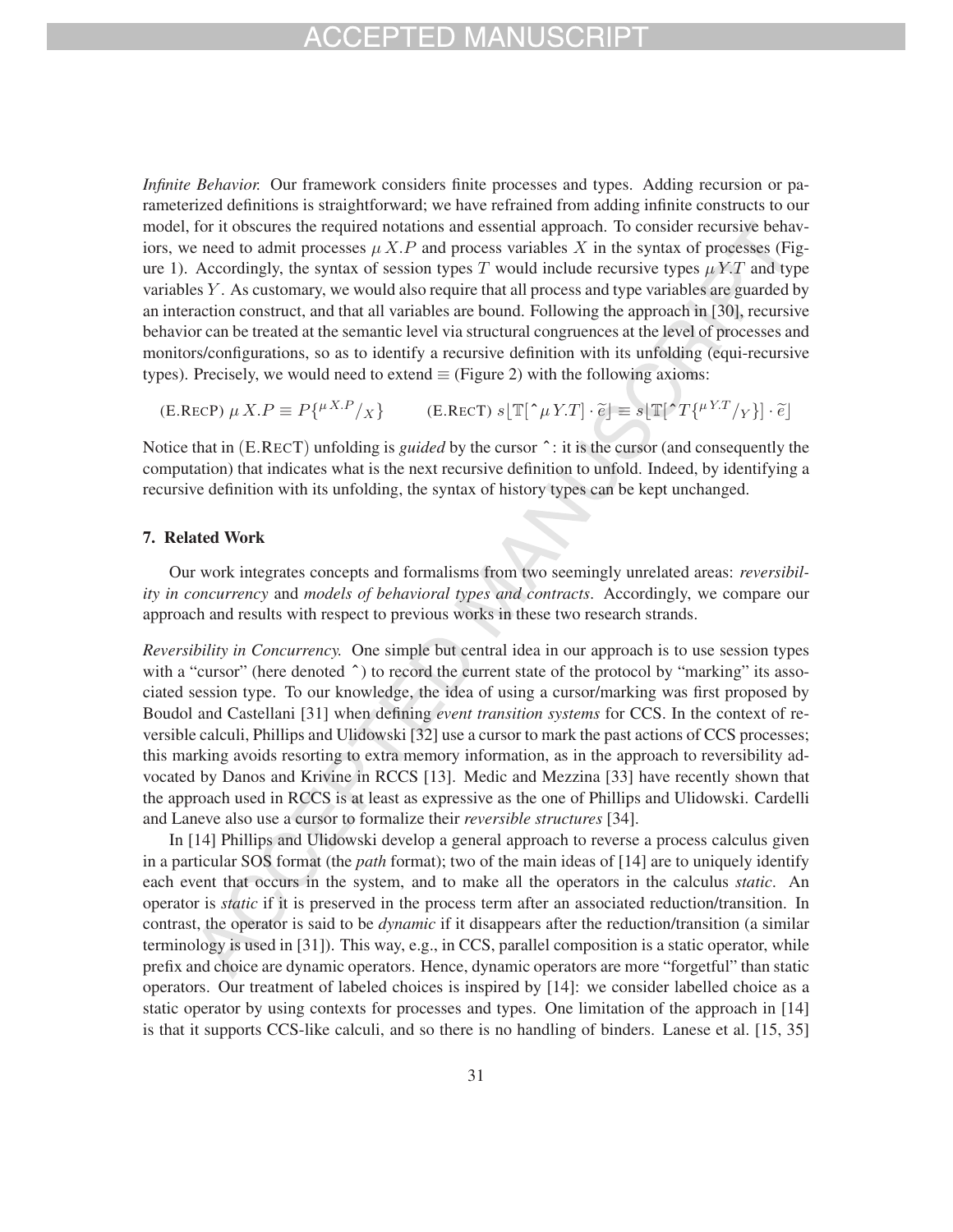overcome this limitation by using memories, extending the approach of Danos and Krivine [13] in their development of the first reversible variant of the (higher-order)  $\pi$ -calculus. This approach has been used to give reversible semantics for programming languages [26] and more complex calculi [36]. Cristescu et al. [27] develop a reversible semantics for the  $\pi$ -calculus based on a labeled transition system rather than as a reduction semantics (as in [15]).

One key insight of our work is that by addressing session-based concurrency, the formal machinery required to support reversibility is simpler than in previous (untyped) reversible calculi [13, 15, 14, 27, 35] and reversible programming languages [26, 36]. This simplicity is particularly evident (and convenient) in proofs of causal consistency; it emerges clearly in the kind of memory stamps that we rely on. Indeed, since we need to keep less information on the nature and actions of session processes, our stamps are rather compact, certainly lighter than in previous approaches (for instance [15]). This simplicity is due to the fact that session linearity ensures the existence of exactly one process per endpoint; this relieves us from the need of splitting an identifier (or memory) among parallel processes, as done in several previous works. This also implies that events in the system (e.g., communications / choices / session establishments) need not be tagged with fresh identifiers. Another source of simplicity is the kind of (labeled) choice used in sessionbased concurrency. Rather than non deterministic choice, session processes rely on deterministic, labeled choices; divided into constructs for external and internal choice (representing selection and branching, using pairwise distinct labels), the branches of a labeled choice are in conflict by definition: two running processes cannot perform the same selection, and a given running process cannot select more than one option of a complementary offer. As a result, we are able to prove causal consistency with rather simple reduction stamps; we only need to univocally identify all the processes in the system as well as the session on which they perform their communication actions.

Controlled reversibility has been first studied by Danos and Krivine in [37], who introduce irreversible actions in RCCS to model transactions. Lanese et al. [29] control reversibility in the higher-order  $\pi$ -calculus via an explicit rollback operator that reverts the computation up to a particular point. Other approaches to controlled reversibility have been developed by Bacci et al. [38], using energy parameters to drive the evolution of the process; by Phillips et al. [39] who use a nonreversible controller to guide the execution of a reversible process; and, more recently, by Kuhn and Ulidowski [40], who address controlled reversibility that is local to a prefix action (as opposed to mechanisms defined externally to the process).

*Models of Behavioral Types and Contracts.* The interplay between reversibility and models of behavioral types and contracts has been studied in [12, 41, 42].

As already mentioned, Tiezzi and Yoshida [10, 12] were the first to investigate a reversible semantics for session-based concurrency, by adapting the approach of [15] into  $\text{ReS}\pi$ , a  $\pi$ -calculus with binary sessions. The calculus  $\text{ReS}\pi$  is equipped with three different kinds of memories (action, choice, fork); its semantics is given in terms of a reduction relation. The key properties of this semantics (Loop lemma and causal consistency) are established in this untyped setting. Then, *a posteriori*, it is shown that a standard type system for binary sessions can be reused for  $\text{ReS}\pi$ , and associated subject reduction and type safety results are established. An extension of  $\text{Re}S\pi$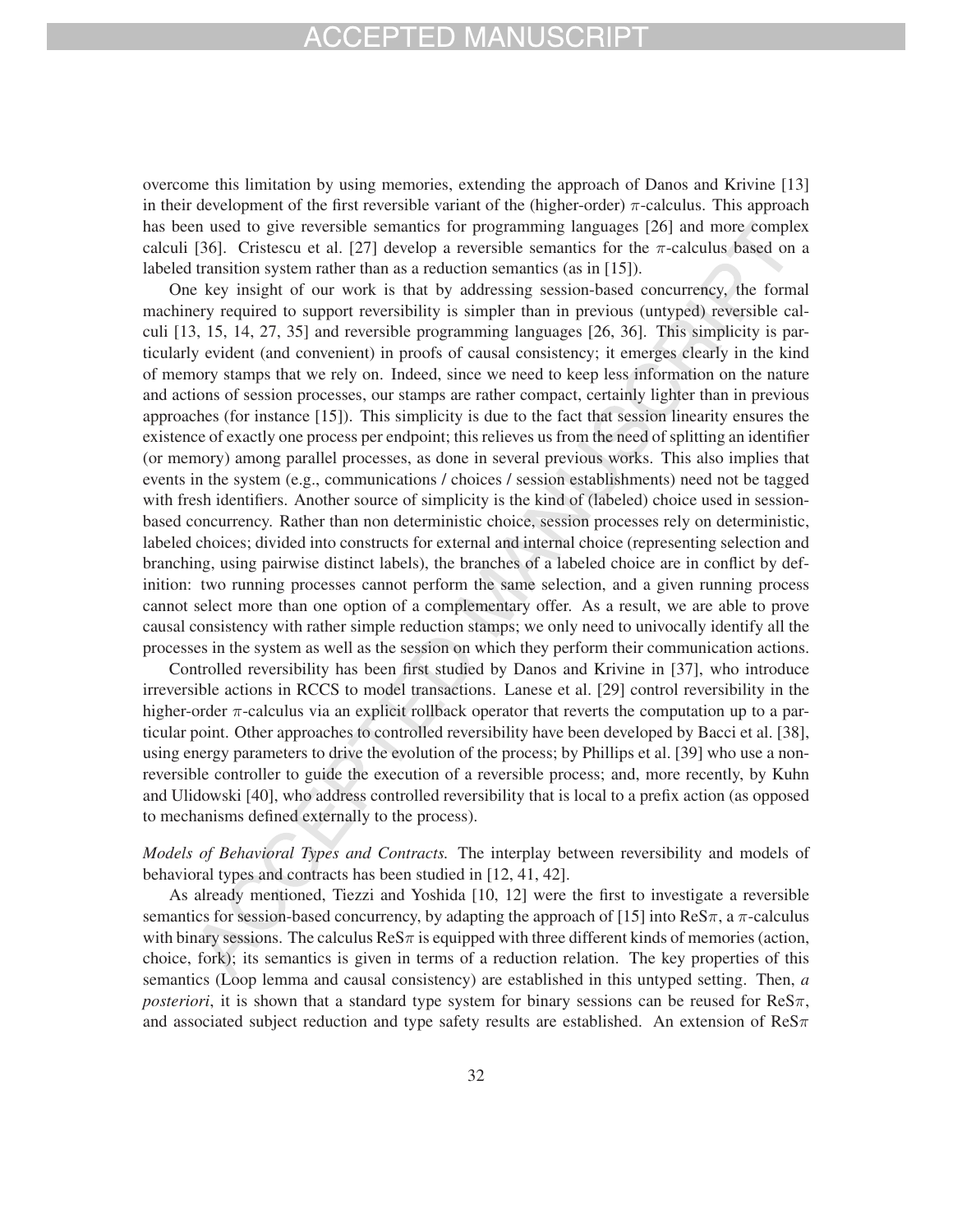with committable sessions, expressed by a dedicated construct at the level of processes, is also developed. The main difference between our work and [12] is that we critically rely on session type information to enact reversibility. While untyped, processes in our setting are governed by session types included in the monitor associated to each session endpoint; our monitors can thus be seen as a uniform kind of memory. Since session types directly guide the forward and backward semantics of processes in our model, our analysis of reversibility properties (most notably, causal consistency) in explicitly accounts for the protocols specified by session types. We further show that forms of controlled reversibility can be programmed by equipping the session types in monitors with reversibility modes attached to individual communication actions.

The recent work [42] complements [12] by analyzing the cost of enforcing different forms of reversibility in single (sequential) sessions; the study covers calculi for both binary and multiparty sessions. As in [12], the analysis carried out in [42] is operational and does not consider session type information guiding the behavior of processes. It should be interesting to assess the merits of our monitor-based approach to session reversibility following the systematic study detailed in [42]. In another recent work, Dezani-Ciancaglini and Giannini develop a model of multiparty sessions with checkpoints, named points specified in a global protocol (before internal and external choices) to which computation may return [43]. This reversibility mechanism is different from ours, for rollback operations should specify the name of the checkpoint to which computation should revert.

Although intuitively similar, theories of behavioral types (such as session types) and contracts differ in aspects such as the treatment of choices and subtyping [44] (see also the survey [4]). Barbanera et al. have studied reversible/retractable contracts from different perspectives [11, 41, 45]. In [11], they study the impact of a disciplined form of backtracking in the compliance relation for language of contracts with checkpoints, and obtain alternative characterizations for it. In [41] the interplay between contracts and rollback is studied, and a decidable compliance relation is obtained. The key idea is to store the discarded branches of a choice in a log, which is used when a process is stuck and willing to rollback to its last decision point. In this way, if a branch of a choice fails, execution may continue by following one of the stored branches. Disciplining contract rollback is simpler than in [29], since contracts (as session types) describe sequential interactions. Controlling backward actions using reversibility modes is somewhat similar to the rollbacks in [41], although our framework cannot disable a branch once it has been reverted: rather than narrowing forward actions, the reversibility modes considered here concern reversible actions—they say how many times an action can be reverted. We plan to explore alternative formulations for (reversibility) modes, so as to control also forward actions and encode rollbacks as in [41]. The recent work [45] gives a game-theoretical interpretation of compliance in retractable contracts via three-party games involving a client, a server, and an orchestrator.

Our reduction semantics for session-based concurrency bears similarities with the operational semantics usually given to session calculi with asynchronous, monitored behavior. Indeed, our model builds upon a style of process semantics in which monitors (which include session types) enable and guide process behavior, formally expressed via reduction steps. To our knowledge, the first formulation of this kind was introduced by Kouzapas [16]; it has been later used for different purposes/motivations, including eventful sessions [17], asynchronous session semantics [18], and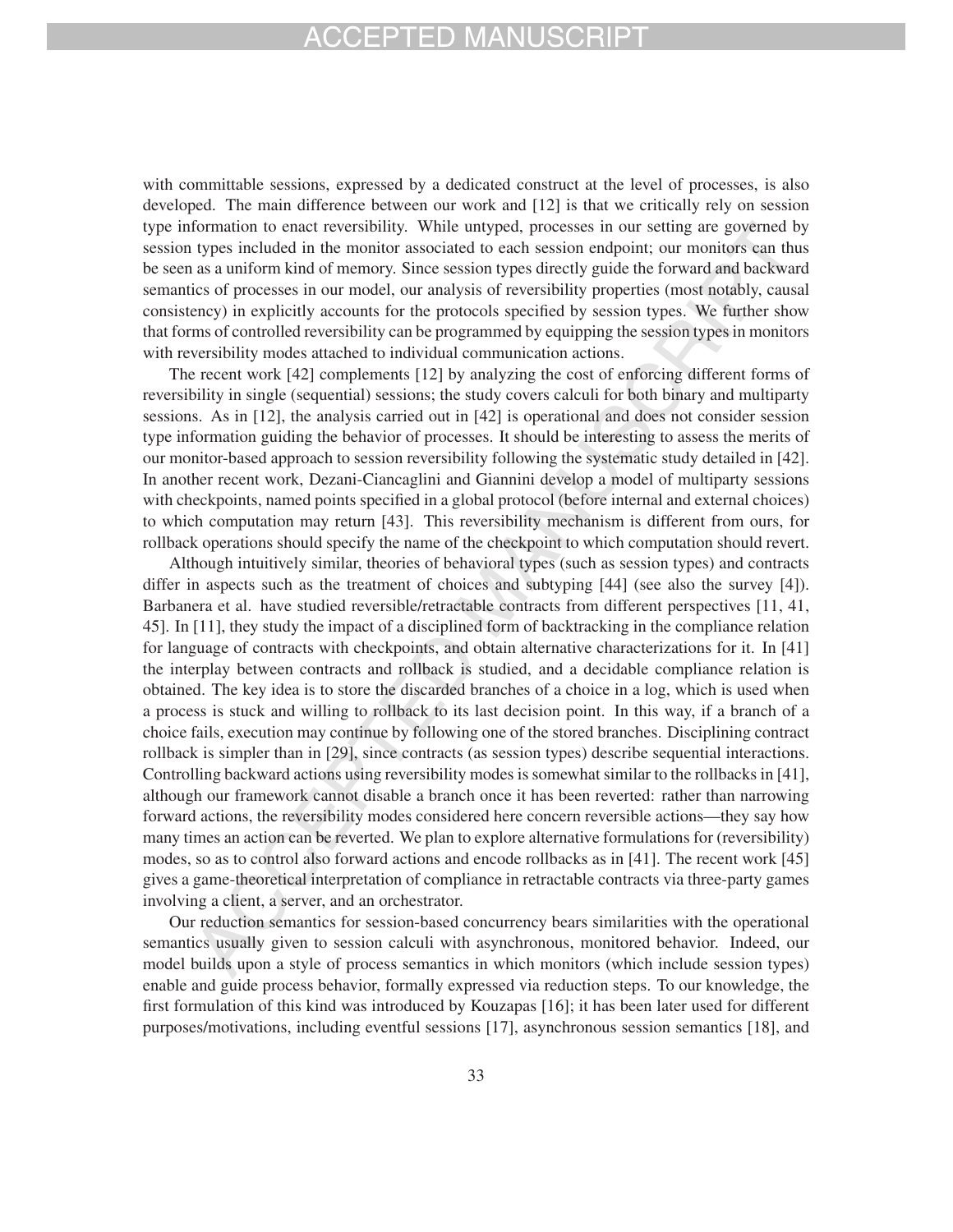adaptation [19, 20]. To our knowledge this is the first time that this formulation is used to support reversibility. Our semantics is also similar to that present in session frameworks with run-time verification capabilities, such as those presented in, e.g., [23, 6]. Since these works do not support reversibility, our approach may suggest enhancements for their dynamic verification capabilities.

Finally, as already hinted at in the introduction, reversible semantics for session-based concurrency can be seen as loosely related to existing process models with specific constructs for exceptions, compensations, adaptation, and transactions (see, e.g., [46, 47, 48, 8]). In a way, such constructs implement particular strategies for reversing the behavior of a process/program, usually exploiting the granularity and information given by some explicit delimiter (such as try/catch blocks or adaptation scopes). A main difference between reversible semantics and constructs such as compensation handlers is that the latter define ad-hoc pieces of code that lead the system back to a consistent state, possibly different from the ones that the process/program has already gone through; in contrast, reversible steps correspond to previously executed actions. Also, while constructs such as exceptions typically act triggered by some external stimulus (e.g., a raised exception or an adaptation request), reversibility steps are embedded in (and automatically enacted by) a program's operational semantics. Despite these conceptual differences, Lanese et al. have shown that forms of compensations and (controlled) reversibility can be fruitfully combined [49, 50].

### 8. Concluding Remarks and Future Work

We have proposed a fresh approach to reversible semantics for session-based concurrency. Our approach builds upon a style of process semantics in which run-time monitors include session types and enable process reductions. Even if this style of process semantics is not new—it was introduced in [16] and later used in [17, 18, 19, 20]—to our knowledge this is the first time that this formulation is used to support a reversible semantics that is causally consistent.

We rely on monitors which contain session types enhanced with descriptions of past and future structured interactions; these types offer a uniform form of memories for supporting forward and backward semantics. We motivated our approach by introducing a simple process framework with session establishment, input-output communication, and labeled choices; extensions with other usual session constructs, such as recursion, are straightforward. To highlight the simplicity of our approach, we considered binary session types [1]. Our approach should scale to account also for multiparty structured communications [2]; in such a setting, monitors would be generated after multiparty session establishment, and would be equipped with local projections of global types, as in [23, 51]. A multiparty, asynchronous semantics may need to consider forms of *coordinated* reversibility among different partners; we plan to address these challenges in future work.

Most models of reversible processes (cf. [13]) do not consider (behavioral) types, and so their reversible semantics must account for arbitrarily complex forms of concurrent behavior. In reversing the untyped  $\pi$ -calculus, substitutions and scope extrusion are known to be challenging issues [27, 35]. Reversing session processes is a seemingly simpler problem, as behavior is disciplined by types: once a session is established, concurrency interactions proceed in a deterministic, confluent manner. Also, in session  $\pi$ -calculi scope extrusion is limited. Our developments show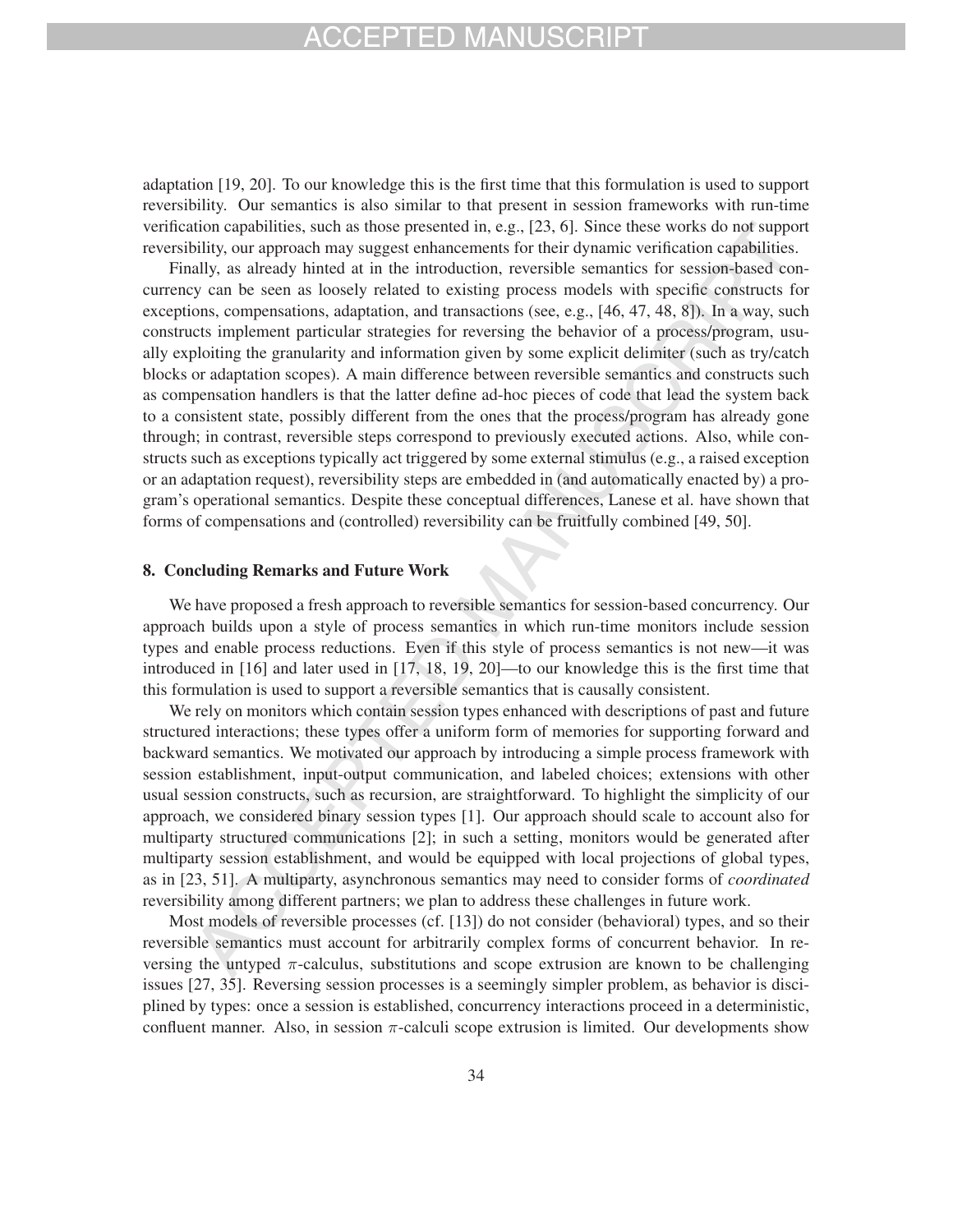that explicitly considering types in the reduction semantics for session processes leads to significant simplifications in proofs of key correctness properties, such as causal consistency. Intuitively, these simplifications are due to the less amount of information related to configurations that needs to be recorded in order to establish auxiliary technical properties.

As already discussed, the work [12] is the first to address reversibility for a synchronous  $\pi$ calculus with binary session types. A key difference between our work and [12] is the role that session types play in the reversible semantics. While we used session types to define forward and backward semantics, the reversible semantics in [12] establishes key results for reversibility (most notably, causal consistency) using an untyped reduction semantics. Hence, the influence of types on the reversible semantics of [12] is indirect at best.

As further topics for future work, inspired by [42] we plan to establish the precise savings involved from moving from (i) an untyped reversible semantics to (ii) a monitored reversible semantics with types, as proposed here. We also plan to compare the (untyped) reversible higher-order processes in [15] and the core higher-order session calculus in [52], which may precisely encode the first-order session  $\pi$ -calculus. Moreover, it should be useful to develop alternative formulations of controlled reversibility via type annotations. We believe that type annotations, in the form of advanced reversibility modes (cf. Section 5), could encode the rollback facility of [41].

*Acknowledgments.* We are grateful to Ilaria Castellani, Ivan Lanese, and Dimitris Kouzapas for useful exchanges and constructive criticism. We would also like to thank the anonymous reviewers and attendees of PLACES 2016 for their suggestions and feedback. Furthermore, we are grateful to Mariangiola Dezani-Ciancaglini and to the anonymous reviewers of the present paper for their useful remarks and suggestions, which led to substantial improvements.

This work was partially supported by COST Actions IC1201 (Behavioral Types for Reliable Large-Scale Software Systems), IC1402 (Runtime Verification beyond Monitoring), and IC1405 (Reversible Computation - Extending Horizons of Computing). Pérez has been partially supported by CNRS PICS project 07313 (SuCCeSS); he is also affiliated to the NOVA Laboratory for Computer Science and Informatics (NOVA LINCS - PEst/UID/CEC/04516/2013), Universidade Nova de Lisboa, Portugal.

### References

- [1] K. Honda, V. T. Vasconcelos, M. Kubo, Language primitives and type discipline for structured communication-based programming, in: C. Hankin (Ed.), ESOP'98, Vol. 1381 of Lecture Notes in Computer Science, Springer, 1998, pp. 122–138. doi:10.1007/BFb0053567.
- [2] K. Honda, N. Yoshida, M. Carbone, Multiparty asynchronous session types, in: G. C. Necula, P. Wadler (Eds.), POPL 2008, ACM, 2008, pp. 273–284. doi:10.1145/1328438. 1328472.
- [3] L. Caires, H. T. Vieira, Conversation types, Theor. Comput. Sci. 411 (51-52) (2010) 4399– 4440. doi:10.1016/j.tcs.2010.09.010.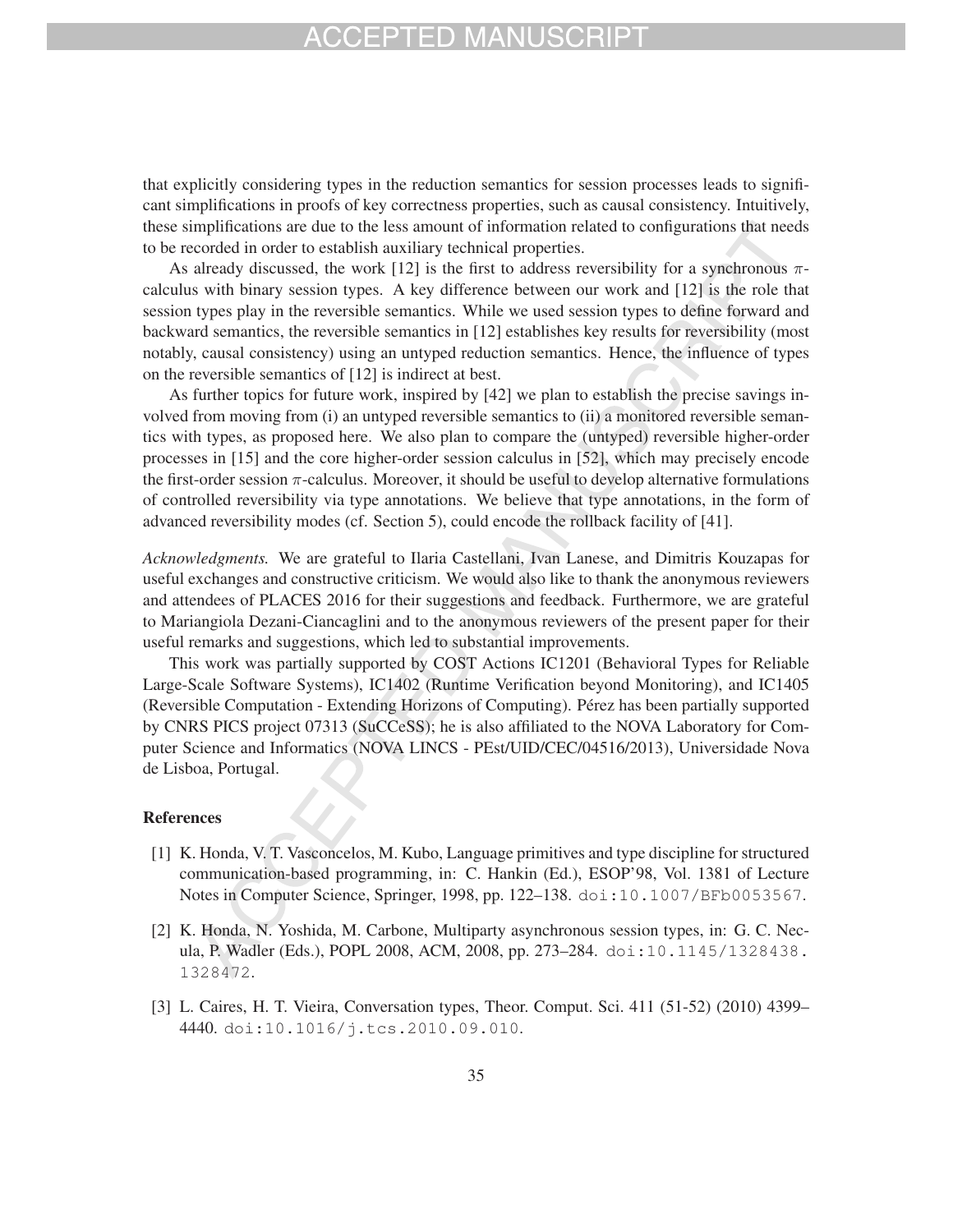## CCEPTED MAI

[4] H. Hüttel, I. Lanese, V. T. Vasconcelos, L. Caires, M. Carbone, P.-M. Deniélou, D. Mostrous, L. Padovani, A. Ravara, E. Tuosto, H. T. Vieira, G. Zavattaro, Foundations of session types and behavioural contracts, ACM Comput. Surv. 49 (1) (2016) 3:1–3:36. doi:10.1145/ 2873052.

URL http://doi.acm.org/10.1145/2873052

- [5] L. Caires, C. Ferreira, H. T. Vieira, A process calculus analysis of compensations, in: C. Kaklamanis, F. Nielson (Eds.), TGC 2008, Vol. 5474 of Lecture Notes in Computer Science, Springer, 2009, pp. 87-103. doi:10.1007/978-3-642-00945-7\\_6.
- [6] R. Demangeon, K. Honda, R. Hu, R. Neykova, N. Yoshida, Practical interruptible conversations: distributed dynamic verification with multiparty session types and python, Formal Methods in System Design 46 (3) (2015) 197–225. doi:10.1007/ s10703-014-0218-8.
- [7] S. Capecchi, E. Giachino, N. Yoshida, Global escape in multiparty sessions, Mathematical Structures in Computer Science 26 (2) (2016) 156–205. doi:10.1017/ S0960129514000164.
- [8] C. D. Giusto, J. A. Pérez, Disciplined structured communications with disciplined runtime adaptation, Sci. Comput. Program. 97 (2015) 235–265. doi:10.1016/j.scico.2014. 04.017.
- [9] L. Jia, H. Gommerstadt, F. Pfenning, Monitors and blame assignment for higher-order session types, in: POPL 2016, ACM, 2016, pp. 582–594. doi:10.1145/2837614.2837662.
- [10] F. Tiezzi, N. Yoshida, Towards reversible sessions, in: A. F. Donaldson, V. T. Vasconcelos (Eds.), Proceedings 7th Workshop on Programming Language Approaches to Concurrency and Communication-cEntric Software, PLACES 2014, Grenoble, France, 12 April 2014., Vol. 155 of EPTCS, 2014, pp. 17–24. doi:10.4204/EPTCS.155.3. URL http://dx.doi.org/10.4204/EPTCS.155.3
- [11] F. Barbanera, M. Dezani-Ciancaglini, U. de'Liguoro, Compliance for reversible client/server interactions, in: M. Carbone (Ed.), Proceedings Third Workshop on Behavioural Types, BEAT 2014, Rome, Italy, 1st September 2014., Vol. 162 of EPTCS, 2014, pp. 35–42. doi:10.4204/EPTCS.162.5. URL http://dx.doi.org/10.4204/EPTCS.162.5
- [12] F. Tiezzi, N. Yoshida, Reversible session-based pi-calculus, J. Log. Algebr. Meth. Program. 84 (5) (2015) 684-707. doi:10.1016/j.jlamp.2015.03.004.
- [13] V. Danos, J. Krivine, Reversible communicating systems, in: P. Gardner, N. Yoshida (Eds.), Proc. of CONCUR 2004, Lecture Notes in Computer Science, Springer, 2004, pp. 292–307. doi:10.1007/978-3-540-28644-8\\_19.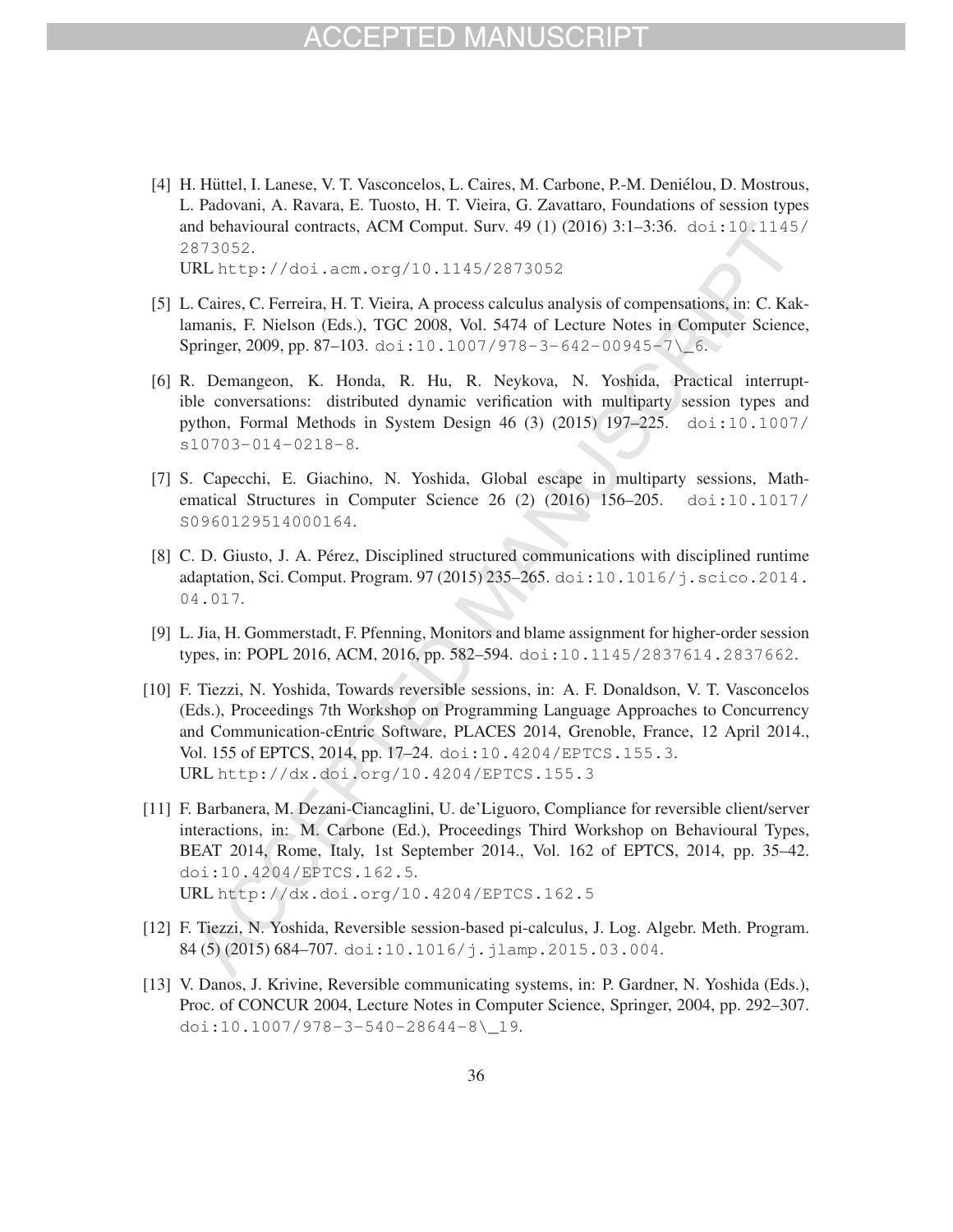- [14] I. C. C. Phillips, I. Ulidowski, Reversing algebraic process calculi, J. Log. Algebr. Program. 73 (1-2) (2007) 70–96. doi:10.1016/j.jlap.2006.11.002. URL http://dx.doi.org/10.1016/j.jlap.2006.11.002
- [15] I. Lanese, C. A. Mezzina, J.-B. Stefani, Reversing higher-order pi, in: P. Gastin, F. Laroussinie (Eds.), Proc. of CONCUR 2010, Lecture Notes in Computer Science, Springer, 2010, pp. 478–493. doi:10.1007/978-3-642-15375-4\\_33.
- [16] D. Kouzapas, A Session Type Discipline for Event Driven Programming Models, Master's thesis, Imperial College London (September 2009). URL http://www.doc.ic.ac.uk/teaching/distinguished-projects/ 2009/d.kouzapas.pdf
- [17] R. Hu, D. Kouzapas, O. Pernet, N. Yoshida, K. Honda, Type-safe eventful sessions in java, in: T. D'Hondt (Ed.), Proc. of ECOOP 2010, Vol. 6183 of Lecture Notes in Computer Science, Springer, 2010, pp. 329-353. doi:10.1007/978-3-642-14107-2\\_16.
- [18] D. Kouzapas, N. Yoshida, K. Honda, On asynchronous session semantics, in: Proc. of FMOODS 2011 and FORTE 2011, Vol. 6722 of Lecture Notes in Computer Science, Springer, 2011, pp. 228–243. doi:10.1007/978-3-642-21461-5\\_15.
- [19] C. D. Giusto, J. A. Pérez, An event-based approach to runtime adaptation in communicationcentric systems, in: T. T. Hildebrandt, A. Ravara, J. M. van der Werf, M. Weidlich (Eds.), Web Services, Formal Methods, and Behavioral Types - 11th International Workshop, WS-FM 2014 and 12th International Workshop, WS-FM/BEAT 2015. Revised Selected Papers, Vol. 9421 of Lecture Notes in Computer Science, Springer, 2015, pp. 67–85. doi:10. 1007/978-3-319-33612-1\_5. URL http://dx.doi.org/10.1007/978-3-319-33612-1\_5
- [20] M. Coppo, M. Dezani-Ciancaglini, B. Venneri, Self-adaptive multiparty sessions, Service Oriented Computing and Applications 9 (3-4) (2015) 249–268. doi:10.1007/ s11761-014-0171-9.
- [21] S. Capecchi, I. Castellani, M. Dezani-Ciancaglini, Information flow safety in multiparty sessions, in: B. Luttik, F. Valencia (Eds.), Proc. of EXPRESS 2011, Vol. 64 of EPTCS, 2011, pp. 16–30. doi:10.4204/EPTCS.64.2.
- [22] I. Castellani, M. Dezani-Ciancaglini, J. A. Pérez, Self-adaptation and secure information flow in multiparty communications, Formal Aspects of Computing  $28(4)$  (2016) 669–696. doi: 10.1007/s00165-016-0381-3. URL http://dx.doi.org/10.1007/s00165-016-0381-3
- [23] L. Bocchi, T. Chen, R. Demangeon, K. Honda, N. Yoshida, Monitoring networks through multiparty session types, in: D. Beyer, M. Boreale (Eds.), Proc. of FMOODS/FORTE 2013,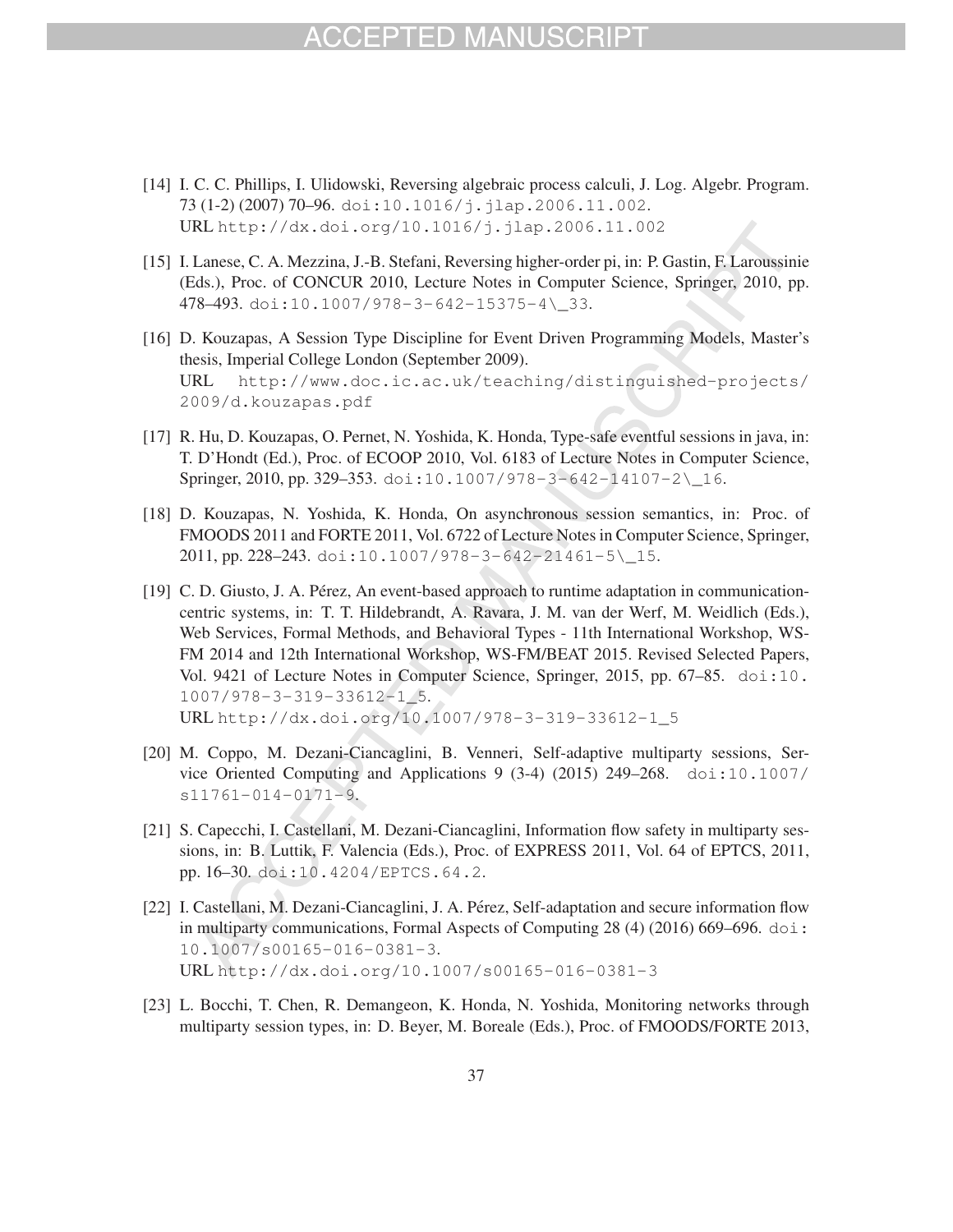## CCEPTED MAN

Vol. 7892 of Lecture Notes in Computer Science, Springer, 2013, pp. 50–65. doi:10. 1007/978-3-642-38592-6\\_5.

- [24] C. A. Mezzina, J. A. Pérez, Reversible sessions using monitors, in: D. A. Orchard, N. Yoshida (Eds.), Proceedings of the Ninth workshop on Programming Language Approaches to Concurrency- and Communication-cEntric Software, PLACES 2016, Vol. 211 of EPTCS, 2016, pp. 56–64. doi:10.4204/EPTCS.211.6. URL http://dx.doi.org/10.4204/EPTCS.211.6
- [25] C. A. Mezzina, J. A. Pérez, Reversible semantics in session-based concurrency, in: V. Bilò, A. Caruso (Eds.), Proceedings of the 17th Italian Conference on Theoretical Computer Science, Lecce, Italy, September 7-9, 2016., Vol. 1720 of CEUR Workshop Proceedings, CEUR-WS.org, 2016, pp. 221–226. URL http://ceur-ws.org/Vol-1720
- [26] M. Lienhardt, I. Lanese, C. A. Mezzina, J.-B. Stefani, A reversible abstract machine and its space overhead, in: H. Giese, G. Rosu (Eds.), Proc. of FMOODS/FORTE 2012, Lecture Notes in Computer Science, Springer, 2012, pp. 1–17. doi:10.1007/ 978-3-642-30793-5\\_1.
- [27] I. Cristescu, J. Krivine, D. Varacca, A compositional semantics for the reversible p-calculus, in: Proc. of LICS2013, IEEE Computer Society, 2013, pp. 388–397. doi:10.1109/ LICS.2013.45.
- [28] J. Lévy, An algebraic interpretation of the *lambda beta* k-calculus; and an application of a labelled *lambda* -calculus, Theor. Comput. Sci. 2 (1) (1976) 97–114. doi:10.1016/ 0304-3975(76)90009-8. URL http://dx.doi.org/10.1016/0304-3975(76)90009-8
- [29] I. Lanese, C. A. Mezzina, A. Schmitt, J.-B. Stefani, Controlling reversibility in higher-order pi, in: J. Katoen, B. König (Eds.), Proc. of CONCUR 2011, Lecture Notes in Computer Science, Springer, 2011, pp. 297–311. doi:10.1007/978-3-642-23217-6\\_20.
- [30] D. Kouzapas, N. Yoshida, R. Hu, K. Honda, On asynchronous eventful session semantics, Mathematical Structures in Computer Science 26 (2) (2016) 303-364. doi:10.1017/ S096012951400019X. URL http://dx.doi.org/10.1017/S096012951400019X
- [31] G. Boudol, I. Castellani, Flow models of distributed computations: Three equivalent semantics for CCS, Inf. Comput. 114 (2) (1994) 247–314. doi:10.1006/inco.1994.1088. URL http://dx.doi.org/10.1006/inco.1994.1088
- [32] I. C. C. Phillips, I. Ulidowski, Operational semantics of reversibility in process algebra, Electr. Notes Theor. Comput. Sci. 162 (2006) 281–286. doi:10.1016/j.entcs.2005.12.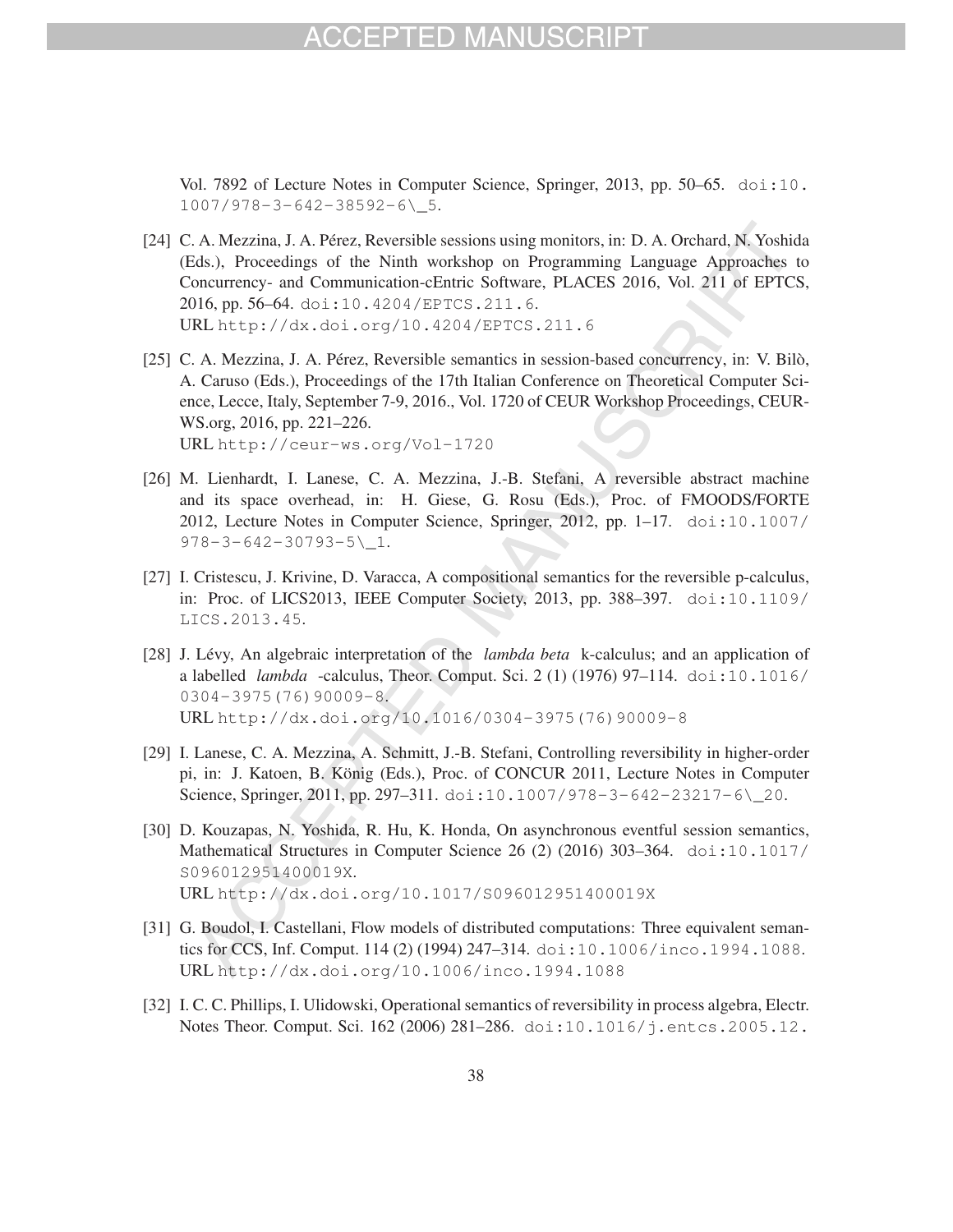095. URL http://dx.doi.org/10.1016/j.entcs.2005.12.095

- [33] D. Medic, C. A. Mezzina, Static VS dynamic reversibility in CCS, in: S. J. Devitt, I. Lanese (Eds.), Reversible Computation - 8th International Conference, RC 2016, Vol. 9720 of Lecture Notes in Computer Science, Springer, 2016, pp. 36–51. doi:10.1007/ 978-3-319-40578-0\_3.
- [34] L. Cardelli, C. Laneve, Reversible structures, in: F. Fages (Ed.), Proc. of CMSB 2011, ACM, 2011, pp. 131–140. doi:10.1145/2037509.2037529.
- [35] I. Lanese, C. A. Mezzina, J. Stefani, Reversibility in the higher-order π-calculus, Theor. Comput. Sci. 625 (2016) 25–84. doi:10.1016/j.tcs.2016.02.019. URL http://dx.doi.org/10.1016/j.tcs.2016.02.019
- [36] E. Giachino, I. Lanese, C. A. Mezzina, F. Tiezzi, Causal-consistent rollback in a tuplebased language, Journal of Logical and Algebraic Methods in Programming (2016) 1–22doi:http://dx.doi.org/10.1016/j.jlamp.2016.09.003. URL http://www.sciencedirect.com/science/article/pii/ S2352220816301109
- [37] V. Danos, J. Krivine, Transactions in RCCS, in: M. Abadi, L. de Alfaro (Eds.), Proc of CONCUR 2005, 2005, pp. 398–412. doi:10.1007/11539452\_31. URL http://dx.doi.org/10.1007/11539452\_31
- [38] G. Bacci, V. Danos, O. Kammar, On the statistical thermodynamics of reversible communicating processes, in: A. Corradini, B. Klin, C. Cîrstea (Eds.), Algebra and Coalgebra in Computer Science - 4th International Conference, CALCO 2011, 2011, pp. 1–18. doi:10.1007/978-3-642-22944-2\_1. URL http://dx.doi.org/10.1007/978-3-642-22944-2\_1
- [39] I. Phillips, I. Ulidowski, S. Yuen, A reversible process calculus and the modelling of the ERK signalling pathway, in: R. Glück, T. Yokoyama (Eds.), Reversible Computation, 4th International Workshop, RC 2012. Revised Papers, 2012, pp. 218–232. doi:10.1007/ 978-3-642-36315-3\_18. URL http://dx.doi.org/10.1007/978-3-642-36315-3\_18
- [40] S. Kuhn, I. Ulidowski, A calculus for local reversibility, in: S. J. Devitt, I. Lanese (Eds.), Reversible Computation - 8th International Conference, RC 2016,, Vol. 9720 of Lecture Notes in Computer Science, Springer, 2016, pp. 20–35.
- [41] F. Barbanera, M. Dezani-Ciancaglini, I. Lanese, U. de'Liguoro, Retractable contracts, in: S. Gay, J. Alglave (Eds.), PLACES 2015, Vol. 203 of Electronic Proceedings in Theoretical Computer Science, Open Publishing Association, 2016, pp. 61–72. doi:10.4204/ EPTCS.203.5.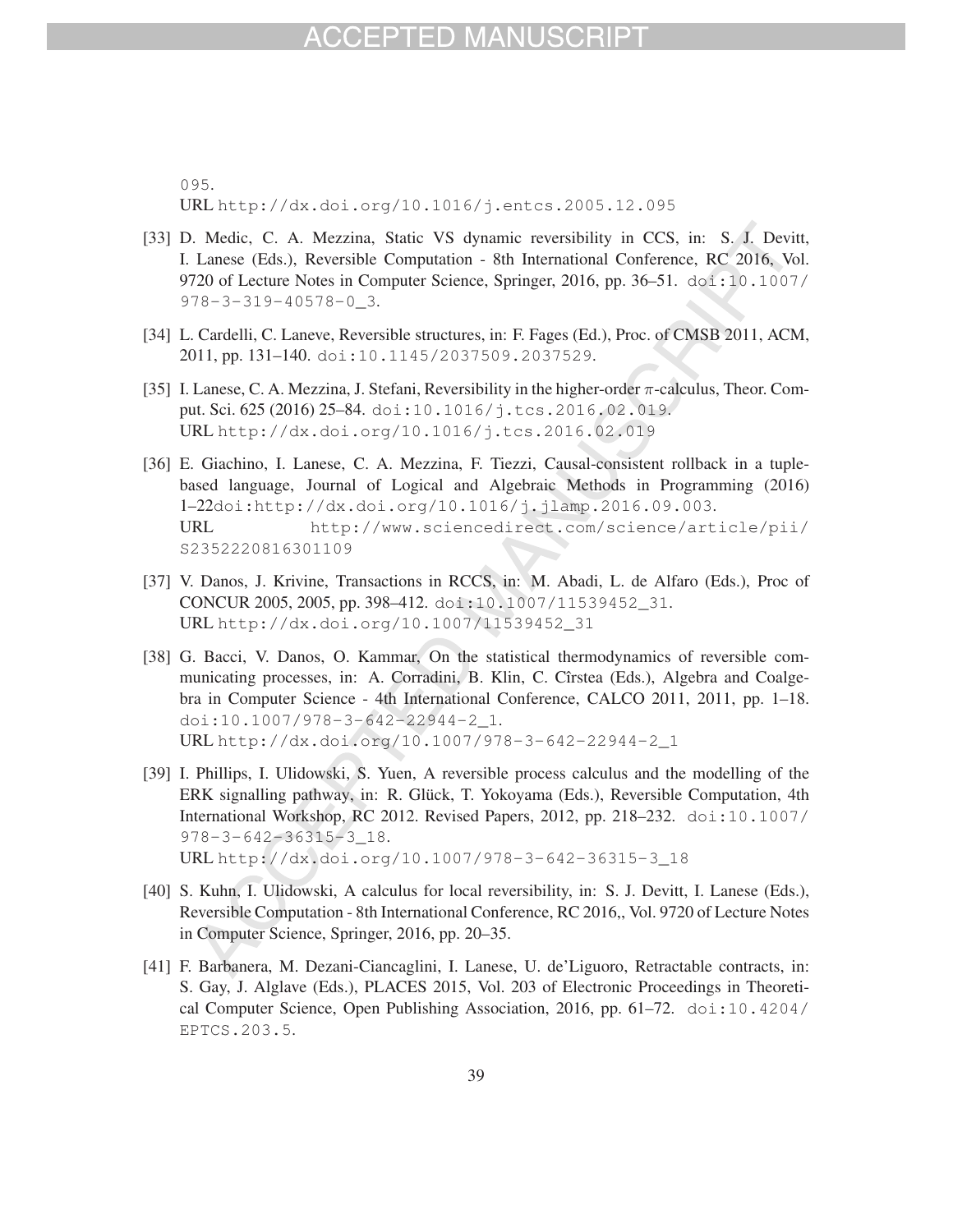- [42] F. Tiezzi, N. Yoshida, Reversing single sessions, in: S. J. Devitt, I. Lanese (Eds.), Reversible Computation - 8th International Conference, RC 2016, Vol. 9720 of Lecture Notes in Computer Science, Springer, 2016, pp. 52–69.
- [43] M. Dezani-Ciancaglini, P. Giannini, Reversible multiparty sessions with checkpoints, in: D. Gebler, K. Peters (Eds.), Proceedings Combined 23rd International Workshop on Expressiveness in Concurrency and 13th Workshop on Structural Operational Semantics, EX-PRESS/SOS 2016, Québec City, Canada, 22nd August 2016., Vol. 222 of EPTCS, 2016, pp. 60–74. doi:10.4204/EPTCS.222.5. URL http://dx.doi.org/10.4204/EPTCS.222.5
- [44] C. Laneve, L. Padovani, The pairing of contracts and session types, in: P. Degano, R. D. Nicola, J. Meseguer (Eds.), Concurrency, Graphs and Models, Essays Dedicated to Ugo Montanari on the Occasion of His 65th Birthday, Vol. 5065 of Lecture Notes in Computer Science, Springer, 2008, pp. 681-700. doi:10.1007/978-3-540-68679-8\_42. URL http://dx.doi.org/10.1007/978-3-540-68679-8\_42
- [45] F. Barbanera, U. de'Liguoro, A game interpretation of retractable contracts, in: A. Lluch-Lafuente, J. Proença (Eds.), Coordination Models and Languages - COORDINATION 2016, Vol. 9686 of Lecture Notes in Computer Science, Springer, 2016, pp. 18–34. doi:10. 1007/978-3-319-39519-7\_2. URL http://dx.doi.org/10.1007/978-3-319-39519-7\_2
- [46] M. Carbone, K. Honda, N. Yoshida, Structured interactional exceptions in session types, in: F. van Breugel, M. Chechik (Eds.), Proc of CONCUR 2008, 2008, pp. 402–417. doi: 10.1007/978-3-540-85361-9\_32. URL http://dx.doi.org/10.1007/978-3-540-85361-9\_32
- [47] E. de Vries, V. Koutavas, M. Hennessy, Communicating transactions (extended abstract), in: P. Gastin, F. Laroussinie (Eds.), Proc. of CONCUR 2010, 2010, pp. 569–583. doi: 10.1007/978-3-642-15375-4\_39. URL http://dx.doi.org/10.1007/978-3-642-15375-4\_39
- [48] C. Ferreira, I. Lanese, A. Ravara, H. T. Vieira, G. Zavattaro, Advanced mechanisms for service combination and transactions, in: M. Wirsing, M. M. Holzl (Eds.), Rigorous Software ¨ Engineering for Service-Oriented Systems - Results of the SENSORIA Project on Software Engineering for Service-Oriented Computing, Vol. 6582 of Lecture Notes in Computer Science, Springer, 2011, pp. 302-325. doi:10.1007/978-3-642-20401-2\_14. URL http://dx.doi.org/10.1007/978-3-642-20401-2\_14
- [49] I. Lanese, C. A. Mezzina, J.-B. Stefani, Controlled reversibility and compensations, in: R. Glück, T. Yokoyama (Eds.), Reversible Computation, 4th International Workshop, RC 2012. Revised Papers, Vol. 7581 of Lecture Notes in Computer Science, Springer, 2013, pp. 233–240.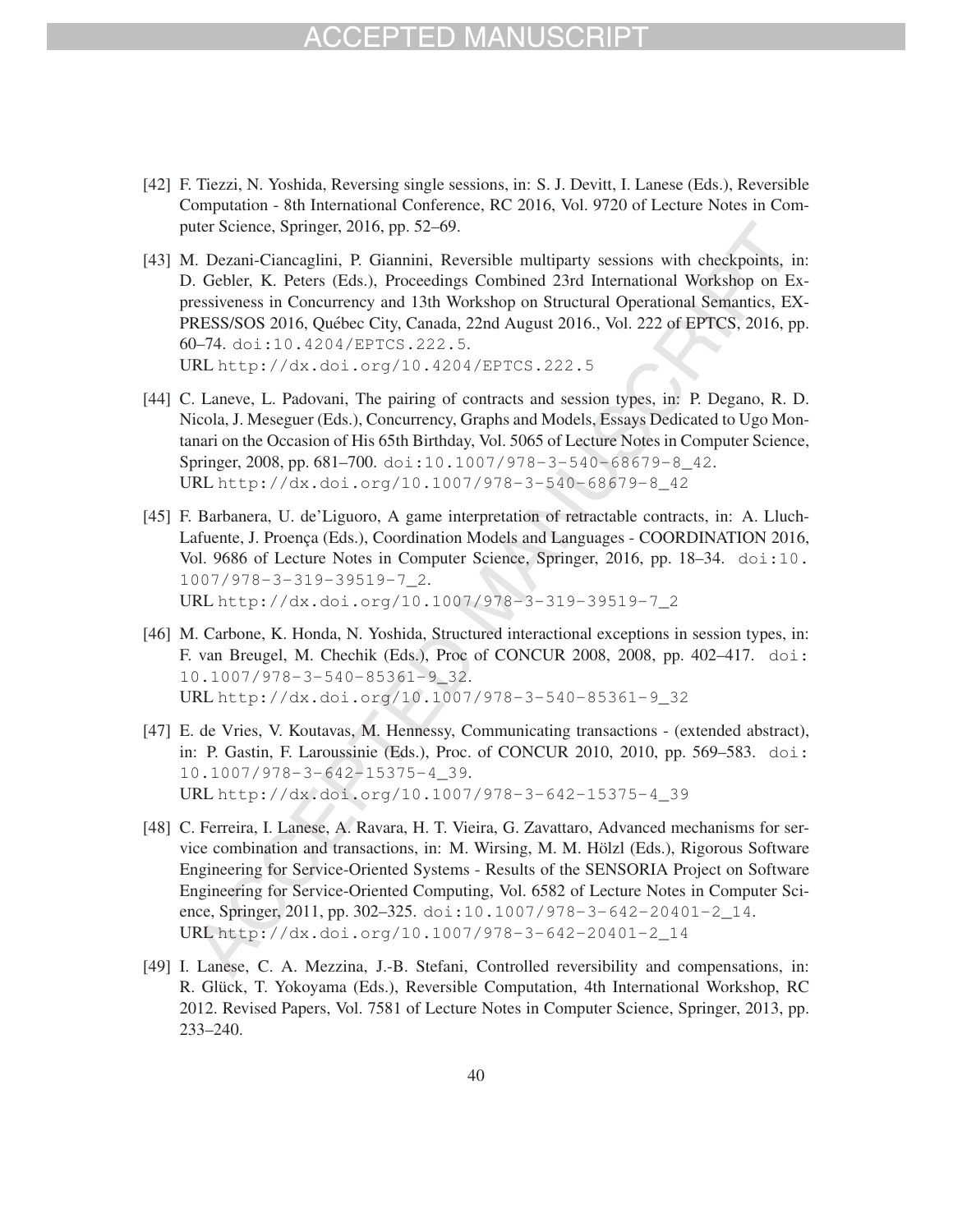## CEPTED MA

- [50] I. Lanese, M. Lienhardt, C. A. Mezzina, A. Schmitt, J.-B. Stefani, Concurrent flexible reversibility, in: M. Felleisen, P. Gardner (Eds.), Programming Languages and Systems - 22nd European Symposium on Programming, ESOP 2013, Vol. 7792 of Lecture Notes in Computer Science, Springer, 2013, pp. 370–390. doi:10.1007/978-3-642-37036-6.
- [51] I. Castellani, M. Dezani-Ciancaglini, J. A. Pérez, Self-adaptation and secure information flow in multiparty structured communications: A unified perspective, in: BEAT 2014, Vol. 162 of EPTCS, 2014, pp. 9–18. doi:10.4204/EPTCS.162.2.
- [52] D. Kouzapas, J. A. Pérez, N. Yoshida, On the relative expressiveness of higher-order session processes, in: P. Thiemann (Ed.), Programming Languages and Systems - 25th European Symposium on Programming, ESOP 2016, 2016, pp. 446–475. doi:10.1007/ 978-3-662-49498-1\_18.

URL http://dx.doi.org/10.1007/978-3-662-49498-1\_18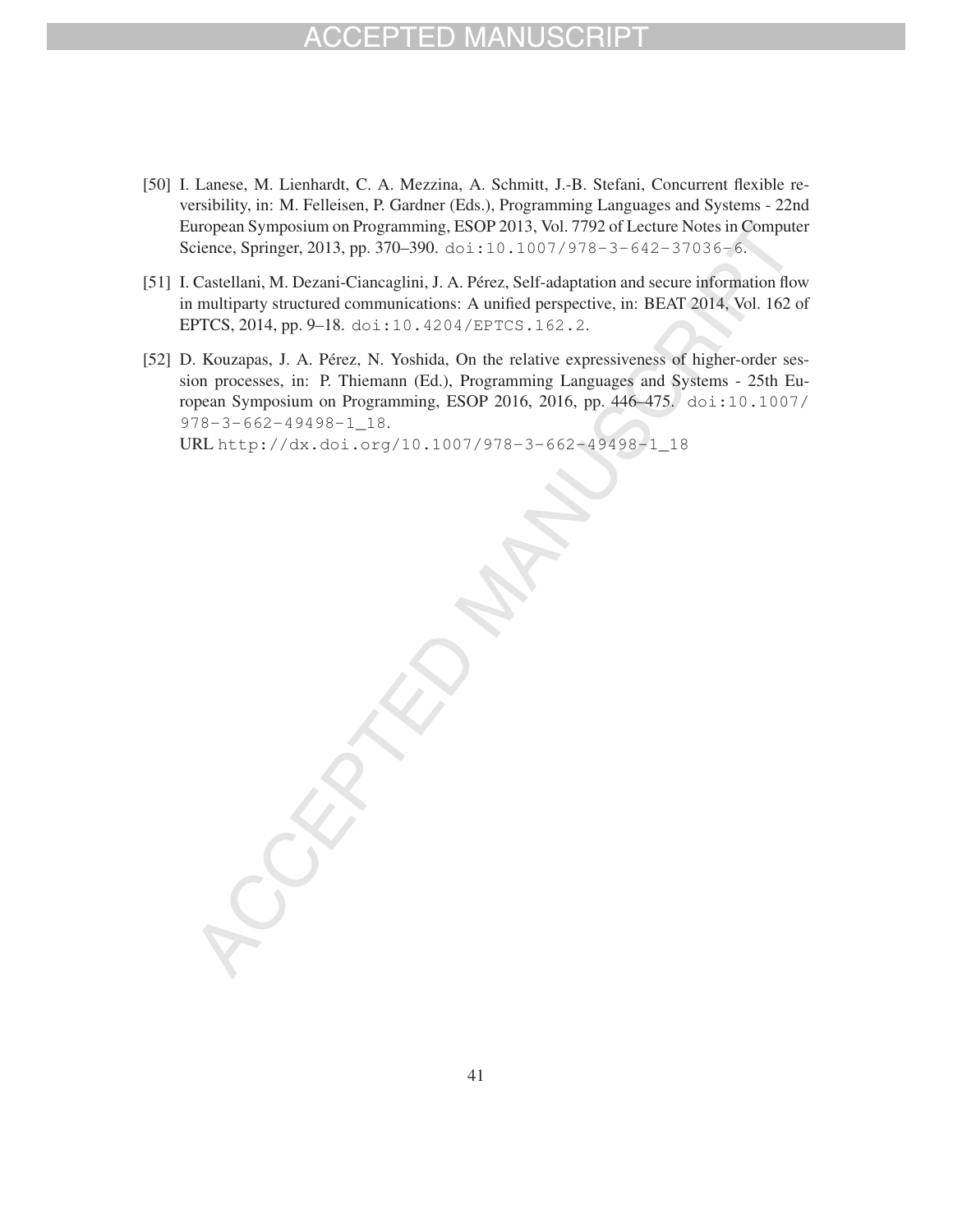#### Appendix A. Omitted Proofs

*Appendix A.1. Proof of Proposition 3.2*

**Proposition 3.2.** Any reachable configuration  $M$  is well formed.

*Proof.* By Definition 3.6, M is a reachable configuration if  $M_0 \rightarrow^* M$ , for some initial configuration  $M_0$ . The proof is then by induction on n, the length of the reduction sequence  $M_0 \longrightarrow^* M$ .

In the base case  $(n = 0)$  we have to show that initial configurations are well formed. We proceed to check the conditions of Definition 3.7: Condition (1) holds since in an initial configuration all running process identifiers are unique. Conditions (2), (3), (4a) and (4b) trivially hold since an initial configuration contains no monitors.

In the inductive case  $(n > 0)$  we have that  $M_0 \longrightarrow^* M_n \longrightarrow M$ . The proof then proceeds by case analysis on the reduction  $M_n \longrightarrow M$ . Let us note that all the conditions in Definition 3.7 are on the running process identifiers and on the monitor (session) names. Moreover, the only rules that modify these identifiers/names are OPEN and its inverse  $\text{OPEN}^*$ , so we detail the analysis for these two rules. For the remaining rules all the properties trivially hold by inductive hypothesis.

OPEN By Lemma 3.1 we have that:

$$
M_n \equiv \nu \tilde{a}.\left(\prod_{i\in I} \left\langle \mathbb{K}_i[P_i] \cdot \sigma_i \cdot \tilde{u}_i \right\rangle_{\delta_i} \parallel \prod_{j\in J} s_j \lfloor H_j \cdot \tilde{e}_j \rfloor \right)
$$

Since  $M_n \longrightarrow M$  via Rule OPEN, this implies that there exist  $z, w \in I$  such that

$$
P_w = u\langle x : S \rangle \cdot P_w \qquad P_z = u'(y : T) \cdot P_z \qquad \sigma_w(u) = \sigma_z(u') \qquad \text{dual}(S, T)
$$
  
 $\overline{s} \notin \delta_w \qquad s \notin \delta_z$ 

Moreover thanks to Barendregt's Variable Convention, we can assume also

 $s, \overline{s} \not\in \mathtt{fn}(\mathbb{K}_w) \cup \mathtt{fn}(\mathbb{K}_z)$ 

Let N stand for  $\prod_{i \in I \setminus \{z,w\}} \langle \mathbb{K}_i[P_i] \cdot \sigma_i \cdot \widetilde{u}_i \rangle_{\delta_i} \parallel \prod_{j \in J} s_j \lfloor H_j \cdot \widetilde{e}_j \rfloor$ . We then have:

$$
M_n \equiv \nu \widetilde{a}.\left(N \parallel \langle \mathbb{K}_w[u \langle x : S \rangle . P_w] \cdot \sigma_w \cdot \widetilde{u}_w \rangle_{\delta_w} \parallel \langle \mathbb{K}_z[u'(y : T) . P_z] \cdot \sigma_z \cdot \widetilde{u}_z \rangle_{\delta_z}\right)
$$
  

$$
\rightarrow \nu(s, \overline{s}) \cdot \nu \widetilde{a}. \left(N \parallel \langle \mathbb{K}_w[P_w] \cdot \sigma_w[x \mapsto \overline{s}] \cdot \widetilde{u}_w, u \rangle_{\delta_w, \overline{s}} \parallel \overline{s} \lfloor \widetilde{S} \cdot x \rfloor
$$
  

$$
\parallel \langle \mathbb{K}_z[P_z] \cdot \sigma_z[y \mapsto s] \cdot \widetilde{u}_z, u' \rangle_{\delta_z, s} \parallel s \lfloor \widetilde{S} \cdot T \cdot y \rfloor\right) \equiv M
$$

By inductive hypothesis Condition (1) holds for all the running processes indexed by  $I \setminus I$  $\{z, w\}$  and for  $\delta_z$  and  $\delta_w$ . Moreover, since s and  $\overline{s}$  are fresh, this condition also holds for  $\delta_z$ ,  $\overline{s}$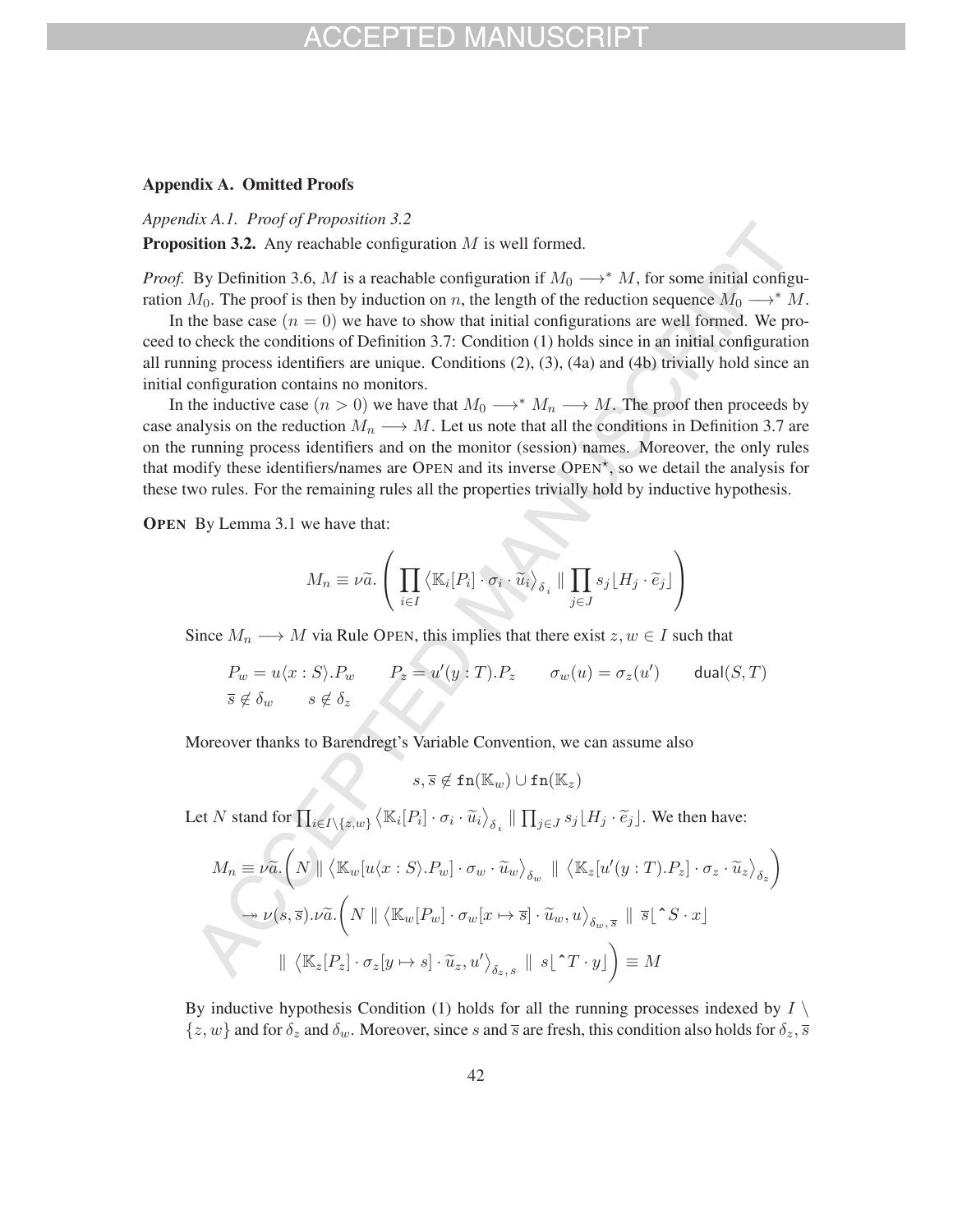and  $\delta_w$ , s. By inductive hypothesis Conditions (2) and (3) hold for all the monitors whose session endpoint index is in J. Since s and  $\overline{s}$  are fresh then these conditions also hold for the newly created monitors. Similarly, by inductive hypothesis we have that Conditions (4a) and (4b) hold for all the monitored processes whose identifier is indexed by  $I \setminus \{z, w\}$  and for  $\delta_z$  and  $\delta_w$ . Since two new monitors identified by endpoints s and  $\overline{s}$  are created, then Condition (4a) is satisfied by running process identifiers  $\delta_z$ ,  $\bar{s}$  and  $\delta_w$ , s, and since the two endpoints are fresh there is no clash with other existing ones. Hence, Condition (4b) holds.

 $OPEN^*$  This case is similar to the previous one. The difference is that two endpoints (and related monitors) of a session are removed by the reduction.

*Appendix A.2. Proof of Lemma 3.2*

**Lemma 3.2.** Let M and N be reachable configurations. Then:  $M \rightarrow N \iff N \iff M$ .

*Proof.* By induction on the derivation of  $M \rightarrow N$  for the if direction, and on the derivation of  $N \rightarrow M$  for the converse. We examine a few cases in both directions; the rest is similar.

• Rule OPEN. By Lemma 3.1 we have that:

$$
M \equiv \nu \widetilde{a}.\left(\prod_{i \in I} \left\langle \mathbb{K}_i[P_i] \cdot \sigma_i \cdot \widetilde{u}_i \right\rangle_{\delta_i} \parallel \prod_{j \in J} s_j \lfloor H_j \cdot \widetilde{e}_j \rfloor \right)
$$

and since Rule OPEN is applied, then there exist indexes  $w, z \in I$  such that

$$
P_w = u\langle x : S \rangle P_w \qquad P_z = u'(y : T) P_z \qquad \sigma_w(u) = \sigma_z(u') \qquad \text{dual}(S, T)
$$
  

$$
\overline{s} \notin \delta_w \qquad s \notin \delta_z \qquad s, \overline{s} \notin \text{fn}(\mathbb{K}_w) \cup \text{fn}(\mathbb{K}_z)
$$

Let  $M_1$  stand for  $\prod_{i \in I \setminus \{w,z\}} \left\langle \mathbb{K}_i[P_i] \cdot \sigma_i \cdot \widetilde{u}_i \right\rangle_{\delta_i} \parallel \prod_{j \in J} s_j \lfloor H_j \cdot \widetilde{e}_j \rfloor$ . We then have:

$$
M \to \nu \widetilde{a}, s, \overline{s}. (M_1 \parallel \langle \mathbb{K}_w[P_w] \cdot \sigma_w[x \mapsto \overline{s}] \cdot \widetilde{u}_w, u \rangle_{\delta_w, \overline{s}} \parallel \langle \mathbb{K}_z[P_z] \cdot \sigma_z[y \mapsto s] \cdot \widetilde{u}_z, u' \rangle_{\delta_z, s}
$$
  

$$
\parallel s_w \lfloor \widetilde{\ }T \cdot x \rfloor \parallel s_z \lfloor \widetilde{\ }S \cdot y \rfloor) = M'
$$

It is easy to see that by applying Rule OPEN<sup>\*</sup> from  $M'$  we get back to  $M$ , as desired.

• Rule CHOICE. By Lemma 3.1 we have that:

$$
M \equiv \nu \widetilde{a}.\left(\prod_{i\in I} \left\langle \mathbb{K}_i[P_i] \cdot \sigma_i \cdot \widetilde{u}_i \right\rangle_{\delta_i} \parallel \prod_{j\in J} s_j \lfloor H_j \cdot \widetilde{e}_j \rfloor \right)
$$

 $\Box$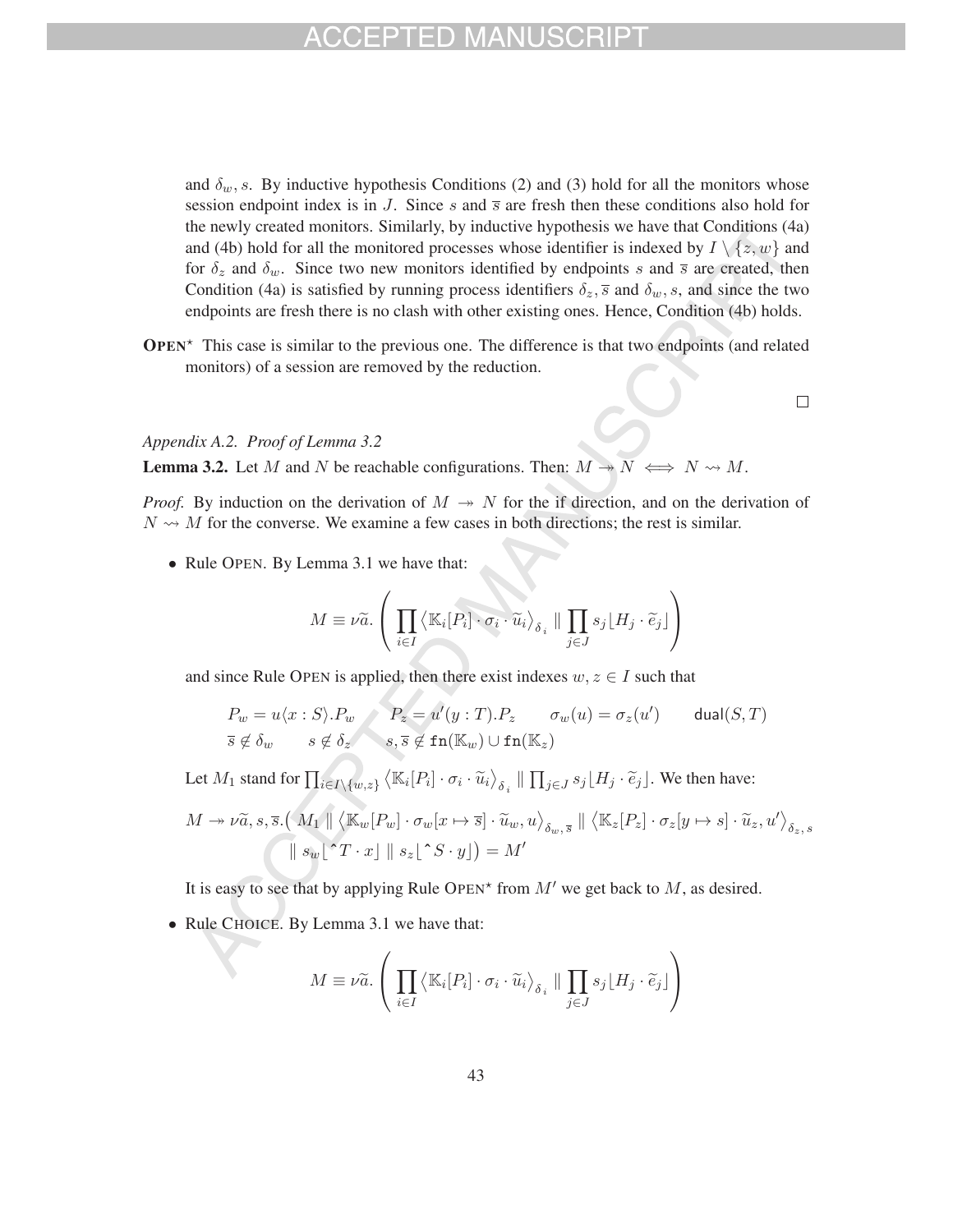## FD

and since Rule CHOICE is applied, then there exist indexes  $w, z \in I$  and  $m, n \in J$  such that

$$
P_w = k \triangleleft l_b.P
$$
  
\n
$$
H_m = \mathbb{T}[\uparrow \oplus \{l_a : S_a, l_b : S_b\}]
$$
  
\n
$$
P_z = k' \triangleright \{l_a : Q_a, l_b : Q_b\}
$$
  
\n
$$
H_n = \mathbb{S}[\uparrow \& \{l_a : T_a, l_b : T_b\}]
$$

with  $\sigma_w(k) = s, s \in \delta_w$ ,  $\sigma_z(k') = \overline{s}$  and  $\overline{s} \in \delta_z$ . Let

$$
M_1 = \prod_{i \in I \setminus \{z,w\}} \langle \mathbb{K}_i[P_i] \cdot \sigma_i \cdot \widetilde{u}_i \rangle_{\delta_i} \parallel \prod_{j \in J \setminus \{m,n\}} s_j \lfloor H_j \cdot \widetilde{e}_j \rfloor
$$
  

$$
\mathbb{H}'[\bullet] = \mathbb{H}[k' \triangleright \{l_a : \langle Q_a \rangle, l_b : \bullet \}]
$$

Then we have:

$$
M \twoheadrightarrow \nu \widetilde{a}.\left(M_1 \parallel \langle \mathbb{K}[P] \cdot \sigma_w \cdot \widetilde{u}_w, k \rangle_{\delta_w} \parallel \langle \mathbb{H}'[Q_b] \cdot \sigma_z \cdot \widetilde{u}_z \rangle_{\delta_z} \parallel
$$

$$
s \lfloor \mathbb{T}[\bigoplus \{l_a : S_a, l_b : \hat{S}_b\}] \cdot \widetilde{e}_1, l_b \rfloor \parallel \overline{s} \lfloor \mathbb{S}[\& \{l_a : T_a, l_b : \hat{C}_b\}] \cdot \widetilde{e}_2 \rfloor \right) = M'
$$

It is easy to see that by applying Rule CHOICE<sup>\*</sup> from  $M'$  we get back to M, as desired.

• Rule COM<sup>\*</sup>. By Lemma 3.1 we have that:

$$
M \equiv \nu \widetilde{a}.\left(\prod_{i\in I} \left\langle \mathbb{K}_i[P_i] \cdot \sigma_i \cdot \widetilde{u}_i \right\rangle_{\delta_i} \parallel \prod_{j\in J} s_j \lfloor H_j \cdot \widetilde{e}_j \rfloor \right)
$$

and since Rule COM<sup>\*</sup> is applied, then there exist indexes  $w, z \in I$  and  $m, n \in J$  such that

$$
\sigma_w(k_w) = s \quad \overline{s} \in \delta_w \quad \widetilde{u}_w = \widetilde{u}'_w, k_w \quad \widetilde{u}_z = \widetilde{u}'_z, k_z \quad \sigma_z(k_z) = s \quad \overline{s} \in \delta_z
$$
  

$$
H_m = \mathbb{T}_1[?U.^{\wedge}S_h] \quad H_n = \mathbb{T}_2[!U.^{\wedge}S_k]
$$

Let

$$
M_1 = \prod_{i \in I \setminus \{w,z\}} \langle \mathbb{K}_i[P_i] \cdot \sigma_i \cdot \widetilde{u}_i \rangle_{\delta_i} \parallel \prod_{j \in J \setminus \{m,n\}} s_j \lfloor H_j \cdot \widetilde{e}_j \rfloor
$$

Then we have:

$$
M \equiv \nu \tilde{a}.\left(M_1 \parallel \langle \mathbb{K}_w[P_w] \cdot \sigma_w \cdot \tilde{u}'_w, k_w \rangle_{\delta_w} \parallel \langle \mathbb{K}_z[P_z] \cdot \sigma_z \cdot \tilde{u}'_z, k_z \rangle_{\delta_z} \parallel
$$
  

$$
\bar{s}[\mathbb{T}_1[?U \cdot S_m] \cdot \tilde{e}_m, x] \parallel s[\mathbb{T}_2[!U \cdot S_n] \cdot \tilde{e}_n, e]\right)
$$

By applying Rule  $COM^*$  we have that:

$$
M \rightsquigarrow \nu \widetilde{a}.\left(M_1 \parallel \langle \mathbb{K}_w[k_w(x).P_w] \cdot \sigma_w \setminus x \cdot \widetilde{u}'_w \rangle_{\delta_w} \parallel \langle \mathbb{K}_z[k_z \langle e \rangle P_z] \cdot \sigma_z \cdot \widetilde{u}'_z \rangle_{\delta_z} \parallel
$$

$$
\overline{s}[\mathbb{T}_1[?U \cdot S_m] \cdot \widetilde{e}_m] \parallel s[\mathbb{T}_2[!U \cdot S_n] \cdot \widetilde{e}_n]\right) = M'
$$

It is easy to see that by applying Rule COM from  $M'$  we get back to  $M$ , as desired.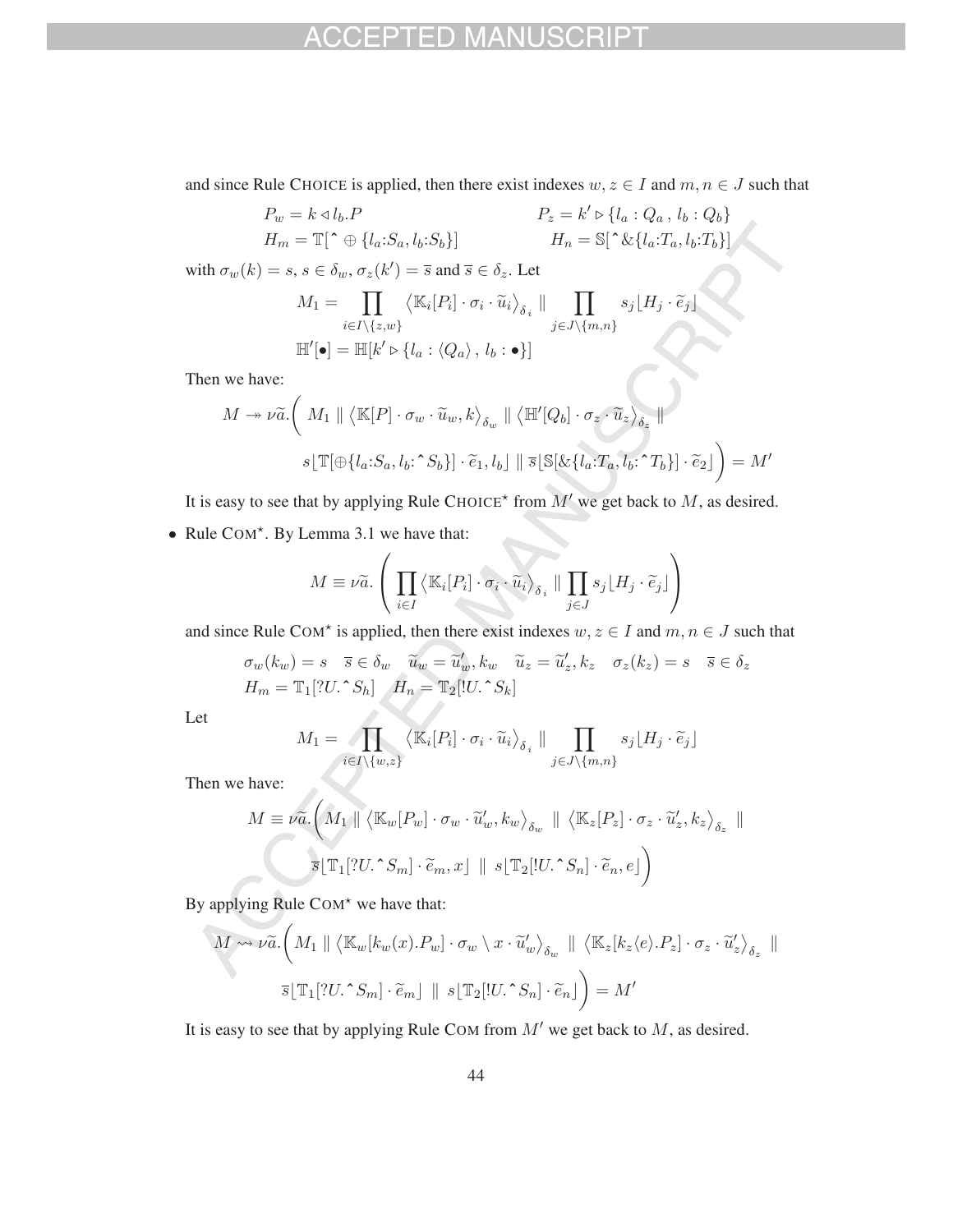### *Appendix A.3. Proof of Lemma 4.1*

**Lemma 4.1** (Square Lemma). If  $t_1 : M \xrightarrow{\eta_1} M_1$  and  $t_2 : M \xrightarrow{\eta_2} M_2$  are two coinitial concurrent reductions, then there exist two cofinal reductions  $t_2/t_1 = M_1 \stackrel{\eta_2}{\longrightarrow} N$  and  $t_1/t_2 = M_2 \stackrel{\eta_1}{\longrightarrow} N$ .

*Proof.* By case analysis on the form of reductions  $t_1$  and  $t_2$ . Our analysis considers different cases: both  $t_1$  and  $t_2$  are forward reductions;  $t_1$  is a forward reduction and  $t_2$  is a backward reduction; and both  $t_1$  and  $t_2$  are backward reductions.

 $t_1$  and  $t_2$  forward: We have then 9 sub-cases, corresponding to combinations of Rules (OPEN) and (OPEN), (OPEN) and (COM), (OPEN) and (CHOICE), (COM) and (OPEN), (COM) and (COM), (COM) and (CHOICE), (CHOICE) and (OPEN), (CHOICE) and (COM), (CHOICE) and (CHOICE). All the cases are similar, we will just detail the one of Rules (OPEN) and (CHOICE). We have that:

$$
M \equiv \nu \tilde{a}.\left(\langle \mathbb{K}_1[u(x:S).P] \cdot \sigma_1 \cdot \tilde{u}_1 \rangle_{\delta_1} \parallel \langle \mathbb{K}_2[u'\langle y:R\rangle.Q] \cdot \sigma_2 \cdot \tilde{u}_2 \rangle_{\delta_2} \right)
$$

$$
\langle \mathbb{K}_3[k \triangleleft l_i.P_i] \cdot \sigma_3 \cdot \tilde{u}_3 \rangle_{\delta_3} \parallel \langle \mathbb{K}_4[k' \triangleright \{l_j:Q_j, l_i:Q_i\}] \cdot \sigma_4 \cdot \tilde{u}_4 \rangle_{\delta_4} \parallel
$$

$$
s[\mathbb{T}[\hat{ } \oplus \{l_j: S_j, l_i: S_i\}] \cdot \tilde{e}_3] \parallel \overline{s}[\mathbb{S}[\hat{ } \& \{l_j: T_j, l_i: T_i\}] \cdot \tilde{e}_4] \parallel M_0\right)
$$

with:

$$
\sigma_1(u)=\sigma_2(u')\quad \text{dual}(S,R)\quad \sigma_3(k)=s\quad \sigma_4(k')=\overline{s}
$$

Since M is well formed, we have that all the  $\delta_i$  ( $1 \le i \le 4$ ) are pairwise disjoint. We have then  $M \rightarrow M_1$  by using Rule OPEN with:

$$
M_1 \equiv \nu \tilde{a}, r, \overline{r}.\left(\langle \mathbb{K}_1[P] \cdot \sigma_1 \cdot \tilde{u}_1, u \rangle_{\delta_1, r} \parallel \langle \mathbb{K}_2[Q] \cdot \sigma_2[y \mapsto \overline{r}] \cdot \tilde{u}_2, u' \rangle_{\delta_2, \overline{r}} \parallel
$$
  

$$
r \lfloor \tilde{r}S \cdot x \rfloor \parallel \overline{r} \lfloor \tilde{r}R \cdot y \rfloor \parallel \langle \mathbb{K}_3[k \triangleleft l_i.P_i] \cdot \sigma_3 \cdot \tilde{u}_3 \rangle_{\delta_3} \parallel
$$
  

$$
\langle \mathbb{K}_4[k' \triangleright \{l_j: Q_j, l_i: Q_i\}] \cdot \sigma_4 \cdot \tilde{u}_4 \rangle_{\delta_4} \parallel
$$
  

$$
s \lfloor \mathbb{T} \lfloor \tilde{r} \oplus \{l_j: S_j, l_i: S_i\} \rfloor \cdot \tilde{e}_3 \rfloor \parallel \overline{s} \lfloor \mathbb{S} \lfloor \tilde{r} \& \{l_j: T_j, l_i: T_i\} \rfloor \cdot \tilde{e}_4 \rfloor \parallel M_0 \right)
$$

and  $M \rightarrow M_2$  by using Rule CHOICE with:

$$
M_2 \equiv \nu \widetilde{a}.\left(\left\langle \mathbb{K}_1[u(x:S).P] \cdot \sigma_1 \cdot \widetilde{u}_1 \right\rangle_{\delta_1} \parallel \left\langle \mathbb{K}_2[u'\langle y:R\rangle.Q] \cdot \sigma_2 \cdot \widetilde{u}_2 \right\rangle_{\delta_2} \right)
$$

$$
\left\langle \mathbb{K}_3[P] \cdot \sigma_3 \cdot \widetilde{u}_3, k \right\rangle_{\delta_3} \parallel \left\langle \mathbb{K}_4[k' \triangleright \{l_j : \langle Q_j \rangle, l_i : Q_i\}] \cdot \sigma_4 \cdot \widetilde{u}_4, k' \right\rangle_{\delta_4} \parallel
$$

$$
s \lfloor \mathbb{T}[\bigoplus \{l_j : S_j, l_i : \hat{S}_i\}] \cdot \widetilde{e}_3, l_i \rfloor \parallel \overline{s} \lfloor \mathbb{S}[\& \{l_j : T_j, l_i : \hat{T}_i\}] \cdot \widetilde{e}_4 \rfloor \parallel M_0 \right)
$$

 $\Box$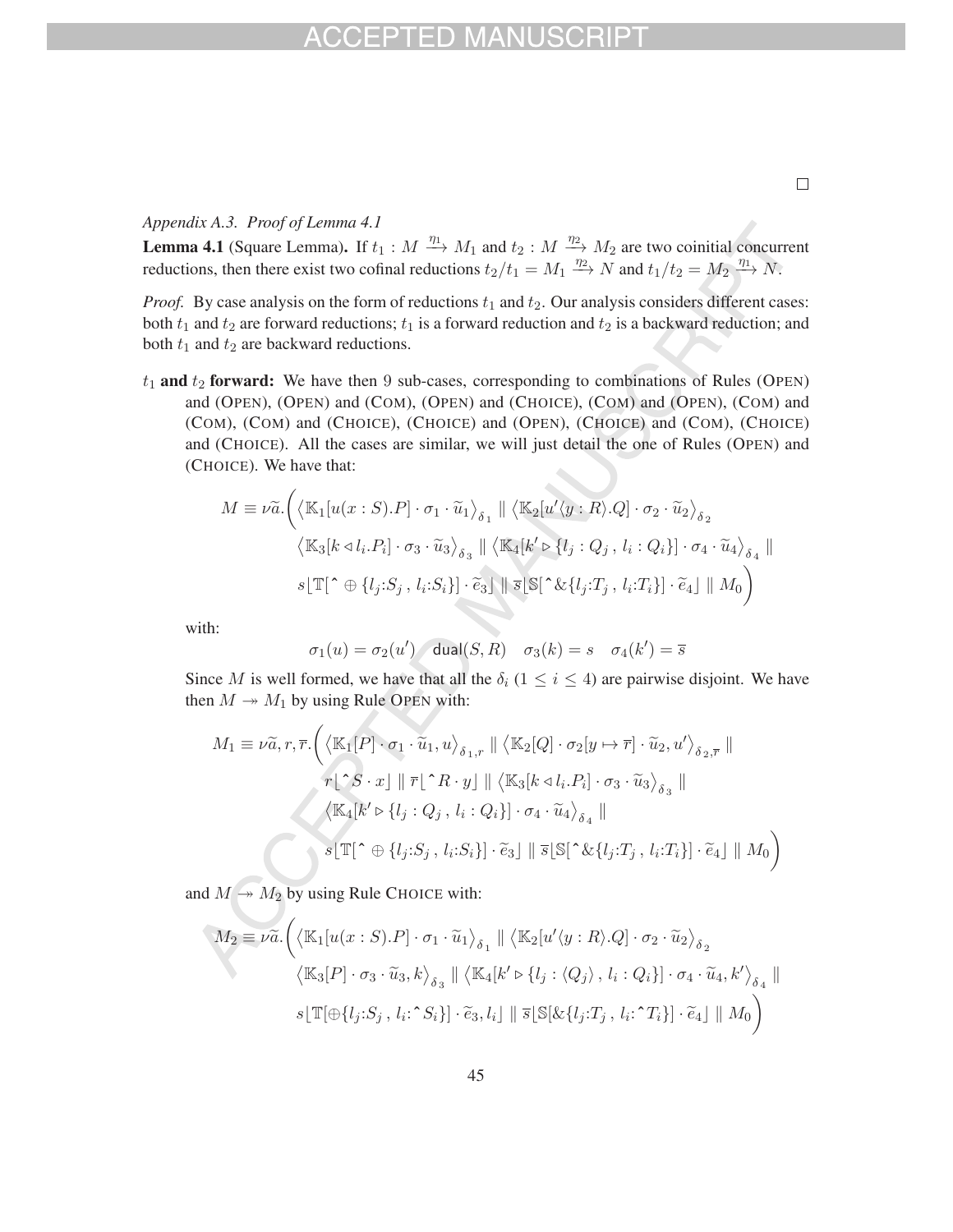#### $=$   $\Box$ **MA**

Now both  $M_1$  and  $M_2$  reduce to:

$$
N \equiv \nu \tilde{a}, r, \overline{r}.\left(\langle \mathbb{K}_1[P] \cdot \sigma_1 \cdot \tilde{u}_1, u \rangle_{\delta_1, r} \mid \langle \mathbb{K}_2[Q] \cdot \sigma_2[y \mapsto \overline{r}] \cdot \tilde{u}_2, u' \rangle_{\delta_2, \overline{r}} \mid\right. \\
\left. r \mid \hat{S} \cdot x \mid \|\overline{r}\| \hat{R} \cdot y \right] \mid \langle \mathbb{K}_3[P] \cdot \sigma_3 \cdot \tilde{u}_3, k \rangle_{\delta_3} \mid \\
\langle \mathbb{K}_4[k' \triangleright \{l_j : \langle Q_j \rangle, l_i : Q_i\}] \cdot \sigma_4 \cdot \tilde{u}_4, k' \rangle_{\delta_4} \mid\right] \\
s \cdot \mathbb{T}[\bigoplus \{l_j : S_j, l_i : \hat{S}_i\}] \cdot \tilde{e}_3, l_i] \mid \|\overline{s}\| \hat{S}[\& \{l_j : T_j, l_i : T_i\}] \cdot \tilde{e}_4] \mid M_0
$$

which concludes the sub-case.

 $t_1$  forward and  $t_2$  backward: We have then 9 sub-cases, corresponding to combinations of Rules (OPEN) and (OPEN<sup>\*</sup>), (OPEN) and (COM<sup>\*</sup>), (OPEN) and (CHOICE<sup>\*</sup>), (COM) and (OPEN<sup>\*</sup>), (COM) and (COM<sup>\*</sup>), (COM) and (CHOICE<sup>\*</sup>), (CHOICE) and (OPEN<sup>\*</sup>), (CHOICE) and (COM<sup>\*</sup>),  $(CHOICE)$  and  $(CHOICE<sup>*</sup>)$ . All the cases are similar, we just detail the case involving Rules (OPEN<sup>\*</sup>) and (CHOICE). We have:

$$
M \equiv \nu \tilde{a}, r, \overline{r}.\left(\langle \mathbb{K}_1[P] \cdot \sigma_1[x \mapsto r] \cdot \tilde{u}_1, u \rangle_{\delta_1, r} \parallel \langle \mathbb{K}_2[Q] \cdot \sigma_2[y \mapsto \overline{r}] \cdot \tilde{u}_2, u' \rangle_{\delta_2, \overline{r}} \parallel
$$
  

$$
r \lfloor \tilde{S} \cdot x \rfloor \parallel \overline{r} \lfloor \tilde{S} \cdot x \rfloor \parallel \langle \mathbb{K}_3[k \triangleleft l_i, P_i] \cdot \sigma_3 \cdot \tilde{u}_3 \rangle_{\delta_3} \parallel
$$
  

$$
\langle \mathbb{K}_4[k' \triangleright \{l_j : Q_j, l_i : Q_i\}] \cdot \sigma_4 \cdot \tilde{u}_4 \rangle_{\delta_4} \parallel
$$
  

$$
s \lfloor \mathbb{T} \lfloor \tilde{S} \oplus \{l_j : S_j, l_i : S_i\} \rfloor \cdot \tilde{e}_3 \rfloor \parallel \overline{s} \lfloor \mathbb{S} \lfloor \tilde{S} \& \{l_j : T_j, l_i : T_i\} \rfloor \cdot \tilde{e}_4 \rfloor \parallel M_0 \right)
$$

with:

$$
\sigma_1[x \mapsto r](u) = \sigma_2[y \mapsto \overline{r}](u') \quad \sigma_3(k) = s \quad \sigma_4(k') = \overline{s}
$$

We have that  $M \rightarrow M_1$  by using Rule OPEN<sup>\*</sup>

$$
M_1 \equiv \nu \tilde{a}.\left(\langle \mathbb{K}_1[u(x:S).P] \cdot \sigma_1 \cdot \tilde{u}_1 \rangle_{\delta_1} \parallel \langle \mathbb{K}_2[u' \langle y:R \rangle .Q] \cdot \sigma_2 \cdot \tilde{u}_2 \rangle_{\delta_2} \right)
$$

$$
\langle \mathbb{K}_3[k \triangleleft l_i.P_i] \cdot \sigma_3 \cdot \tilde{u}_3 \rangle_{\delta_3} \parallel \langle \mathbb{K}_4[k' \triangleright \{l_j:Q_j, l_i:Q_i\}] \cdot \sigma_4 \cdot \tilde{u}_4 \rangle_{\delta_4} \parallel
$$

$$
s[\mathbb{T}[\hat{ } \oplus \{l_j: S_j, l_i: S_i\}] \cdot \tilde{e}_3] \parallel \overline{s}[\mathbb{S}[\hat{ } \& \{l_j: T_j, l_i: T_i\}] \cdot \tilde{e}_4] \parallel M_0\right)
$$

and  $M \rightarrow M_2$  by using Rule CHOICE with:

$$
M_2 \equiv \nu \widetilde{a}, r, \overline{r}. \left( \langle \mathbb{K}_1[P] \cdot \sigma_1 \cdot \widetilde{u}_1, u \rangle_{\delta_1, r} \parallel \langle \mathbb{K}_2[Q] \cdot \sigma_2[y \mapsto \overline{r}] \cdot \widetilde{u}_2, u' \rangle_{\delta_2, \overline{r}} \parallel
$$
  
\n
$$
r \lfloor \widetilde{\ }S \cdot x \rfloor \parallel \overline{r} \lfloor \widetilde{\ }R \cdot y \rfloor \parallel \langle \mathbb{K}_3[P] \cdot \sigma_3 \cdot \widetilde{u}_3, k \rangle_{\delta_3} \parallel
$$
  
\n
$$
\langle \mathbb{K}_4[k' \triangleright \{l_j : \langle Q_j \rangle, l_i : Q_i \}] \cdot \sigma_4 \cdot \widetilde{u}_4, k' \rangle_{\delta_4} \parallel
$$
  
\n
$$
s \lfloor \mathbb{T}[\bigoplus \{l_j : S_j, l_i : \widehat{S}_i \}] \cdot \widetilde{e}_3, l_i \rfloor \parallel \overline{s} \lfloor \widetilde{\ }S[\& \{l_j : T_j, l_i : T_i \}] \cdot \widetilde{e}_4 \rfloor \parallel M_0 \right)
$$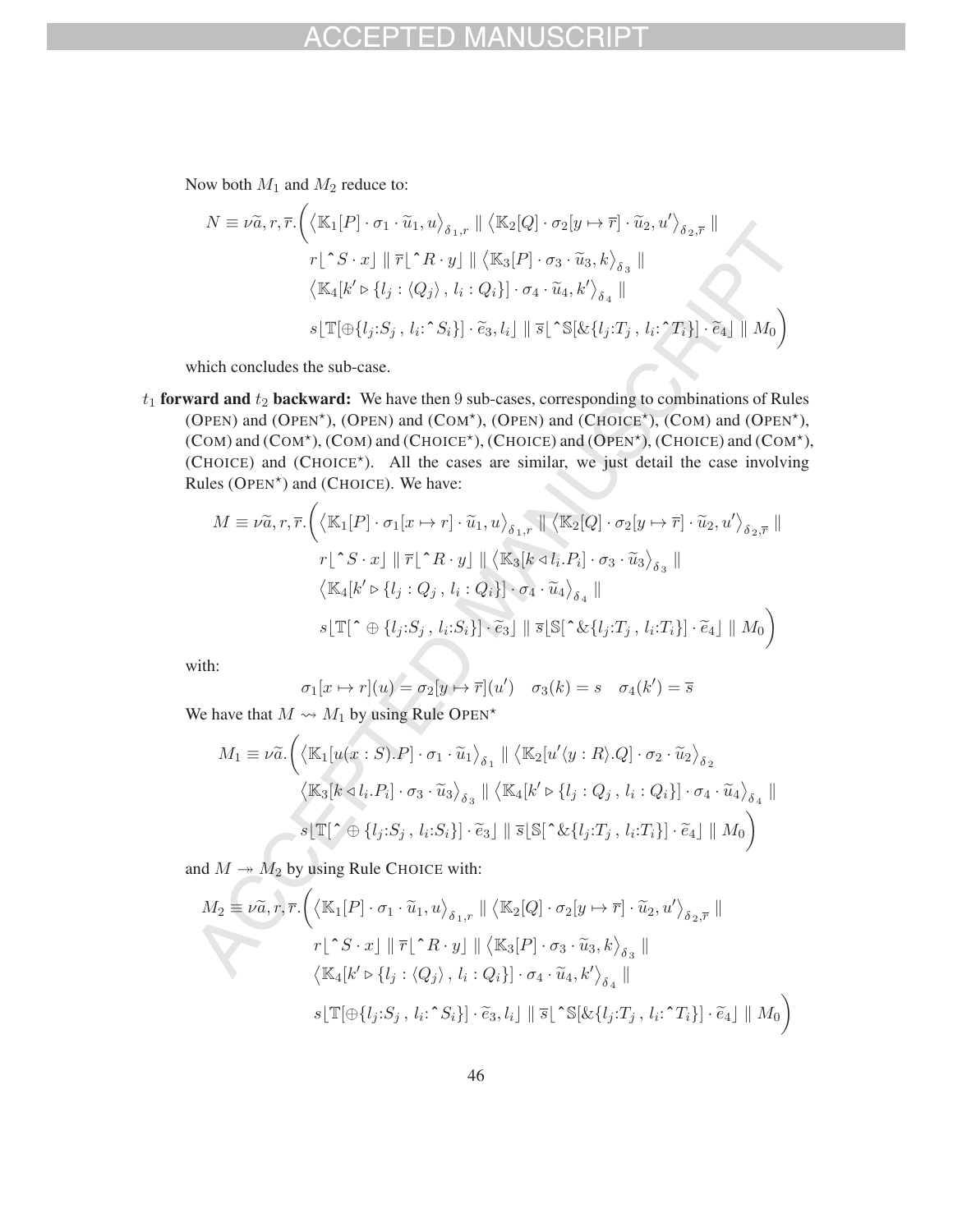## -1) MAN

Now both  $M_1$  and  $M_2$  reduce to:

$$
N \equiv \nu \tilde{a}.\left(\langle \mathbb{K}_1[u(x:S).P] \cdot \sigma_1 \cdot \tilde{u}_1 \rangle_{\delta_1} \parallel \langle \mathbb{K}_2[u'\langle y:R \rangle .Q] \cdot \sigma_2 \cdot \tilde{u}_2 \rangle_{\delta_2} \right)
$$

$$
\langle \mathbb{K}_3[P] \cdot \sigma_3 \cdot \tilde{u}_3, k \rangle_{\delta_3} \parallel \langle \mathbb{K}_4[k' \triangleright \{l_j : \langle Q_j \rangle, l_i : Q_i\}] \cdot \sigma_4 \cdot \tilde{u}_4, k' \rangle_{\delta_4} \parallel
$$

$$
s[\mathbb{T}[\oplus \{l_j : S_j, l_i : \hat{S}_i\}] \cdot \tilde{e}_3, l_i] \parallel \overline{s}[\mathbb{S}[\& \{l_j : T_j, l_i : \hat{T}_i\}] \cdot \tilde{e}_4] \parallel M_0\right)
$$

which concludes the sub-case.

 $t_1$  and  $t_2$  backward: We then have 9 sub-cases, corresponding to combinations of Rules (OPEN<sup>\*</sup>) and (OPEN<sup>\*</sup>), (OPEN<sup>\*</sup>) and (COM<sup>\*</sup>), (OPEN<sup>\*</sup>) and (CHOICE<sup>\*</sup>), (COM<sup>\*</sup>) and (OPEN<sup>\*</sup>), (COM<sup>\*</sup>) and (COM\*), (COM\*) and (CHOICE\*), (CHOICE\*) and (OPEN\*), (CHOICE\*) and (COM\*),  $(CHOICE<sup>*</sup>)$  and  $(CHOICE<sup>*</sup>)$ . All the cases are similar to their forward version by just considering the arrival configuration  $N$  as the initial one and viceversa.

 $\Box$ 

*Appendix A.4. Proof of Lemma 4.2*

**Lemma 4.2** (Rearranging Lemma). Given a trace  $\rho$ , there exist forward traces  $\rho'$  and  $\rho''$  such that  $\rho \asymp \rho'_{\bullet}; \rho''$ .

*Proof.* By lexicographic induction on len( $\rho$ ) and on the distance between the first reduction in  $\rho$ and the earliest pair  $t, t'$  of opposing reductions in  $\rho$  with t and t' being forward reductions. If there is no such a pair then either  $\rho'$  or  $\rho''$  are empty and we are done. If there is at least one pair then the analysis considers whether t and  $t'$  (with stamps  $\eta_1$  and  $\eta_2$ , respectively) are concurrent or in conflict:

- t and t' are concurrent. Then  $\lambda(\eta_1) \cap \lambda(\eta_2) = \emptyset$ . By the Square Lemma (Lemma 4.1), we know that the execution order between the two reductions is unimportant; we can therefore swap them, which results in an earliest contradicting pair occurring later in  $\rho$ . The thesis then follows by induction, since the swapping of reductions keeps  $len(\rho)$  unchanged.
- t and t' are in conflict. Then  $\lambda(\eta_1) \cap \lambda(\eta_2) \neq \emptyset$  and we consider two possibilities: either the two stamps are equal (a "total" conflict) or not (a "partial" conflict). In the following, we let  $\lambda(\eta_1) = {\kappa_1 : s_1; \kappa_2 : \overline{s_1}}$  and  $\lambda(\eta_2) = {\kappa_3 : s_2; \kappa_4 : \overline{s_2}}$ .

Sub-case  $\lambda(\eta_1) = \lambda(\eta_2)$ : Then  $t = t'$ , i.e.,  $t'$  undoes t. By applying Loop Lemma (Lemma 3.2) we can remove  $t; t'$ , from  $\rho$ . As a result,  $\text{len}(\rho)$  decreases and we can conclude by induction on a shorter trace.

Sub-case  $\lambda(\eta_1) \neq \lambda(\eta_2)$ : Then there is a  $\kappa_i$  or a session name  $(s_i \text{ or } \overline{s_i})$  present in both stamps. We have several possibilities:

•  $(\kappa_1 \in {\kappa_3, \kappa_4}) \vee (\kappa_2 \in {\kappa_3, \kappa_4})$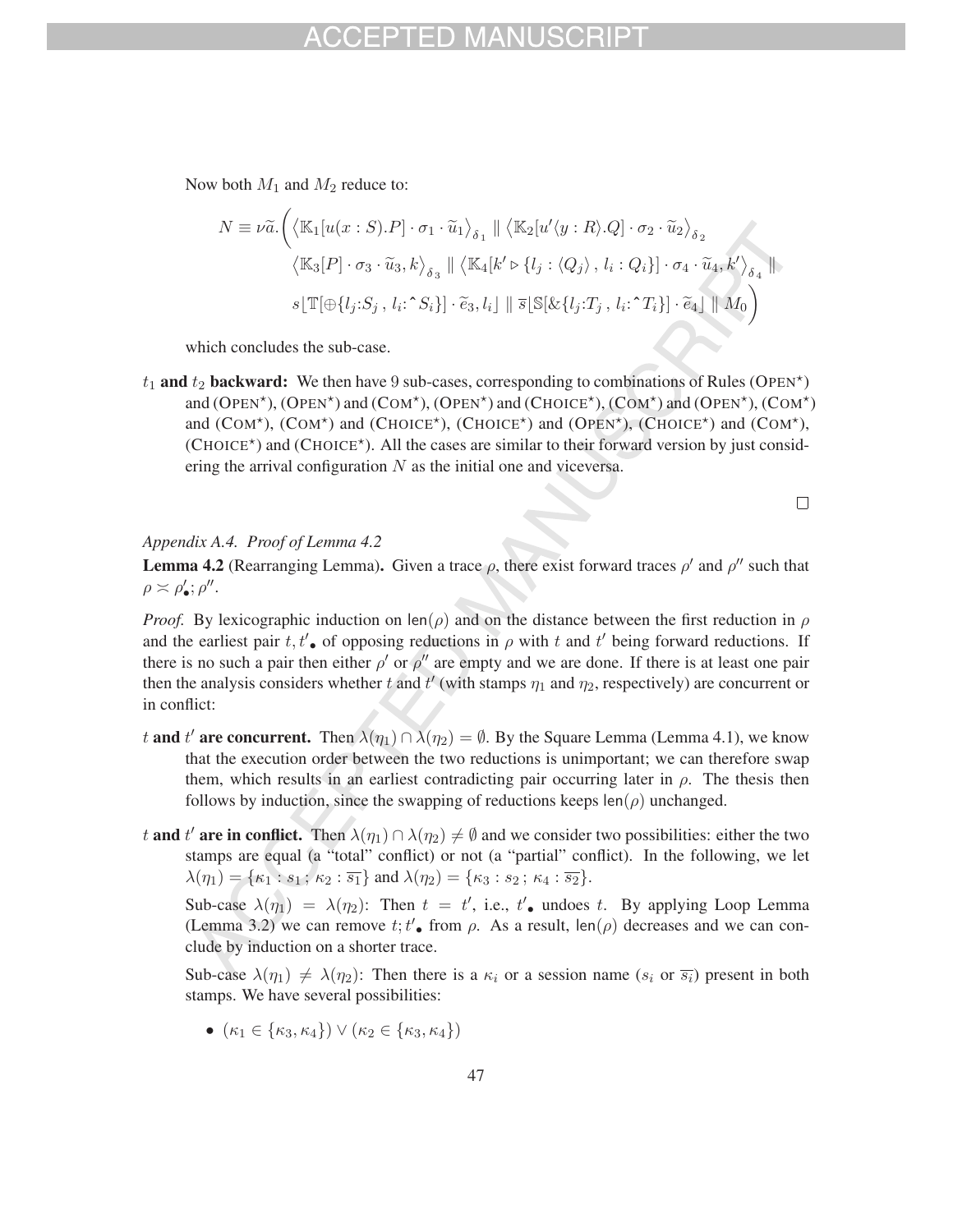- $(\kappa_3 \in {\{\kappa_1,\kappa_2\}}) \vee (\kappa_4 \in {\{\kappa_1,\kappa_2\}})$
- $(s_1 \in \{s_2, \overline{s_2}\}) \vee (\overline{s_1} \in \{s_2, \overline{s_2}\})$
- $(s_2 \in \{s_1, \overline{s_1}\}) \vee (\overline{s_2} \in \{s_1, \overline{s_1}\})$

None of this possibilities can occur, due to well-formedness conditions on configurations (cf. Definition 3.7). To show this, we content ourselves with detailing two main possibilities: in the first we have a clash on the names of the named sequence; in the second we have a clash on session endpoints. The analysis for the remaining cases is similar.

- Sub-case  $\kappa_1 = \kappa_3$ . Condition (1) of Definition 3.7 stipulates that running processes do not share identifiers  $\kappa_i$ . Therefore, exactly one monitored process bears name  $\kappa_1$ , which in turn implies that this monitored process first performs reduction t (on names  $s_1$ ,  $\overline{s_1}$ ) and subsequently performs a reduction (on names  $s_2, \overline{s_2}$ , different from  $s_1, \overline{s_1}$ ) that undoes t'. But this is impossible, because sessions are linear and monitored processes do not contain parallel processes: this has to do with the fact that the subject used by  $t$  is put on the top of the subject list, and should be used by  $t'$  to revert the action. We thus conclude that this case never occurs.
- **Sub-case**  $s_1 = s_2$ . Conditions (2), (3), and (4) of Definition 3.7 together ensure that for each session (along endpoints  $s_i$ ,  $\overline{s_i}$ ) there exist exactly two monitors, and that each endpoint belongs exactly to one running process identifier. This excludes the possibility that a reduction such as  $t'$ , (involving monitored processes identified by  $\kappa_3, \kappa_4$ ) can revert a reduction such as t, which originated in different monitored processes identified by  $\kappa_1, \kappa_2$  (which are different from  $\kappa_3, \kappa_4$ ). Hence, this case cannot occur either.

 $\Box$ 

## *Appendix A.5. Proof of Lemma 4.3*

**Lemma 4.3** (Shortening Lemma). Let  $\rho_1$  and  $\rho_2$  be coinitial and cofinal traces, with  $\rho_2$  forward. Then, there exists a forward trace  $\rho'_1$  such that  $\rho'_1 \asymp \rho_1$  and  $\text{len}(\rho'_1) \le \text{len}(\rho_1)$ .

*Proof.* By induction on  $len(\rho_1)$ . If  $\rho_1$  is a forward trace then  $\rho'_1 = \rho_1$  and we are done.

Otherwise, by Rearranging Lemma (Lemma 4.2) we can write  $\rho_1$  as  $\rho \bullet$ ;  $\rho'$  (with both  $\rho$  and  $\rho'$ forward). Let  $t_{\bullet}$ ;  $t'$  be the only two opposing reductions in  $\rho_1$ , with  $t_{\bullet}$  being the last reduction of  $\rho_{\bullet}$ , and t' being the first reduction of  $\rho'$ . Since  $\rho_1$  and  $\rho_2$  are coinitial and cofinal, the reduction reversed by  $t_{\bullet}$  has to be redone by another forward reduction in  $\rho'$ , otherwise this difference will remain visible since  $\rho_2$  is forward.

Let  $\eta$  be the stamp of t, and let  $t_1$  be the earliest reduction in  $\rho'$  with stamp  $\eta_1$  such that  $\lambda(\eta) = \lambda(\eta_1)$ . By linearity of the session, and since there are no parallel processes inside a session, we know that  $t_1$  redoes the action deleted by  $t_{\bullet}$ . That is to say,  $t = t_1$ .

When  $t_{\bullet}$  and  $t_1$  are already contiguous (i.e.,  $t_1 = t$ ) we can remove them using  $\asymp$ . The resulting trace is shorter, thus the thesis follows by inductive hypothesis. Otherwise, if  $t_{\bullet}$  and  $t_1$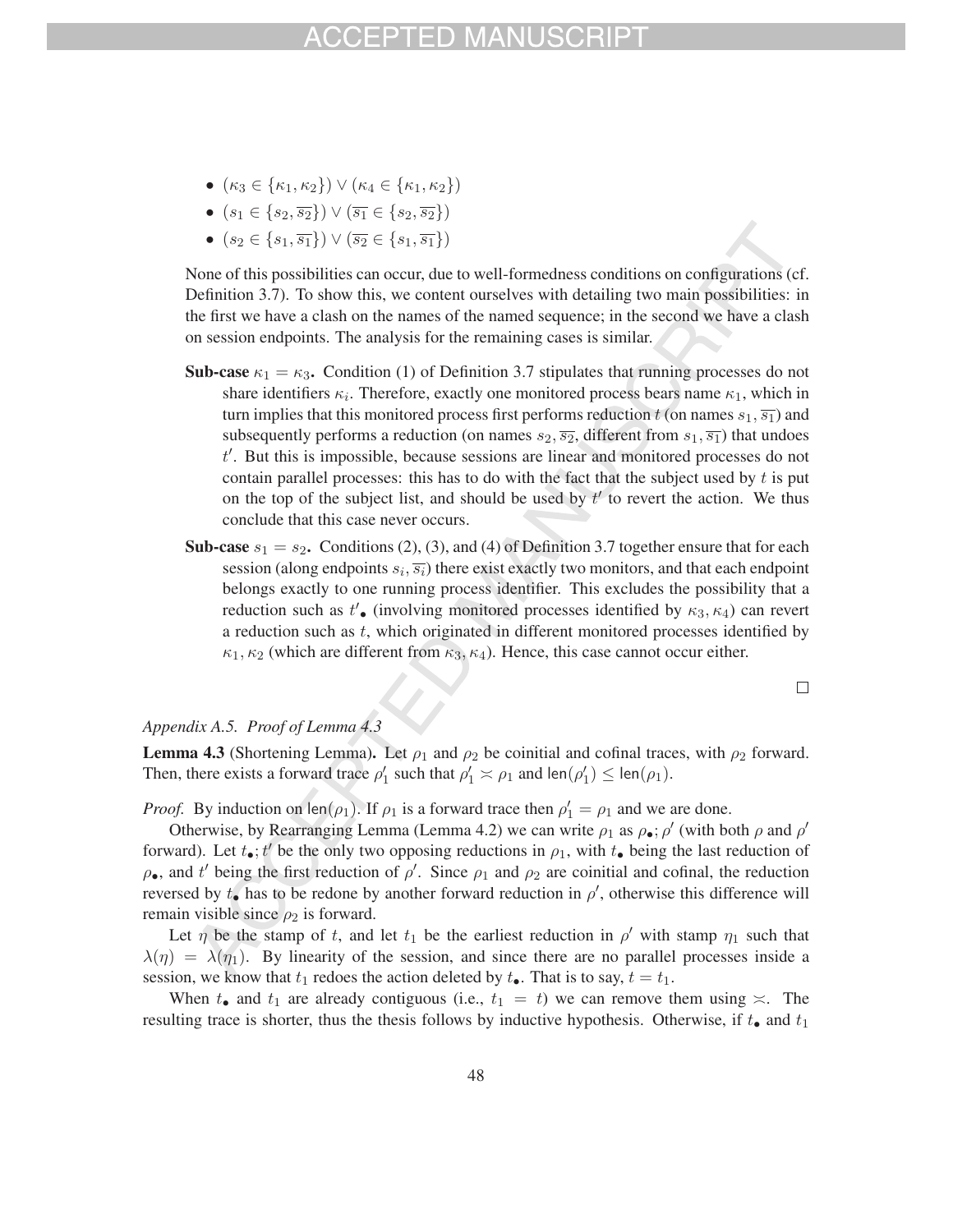are not contiguous, we can use the Square Lemma (Lemma 4.1) to swap  $t_1$  with all of its preceding reductions, and obtain a trace in which  $t_{\bullet}$  and  $t_1$  are contiguous: we use the fact that all reductions in between are concurrent to  $t_1$ . To prove this latter claim, suppose that  $\lambda(\eta_1) = {\kappa_1 : \overline{s_1}, \kappa_2 : s_1}$  and assume that there exists a forward reduction  $t_2$  with stamp  $\eta_2$  such that  $\lambda(\eta_2) = {\kappa_3 : \overline{s_2}, \kappa_4 : s_2}$ and  $\lambda(\eta_1) \cap \lambda(\eta_2) \neq \emptyset$ . Since  $t_1 \neq t_2$ , we have several possibilities:

- $(\kappa_1 \in {\kappa_3, \kappa_4}) \vee (\kappa_2 \in {\kappa_3, \kappa_4})$
- $(\kappa_3 \in {\{\kappa_1,\kappa_2\}}) \vee (\kappa_4 \in {\{\kappa_1,\kappa_2\}})$
- $(s_1 \in \{s_2, \overline{s_2}\}) \vee (\overline{s_1} \in \{s_2, \overline{s_2}\})$
- $(s_2 \in \{s_1, \overline{s_1}\}) \vee (\overline{s_2} \in \{s_1, \overline{s_1}\})$

None of this possibilities can occur, due to well-formedness conditions on configurations (cf. Definition 3.7). We will consider just two cases, the others are similar.

- $\kappa_1 = \kappa_3$ . By well-formedness there exists only one monitored process bearing this name. This implies that the monitored process identified by  $\kappa_1$  does a forward action in  $t_2$  different from the one undone by  $t_{\bullet}$ . But this is impossible by linearity and by the fact that if in  $t_2$  there cannot be a point of decision (e.g. a choice) since  $t_1$  can still do the action undone by  $t_{\bullet}$ . So this case can never happen.
- $\overline{s_1} = \overline{s_2}$ . By well formedness conditions, we have that for each session  $(s, \overline{s})$  there exist exactly two monitors, and that each session endpoint belongs exactly to one running process identifier. Then it is not the case that reduction  $t'$  reverts an action on session  $(s, \overline{s})$  different from the one of t (unless  $t = t'$ ).

We then conclude that all (forward) reductions between  $t_{\bullet}$  and  $t_1$  (such as  $t_2$ ) are concurrent to  $t_1$  and therefore they can be swapped as described earlier. and therefore they can be swapped as described earlier.

### *Appendix A.6. Proof of Theorem 4.1*

**Theorem 4.1** (Causal Consistency). Let  $\rho_1$  and  $\rho_2$  be two traces.  $\rho_1 \approx \rho_2$  if and only if  $\rho_1$  and  $\rho_2$ are coinitial and cofinal.

*Proof.* We first prove the 'if' direction, i.e., if  $\rho_1 \ge \rho_2$  then  $\rho_1$  and  $\rho_2$  are coinitial and cofinal. First, notice that if  $\rho_1 \simeq \rho_2$  then it must be the case that  $\rho_1$  can be transformed into  $\rho_2$  (and vice versa) through  $n \geq 0$  applications of the rules in Definition 4.8. We then proceed by induction on *n*. In the base case,  $n = 0$ , we have that  $\rho_1 \approx \rho_2$  by applying 0 times the rules of  $\approx$ . Since  $\approx$ is an equivalence, this means that  $\rho_1 = \rho_2$  which in turn implies that the traces are coinitial and cofinal. In the inductive case, we have that there exist n traces  $\rho^k$  (with  $0 \leq k \leq n$ ) obtained as a result of applying the rules of  $\approx$  to  $\rho_1$  exactly k times; hence,  $\rho^0 = \rho_1$  and  $\rho^n = \rho_2$ . We then have that  $\rho^{n-1} \simeq \rho_2$ , i.e., traces  $\rho^{n-1}$  and  $\rho_2$  differ in one axiom application; this means that we can decompose both traces as follows:

$$
\rho^{n-1} = \rho_a; \rho'; \rho_b \qquad \rho_2 = \rho_a; \rho''; \rho_b
$$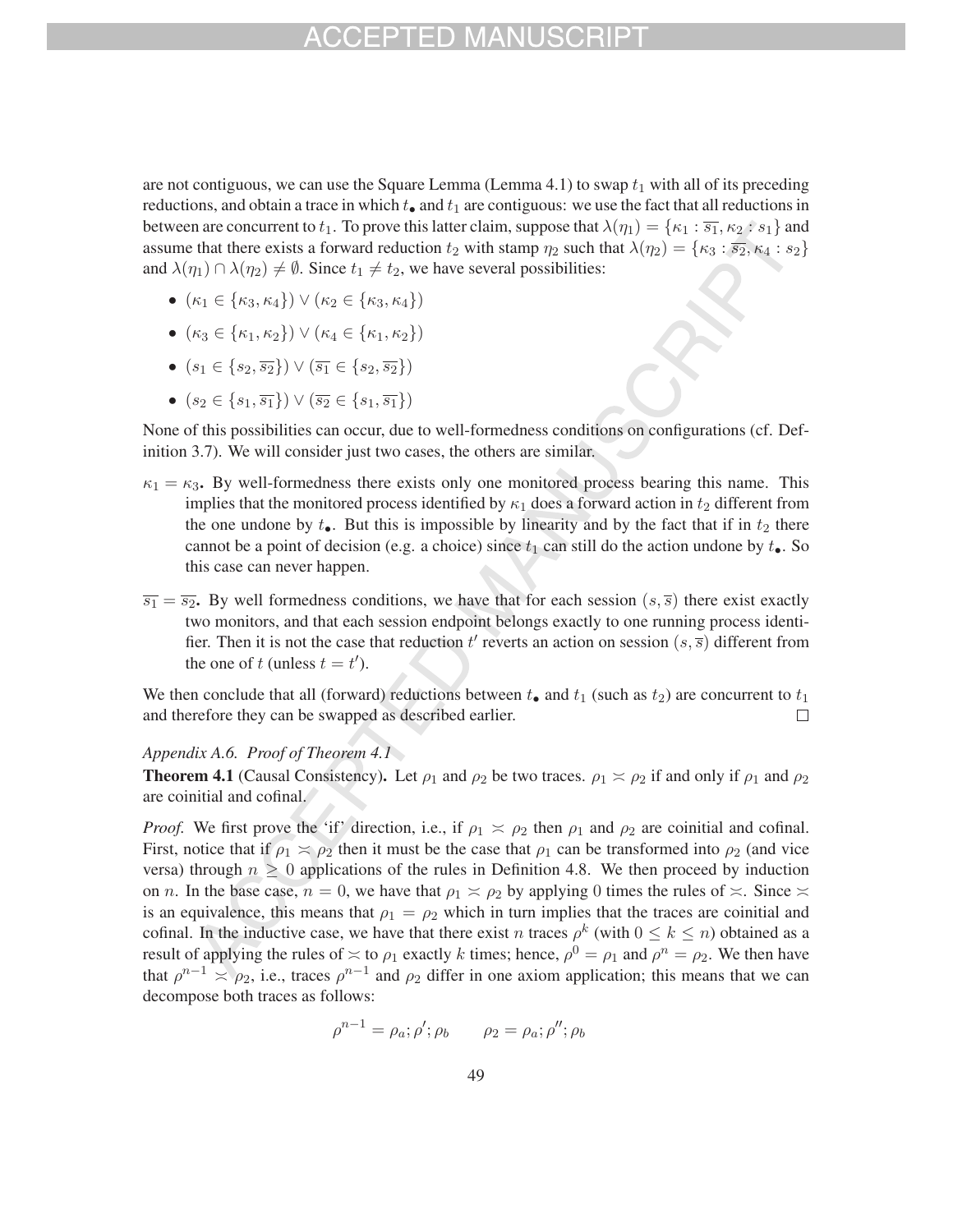with  $\rho'$  and  $\rho''$  differing just by one application of  $\asymp$ . We have then three cases, informed by Definition 4.8:

1.  $\rho' = t_1; t_2/t_1$  and  $\rho'' = t_2; t_1/t_2$ 

2. 
$$
\rho' = t
$$
;  $t_{\bullet}$  and  $\rho'' = \epsilon_{\text{source}(t)}$ 

3.  $\rho' = t_{\bullet}$ ; t and  $\rho'' = \epsilon_{\text{target}(t)}$ 

In all cases it is easy to see that  $\rho^{n-1}$  and  $\rho_2$  are both coinitial and cofinal. By inductive hypothesis,  $\rho_1 \approx \rho^{n-1}$  implies that  $\rho_1$  and  $\rho^{n-1}$  are coinitial and cofinal; since  $\rho^{n-1} \approx \rho_2$  implies that they are coinitial and cofinal, we can conclude that also  $\rho_1$  and  $\rho_2$  are coinitial and coifinal if  $\rho_1 \simeq \rho_2$ .

We now prove the 'only if' direction, i.e., if  $\rho_1$  and  $\rho_2$  are coinitial and cofinal then  $\rho_1 \simeq \rho_2$ . The proof is by induction on len( $\rho_1$ ) + len( $\rho_2$ ), and on the distance between the end of  $\rho_1$  and the earliest pair of differing reductions  $t_1 : M_1 \xrightarrow{\eta_1} N_1$  and  $t_2 : M_2 \xrightarrow{\eta_2} N_2$ , with  $t_1 \in \rho_1$  and  $t_2 \in \rho_2$ . If there is no such a pair, then  $\rho_1$  and  $\rho_2$  are equal and the theorem trivially holds. Otherwise, we consider four cases depending on the direction of  $t_1$  and  $\overline{t_2}$ . We use the Rearranging Lemma (Lemma 4.2), which ensures that any trace can be written as a composition of a backward sub-trace followed by a forward sub-trace.

- $t_1$  forward and  $t_2$  backward: We then infer that  $\rho_1 = \rho_{\bullet}$ ;  $t_1$ ;  $\rho'_1$  and  $\rho_2 = \rho_{\bullet}$ ;  $t_2$ ;  $\rho'_2$ , where  $\rho_{\bullet}$  is the common backward sub-trace and  $t_1$ ;  $\rho'_1$  is a forward trace. Since by hypothesis  $\rho_1$  and  $\rho_2$  are coinitial and cofinal, also  $t_1$ ;  $\rho'_1$  and  $t_2$ ;  $\rho'_2$  are coinitial and cofinal. By applying the Shortening Lemma (Lemma 4.3) on the sub-traces  $t_1$ ;  $\rho'_1$  and  $t_2$ ;  $\rho'_2$ , we obtain that  $t_2$ ;  $\rho'_2$  has a shorter causally equivalent forward trace and therefore  $\rho_2$  has a shorter causally equivalent forward trace. We can then conclude by induction.
- $t_2$  forward and  $t_1$  backward: This case is similar to the previous one.
- $t_1$  and  $t_2$  forward: By assumption  $t_1 \neq t_2$ . We first establish whether  $t_1$  and  $t_2$  are in conflict or not (i.e., they are concurrent). Let  $\lambda(\eta_1) = {\kappa_1 : \overline{s_1}, \kappa_2 : s_1}$  and  $\lambda(\eta_2) = {\kappa_3 : \overline{s_2}, \kappa_4 : s_2}.$ Suppose that  $t_1$  and  $t_2$  are in conflict; this means that  $\lambda(\eta_1)\cap \lambda(\eta_2) \neq \emptyset$ , together with several possibilities:
	- $(\kappa_1 \in {\kappa_3, \kappa_4}) \vee (\kappa_2 \in {\kappa_3, \kappa_4})$
	- $(\kappa_3 \in {\{\kappa_1,\kappa_2\}}) \vee (\kappa_4 \in {\{\kappa_1,\kappa_2\}})$
	- $(s_1 \in \{s_2, \overline{s_2}\}) \vee (\overline{s_1} \in \{s_2, \overline{s_2}\})$
	- $(s_2 \in \{s_1, \overline{s_1}\}) \vee (\overline{s_2} \in \{s_1, \overline{s_1}\})$

We consider two representative cases, the others are similar:

 $\kappa_1 = \kappa_3$ . By well-formedness conditions only one running process bears this name. This implies that the running process identified by  $\kappa_1$  contributes in parallel to both reductions,  $t_1$  and  $t_2$ , using different names ( $\overline{s_1}$  and  $\overline{s_2}$ ). But this is impossible by sequentiality of processes, which forces  $t_1$  and  $t_2$  to occur in sequence, but not in parallel.